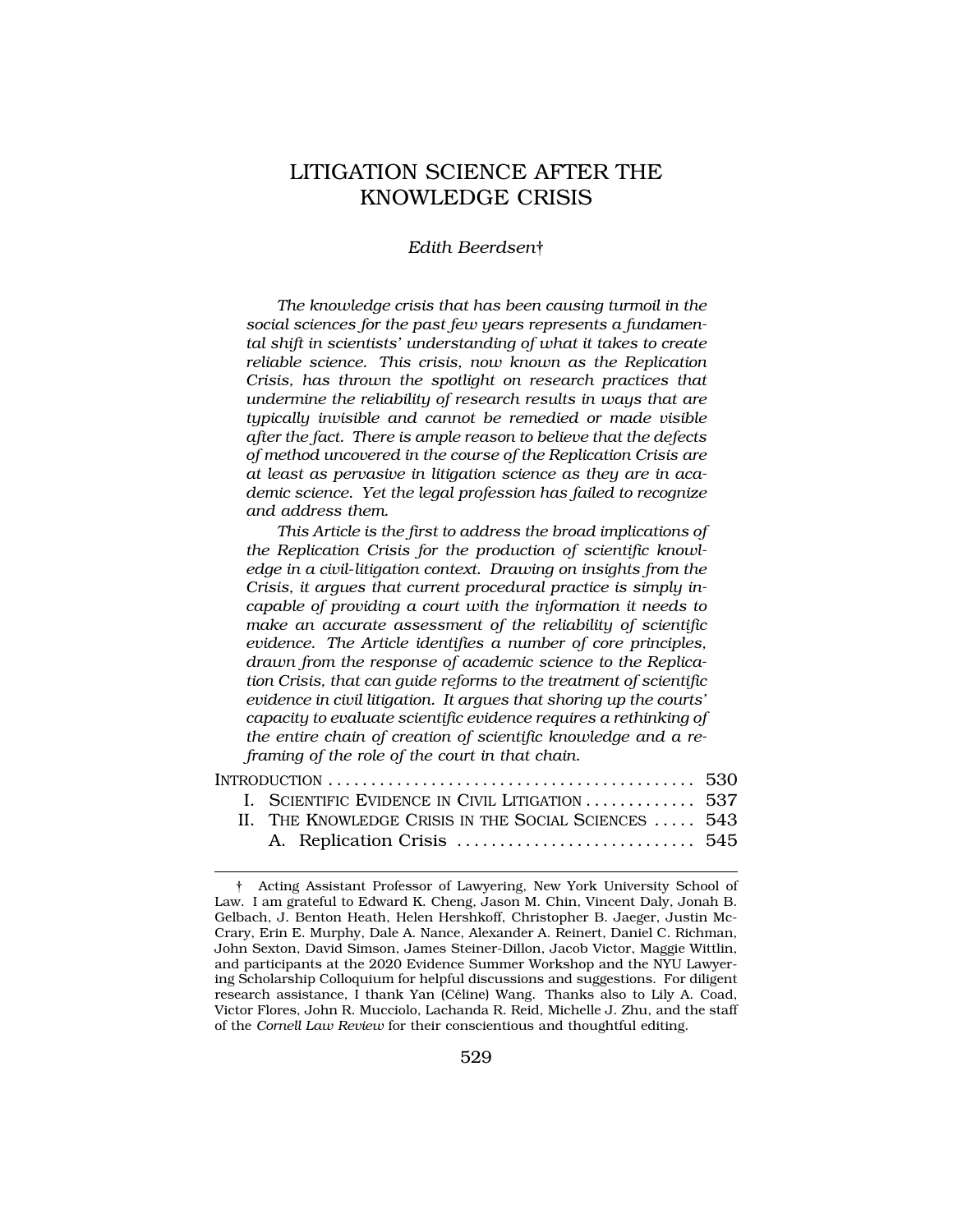|             | B. Replication Renaissance                    | 555 |
|-------------|-----------------------------------------------|-----|
|             |                                               | 558 |
|             | 2. Commitment                                 | 562 |
|             | 3. Presentation                               | 564 |
| HL.         | LESSONS FOR LITIGATION SCIENCE                | 565 |
|             | A. Reliability Problems in Litigation Science | 565 |
|             |                                               | 568 |
|             | 1. Early Proceedings on Proposed Litigation   |     |
|             |                                               | 572 |
|             | 2. Updated Disclosure Requirements            | 582 |
|             | 3. Consideration of Analytical Flexibility    | 583 |
| $W_{\cdot}$ |                                               | 584 |
|             | A. The Role of the Judge                      | 584 |
|             | B. The Balance Between Plaintiffs and         |     |
|             | Defendants                                    | 585 |
|             |                                               | 588 |
|             |                                               |     |

#### **INTRODUCTION**

Novelty catches attention. In 2011, psychologist Daryl J. Bem made the front page of the *New York Times* with a study showing that people can "feel the future"––that it is possible to improve one's performance on a test by studying *after* taking the test.1 A year earlier, a team of psychologists had published a study demonstrating that adopting confident postures ("power poses") causes hormonal changes that reduce stress and increase "feelings of power."2 Like Bem's paper on extrasensory perception, the power-pose study received extensive coverage by the popular press,<sup>3</sup> and even catapulted one of its coauthors to internet fame.4 The two studies had more in com-

<sup>1</sup> Daryl J. Bem, *Feeling the Future: Experimental Evidence for Anomalous Retroactive Influences on Cognition and Affect*, 100 J. PERSONALITY & SOC. PSYCHOL. 407, 407 (2011); Benedict Carey, *Journal's Paper on ESP Expected to Prompt Outrage*, N.Y. TIMES (Jan. 5, 2011), <https://www.nytimes.com/2011/01/06/sci>ence/06esp.html [<https://perma.cc/ZLW2-Y3XT>].

<sup>2</sup> Dana R. Carney, Amy J.C. Cuddy & Andy J. Yap, *Power Posing: Brief Nonverbal Displays Affect Neuroendocrine Levels and Risk Tolerance*, 21 PSYCHOL. SCI. 1363, 1366 (2010).

<sup>3</sup> *See, e.g.*, Danielle Venton, *Power Postures Can Make You Feel More Powerful*, WIRED (May 15, 2012, 1:30 PM), <https://www.wired.com/2012/05/st-cuddy> [[https://perma.cc/GHF5-FH6F\]](https://perma.cc/GHF5-FH6F) (interviewing Cuddy about power poses); Katy Waldman, *That Time I Tried to Be Wonder Woman*, SLATE (Dec. 12, 2012, 3:06 PM), <https://slate.com/human-interest/2012/12/amy-cuddy-and-power-poses-can>body-language-affect-your-confidence.html [<https://perma.cc/TGQ9-LJXL>] (describing the author's experimentation with power poses). 4 In 2012, coauthor Amy Cuddy gave a presentation about power poses that,

with more than fifty-five million views as of early 2020, is still the second-most watched TED talk in history. *The Most Popular Talks of All Time*, TED, https://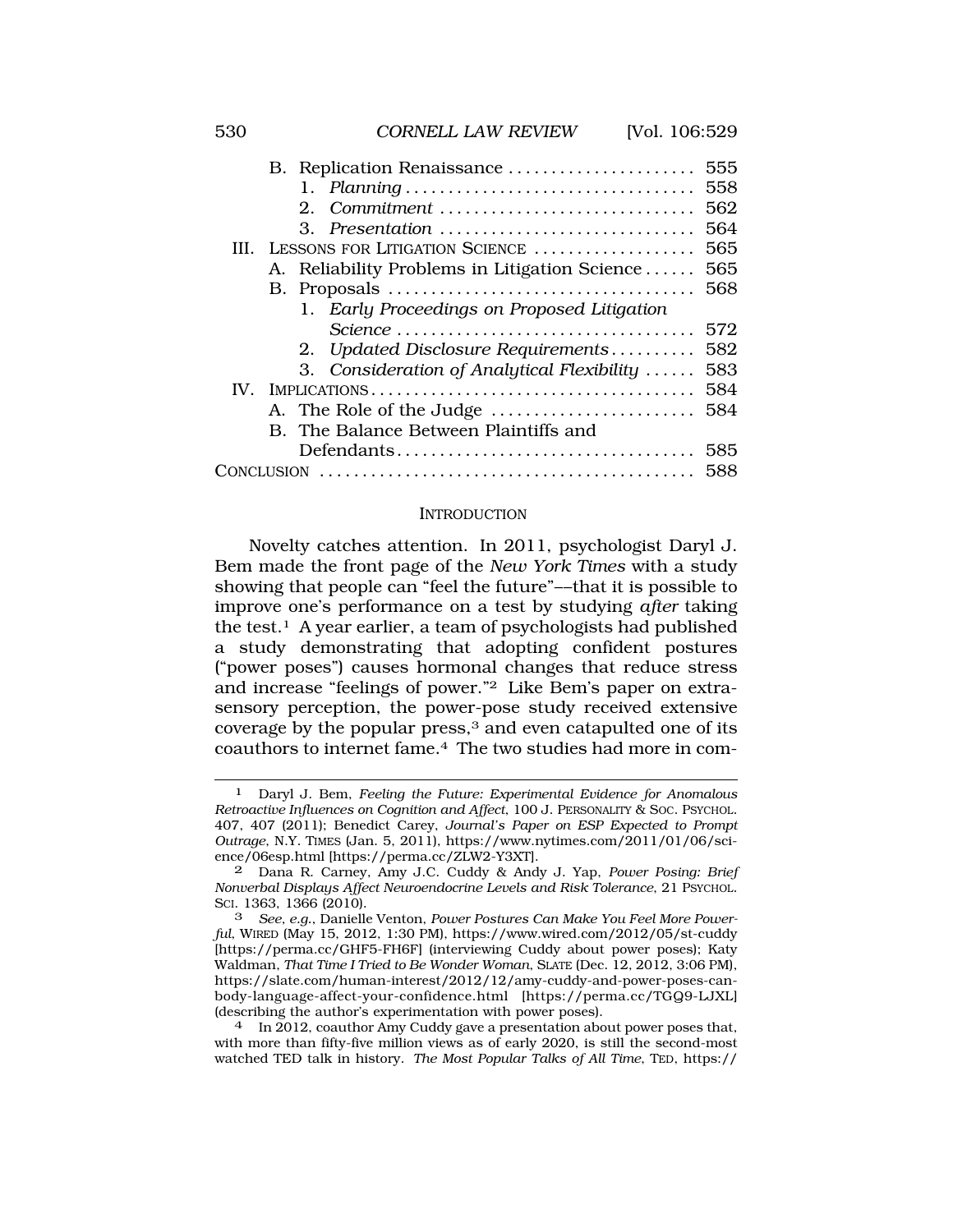mon than their novelty and viral power. Both studies suffered from the same severe methodological flaws.5 And in each case, the flaws were virtually undetectable in the published papers.6

Inside the field of psychology, the reception of the two studies was vastly different, at least initially. Bem's study was scrutinized and picked apart immediately.<sup>7</sup> The results were so hard to believe that many researchers assumed that the methodology that had produced them had to be flawed.8 In contrast, psychology researchers cited the power-pose study largely without questioning its conclusions.<sup>9</sup> The findings, while novel, were not as bewildering as those found by Bem, and therefore did not attract the same immediate scrutiny. The power-pose paper would not be subjected to a searching inquiry until years after publication, when the field of psychology was in the midst of an epistemic crisis<sup>10</sup>—one that drew large swaths of research findings into question and that would radically alter the way research is done in the social [sciences.11](https://sciences.11) By 2017, both studies had been discredited, along with scores of

pdf\_my%20position%20on%20power%20poses.pdf [\[https://perma.cc/5BFK](https://perma.cc/5BFK)-NXLL] (last visited Nov. 20, 2020) (conceding, in a letter by the power-pose study's co-author, that the results were "p-hacked," or generated by attempting numerous different analyses and reporting only "the ones that 'worked'").

6 *See, e.g.*, Wagenmakers, Wetzels, Borsboom & van der Maas, *supra* note 5, at 427 (When results are reported selectively, "we simply do not know how many other factors were taken into consideration only to come up short . . . [or] how many other hypotheses were . . . tested and discarded."). 7 For critiques immediately following Bem's study, see *infra* subpart II.A and

9 *See, e.g.*, Li Huang, Adam D. Galinsky, Deborah H. Gruenfeld & Lucia E. Guillory, *Powerful Postures Versus Powerful Roles: Which Is the Proximate Correlate of Thought and Behavior?*, 22 PSYCHOL. SCI. 95, 96 (2011) (examining the effects of body posture on behavior and thought); Azim F. Shariff & Jessica L. Tracy, *What Are Emotion Expressions for?*, 20 CURRENT DIRECTIONS PSYCHOL. SCI. 395, 398 (2011) (examining nonverbal emotional expression).

10 *See* Larry Laudan, *Epistemic Crises and Justification Rules*, 29 PHIL. TOPICS 271, 273 (2001) ("[A]n epistemic crisis occurs when a group or community  $\ldots$ finds itself with reasons to question the correctness of the rules and structures it has been using for fixing beliefs.").

11 *See infra* subpart II.A.

[www.ted.com/playlists/171/the\\_most\\_popular\\_talks\\_of\\_all](www.ted.com/playlists/171/the_most_popular_talks_of_all) [\[https://perma.cc/](https://perma.cc) 3TTZ-99L7] (last visited Nov. 20, 2020).

<sup>5</sup> *See* Eric-Jan Wagenmakers, Ruud Wetzels, Denny Borsboom & Han L. J. van der Maas, *Why Psychologists Must Change the Way They Analyze Their Data: The Case of Psi: Comment on Bem (2011)*, 100 J. PERSONALITY & SOC. PSYCHOL. 426, 427 (2011) (arguing that Bem obtained his result through a "fishing expedition" using a variety of analyses and reporting only the successful ones); Letter from Dana R. Carney, Assoc. Professor, UC Berkeley Dep't of Psychology, https:// [faculty.haas.berkeley.edu/dana\\_carney](https://faculty.haas.berkeley.edu/dana_carney)/

notes 76–80.

<sup>8</sup> *See, e.g.*, Carey, *supra* note 1 (noting that copies of Bem's article "have circulated widely among psychological researchers . . . and have generated a mixture of amusement and scorn").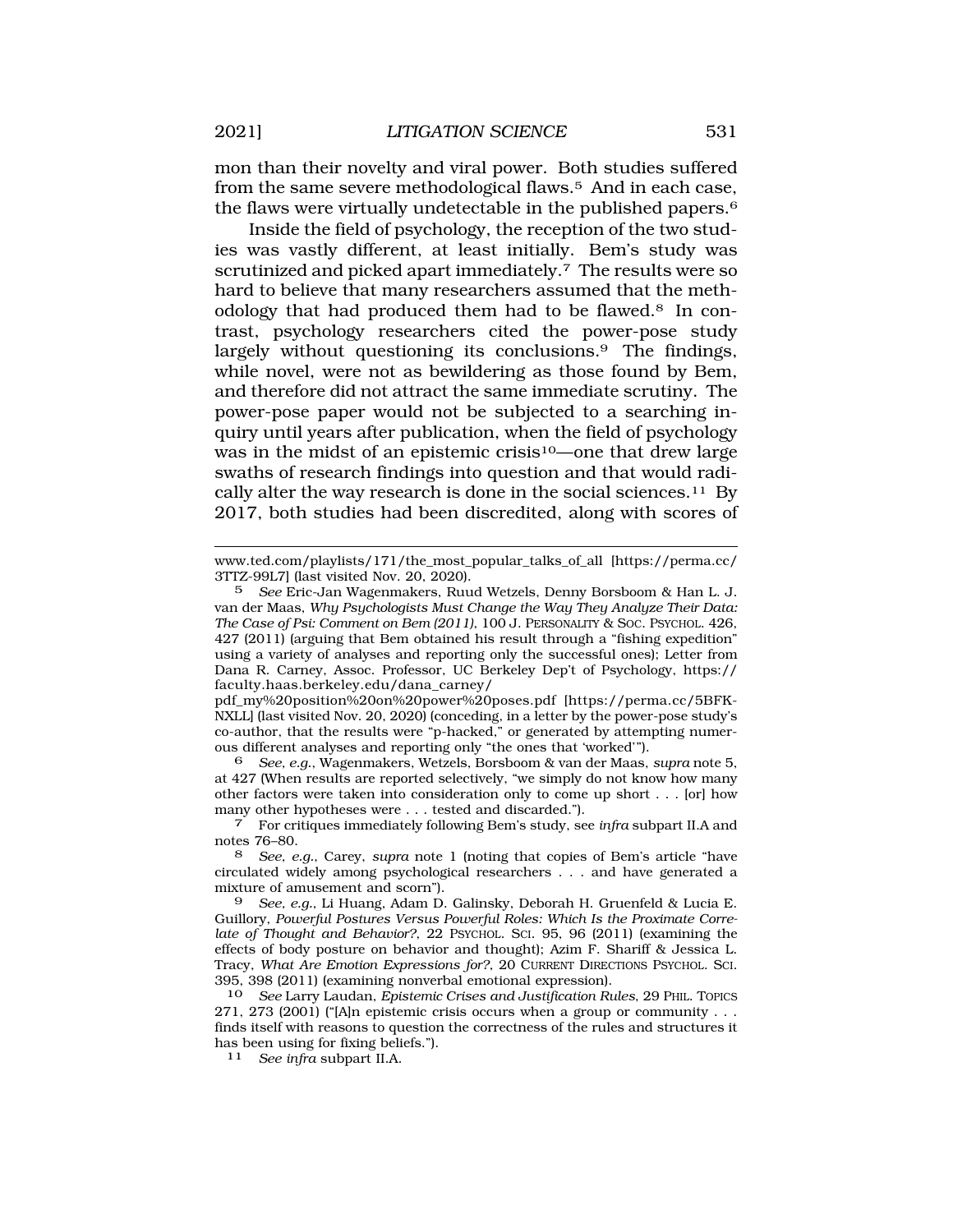other psychology studies whose results researchers had long considered trustworthy and [credible.12](https://credible.12)

This crisis of knowledge, now commonly known as the "Replication Crisis,"13 was sparked by a series of developments in the early- to mid-2010s that signaled that much of published psychology research could not be trusted or replicated. It rapidly spread from psychology to fields as diverse as economics, pharmacology, and medicine, $14$  throwing into doubt the reliability of research approaches that, until recently, were applied routinely and without attracting serious [scrutiny.15](https://scrutiny.15) A period of soul-searching led to a broad recognition among scientists that: (1) the reliability of published research depends crucially on methodological rigor in ways that had not been sufficiently appreciated; and (2) lack of methodological rigor can contaminate research results in a manner that is entirely undetectable to a peer examining those [results.16](https://results.16) The Replica-

<sup>13</sup>*See infra* note 69. 14 *See, e.g.*, Colin F. Camerer et al., *Evaluating Replicability of Laboratory Experiments in Economics*, 351 SCIENCE 1433, 1434 (2016) (reporting failed replication attempts in economics); Joanna Diong, Annie A. Butler, Simon C. Gandevia & Martin E. H´eroux, *Poor Statistical Reporting, Inadequate Data Presentation and Spin Persist Despite Editorial Advice*, 13 PLOS ONE e0202121, at 2 (2018), https:// journals.plos.org/plosone/article/file?id=10.1371/journal.pone.0202121&type= printable [\[https://perma.cc/X85S-5E2K](https://perma.cc/X85S-5E2K)] (reporting wide use of inappropriate statistical techniques in pharmacology); Daniel Engber, *Cancer Research Is Broken*, SLATE (Apr. 19, 2016, 9:21 AM), [https://slate.com/technology/2016/04/](https://slate.com/technology/2016/04) biomedicine-facing-a-worse-replication-crisis-than-the-one-plaguing-psychology.html [[https://perma.cc/7WNG-BPFZ\]](https://perma.cc/7WNG-BPFZ) ("[M]uch of cancer research in the lab . . . simply can't be trusted" due to "[s]loppy data analysis . . . and poor experimental design . . . ."); *see also infra* note 126 and source cited therein (explaining that certain common practices had been criticized earlier but have now come under renewed and wider-spread scrutiny).<br>15 See, e.g., Megan L. Head, Luk

15 *See, e.g.*, Megan L. Head, Luke Holman, Rob Lanfear, Andrew T. Kahn & Michael D. Jennions, *The Extent and Consequences of P-Hacking in Science*, 13 PLOS BIOLOGY e1002106, at 8 (2015),<https://journals.plos.org/plosbiology/arti>cle/file?id=10.1371/journal.pbio.1002106&type=printable [[https://perma.cc/](https://perma.cc) B9VS-BP2K] (concluding that "p-hacking is rife"); Leif D. Nelson, Joseph Simmons & Uri Simonsohn*, Psychology's Renaissance*, 69 ANN. REV. PSYCHOL. 511, 514–15 & n.4 (2018) (reporting evidence of widespread use of *p*-hacking and reluctance by researchers to consider it "a problem worth worrying about").

16 *See, e.g.*, Nelson, Simmons & Simonsohn, *supra* note 15, at 512 (methods of data collection and analysis that were in widespread use for decades made it "impossible to distinguish between findings that are true and replicable and those that are false and not replicable").

<sup>12</sup> *See* Eva Ranehill et al., *Assessing the Robustness of Power Posing: No Effect on Hormones and Risk Tolerance in a Large Sample of Men and Women*, 26 PSYCHOL. SCI. 653, 653 (2015) (attempting and largely failing to replicate Carney, Cuddy, and Yap's power-pose study); Joseph P. Simmons & Uri Simonsohn, *Power Posing: P-Curving the Evidence*, 28 PSYCHOL. SCI. 687, 690 (2017) (concluding based on meta-analysis that the power-pose hypotheses were "currently lacking in empirical support"); sources cited *infra* notes 84 and 89 (reporting failed attempts to replicate for large numbers of studies).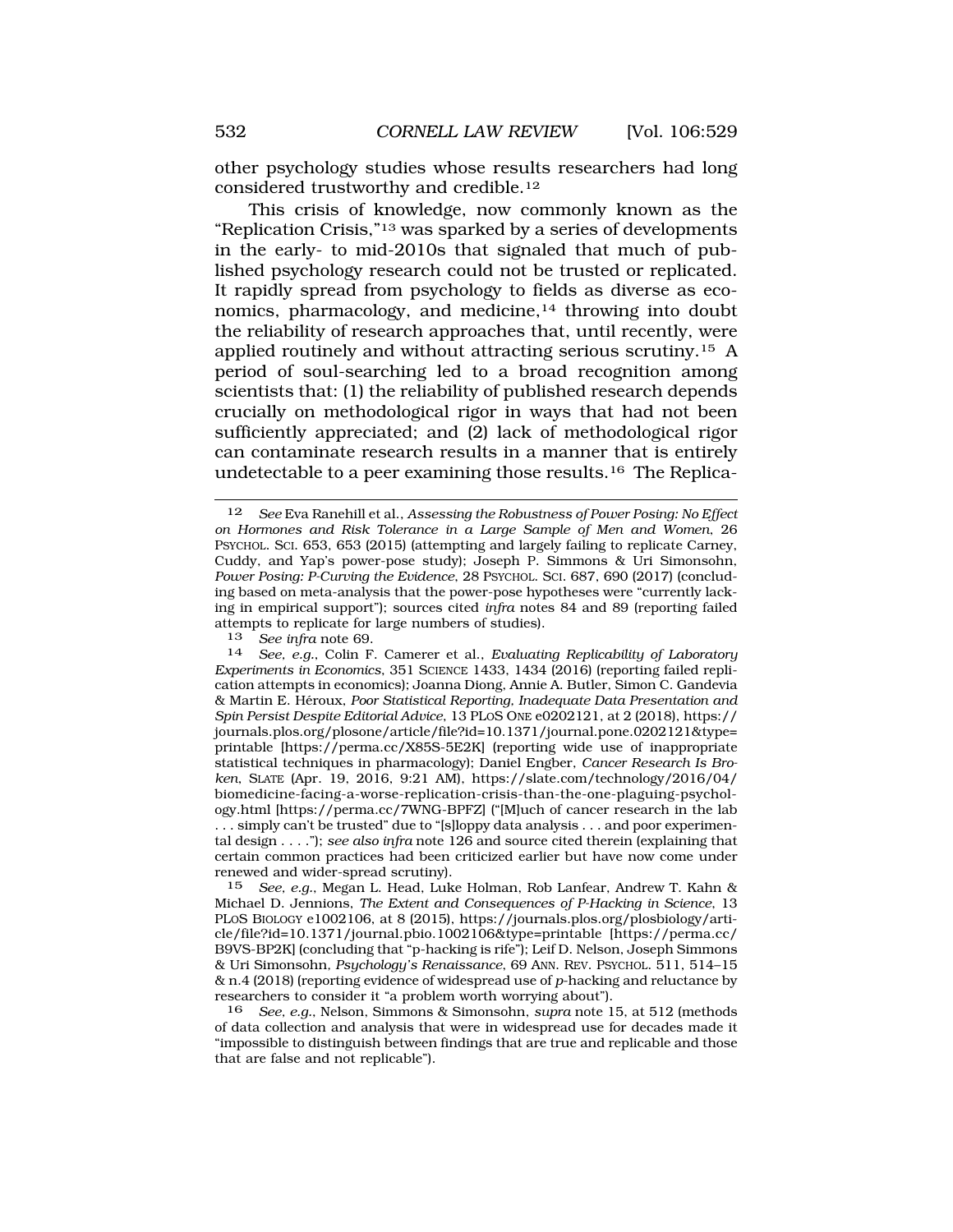tion Crisis represents a fundamental shift in scientists' understanding of what it takes to create reliable scientific [knowledge.17](https://knowledge.17) Its focus transcends individual techniques or tools; rather, it centers on methodology itself—on how the process by which research protocols are designed affects the reliability of research outcomes, and on the role that institutional structures, culture, and incentives play in methodological [design.18](https://design.18)

The Replication Crisis, this Article argues, holds important and as-yet-unappreciated lessons for the treatment of scientific evidence by the courts. While the conversation is still ongoing, a consensus is developing in the social sciences around a number of institutional reforms aimed at improving the reliability of [research.19](https://research.19) These reforms are largely procedural in nature, and include stricter regimes for planning a research project, restrictions on modifications while the project is underway, and radically increased openness of data.20 The common thread in much of these reforms is the need to constrain researchers' flexibility during the research process. It is this "analytical flexibility"—the flexibility to adapt, supplement, or even completely make up research protocols when the study is already underway—that has a propensity to lead to research results that are unreliable in undetectable ways.21 Unless the types and degrees of analytical flexibility are either exposed or eliminated, there is typically no way to assess the extent to which their presence has contaminated reported research [results.22](https://results.22)

There is ample reason to believe that the defects of method uncovered in the course of the Replication Crisis are at least as pervasive in litigation science23 as they are in academic sci-

20 *See id.* 

22 *See id.* 

<sup>17</sup> *See, e.g.*, *id.* ("Researchers now understand that the old ways of collecting and analyzing data produce results that are not diagnostic of truth and that a new, more enlightened approach is needed. Thousands of [researchers] have embraced this notion.").

<sup>18</sup> *See infra* subpart II.A.

<sup>19</sup> *See infra* subpart II.B. While the problems uncovered in the Replication Crisis first came up in the context of projects involving statistical analysis, they are not limited to this setting. Any scientific project that involves multiple steps has the potential to have its reliability undermined by analytical flexibility.

<sup>21</sup> *See* Nelson, Simmons & Simonsohn, *supra* note 15, at 512 (arguing that analytical flexibility makes it impossible to distinguish true findings from false ones).

<sup>23</sup> In this Article, I will use the term "litigation science" for the mode of science produced in connection with civil litigation by an expert witness retained by one or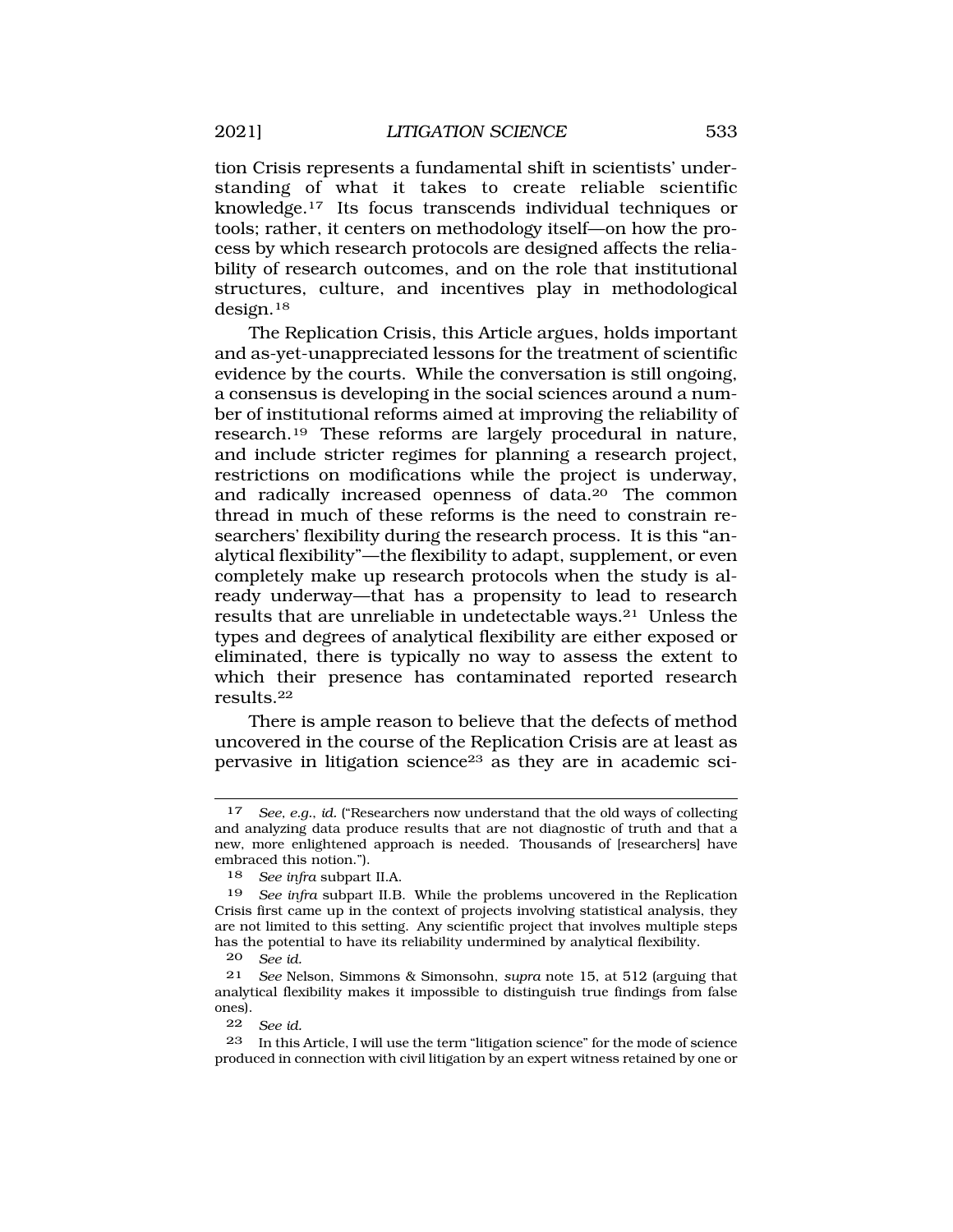ence.24 *First*, in both modes of science, researchers face powerful incentives associated with unreliable research results: cultural and institutional norms and expectations demand that academic researchers produce publishable results, while researchers in a litigation setting are under pressure to produce results that can be presented to a jury. *Second*, analytical flexibility does not distinguish between the two modes of science: when present, it impairs the reliability of scientific findings regardless of the purpose for which the findings were generated. *Third*, since both modes of science have traditionally allowed experimenters to present research results selectively, the undetectable nature of this impairment can be expected to be endemic in both.

This Article is the first to address the broad implications of the Replication Crisis for the production of scientific knowledge in a civil-litigation context. Few scholars have made a connection between the Crisis and evidence law.25 No scholarship has focused on the lessons the Crisis holds for judges and practitioners of litigation science. Moreover, a fundamental point has been left unaddressed thus far: that, in light of the Replication Crisis, current procedural practice is simply incapable of providing a court with the information it needs to make an accurate assessment of the reliability of scientific evidence.

more parties and the term "academic science" for science conducted for the general purpose of expanding knowledge.

<sup>24</sup> *See infra* subpart III.A.

<sup>25</sup> *See* Kevin D. Hill, *The Crisis in Scientific Publishing and Its Effect on the Admissibility of Technical and Scientific Evidence*, 49 J. MARSHALL L. REV. 727 (2016) (questioning the utility of peer review as a marker of reliability in the wake of the Replication Crisis and focusing largely on scientific fraud rather than structural methodological problems); Krin Irvine, David A. Hoffman & Tess Wilkinson-Ryan, *Law and Psychology Grows Up, Goes Online, and Replicates*, 15 J. EMPIRICAL LEGAL STUD. 320 (2018) (assessing the implications of the Replication Crisis for empirical legal research; *see also* Jason M. Chin, Rory McFadden & Gary Edmond, *Forensic Science Needs Registered Reports*, 2 FORENSIC SCI. INT'L: SYNERGY 41 (urging academic forensic science to adopt practices of the "open science" movement); Jason M. Chin, Gianni Ribeiro & Alicia Rairden, *Open Forensic Science*, 6 J.L. & BIOSCIENCES 255 (2019) (same). The most in-depth treatments of the Crisis's import for litigation are Jason M. Chin, *Psychological Science's Replicability Crisis and What It Means for Science in the Courtroom*, 20 PSYCHOL. PUB. POL'Y & L. 225 (2014) [hereinafter Chin, *Psychological Science's Replicability Crisis*] (identifying weaknesses in the *Daubert* admissibility standard for the evaluation of "framework evidence"—expert testimony that relies on existing scientific literature) and Jason M. Chin, Bethany Growns & David T. Mellor, *Improving Expert Evidence: The Role of Open Science and Transparency*, 50 OTTAWA L. REV. 365 (2019) (proposing reforms for the treatment of forensic evidence in Canadian courts in light of the Replication Crisis), but even these articles do not address the most critical implications for the production and assessment of scientific knowledge in the context of civil litigation.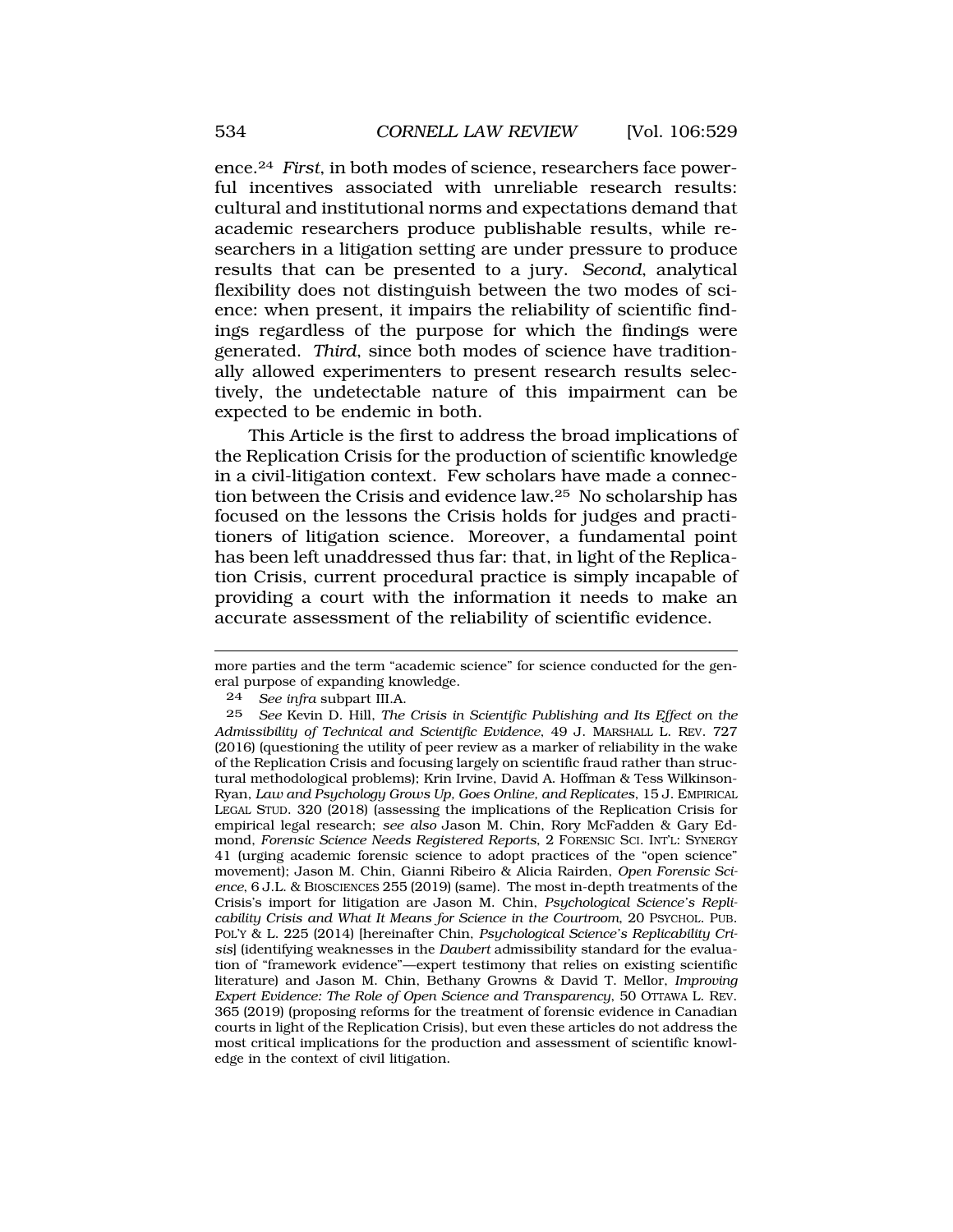It is critical that courts assess and shore up their capacity to evaluate scientific evidence. The Replication Crisis has demonstrated that institutional structures and incentives can greatly enhance or undermine the reliability of scientificknowledge [production.26](https://production.26) Containing or rendering visible the "invisible contamination" of analytical flexibility will therefore require procedural and institutional reforms. I argue that these reforms can be implemented within existing legal frameworks,27 but doing so requires a careful rethinking of the entire chain of creation of scientific evidence and a reframing of the role of the court in that chain.

This Article identifies a number of core principles—drawn from the response of academic science to the Replication Crisis—that can guide reforms to the treatment of scientific evidence in civil [actions.28](https://actions.28) Accounting for the role analytical flexibility plays in the creation of scientific evidence will require much more rigorous planning of studies than is currently the norm; commitment to predetermined study protocols, with or without involvement of the court; and a wholesale rethinking of the timing and nature of information exchanges between litigants and the court.

These insights also have broader theoretical implications for the intersection between law and science. In particular, they disrupt both the traditional view that science offers judges a set of objective principles for the evaluation of scientific evidence29 and the more critical view that the quality of scientific evidence can only be evaluated with reference to both process and [results.30](https://results.30) The Replication Crisis undermines the traditional view that judges can meet their gatekeeping obligations and prevent insufficiently reliable evidence from reaching the finder of fact by "thinking like a scientist."31 By the time they examine proposed scientific evidence—after it has been fully

<sup>26</sup> *See infra* Part II.

<sup>27</sup> *See* Daubert v. Merrell Dow Pharm., Inc., 509 U.S. 579, 592–94 (1993); Frye v. United States, 293 F. 1013, 1014 (D.C. Cir. 1923).

<sup>28</sup> *See infra* subpart III.B.

<sup>29</sup> *See Daubert*, 509 U.S. at 593 (assigning judges a gatekeeping role with respect to scientific evidence, "confident that federal judges possess the capacity to undertake this review" based on a flexible set of factors).

<sup>30</sup> *See* Sheila Jasanoff, *Representation and Re-Presentation in Litigation Science*, 116 ENVTL. HEALTH PERSP. 123, 125 (2008) (arguing that *Daubert* rests on a flawed assumption that criteria external to the legal process can guide judges in their screening of scientific evidence).

<sup>31</sup> *Id.* at 128.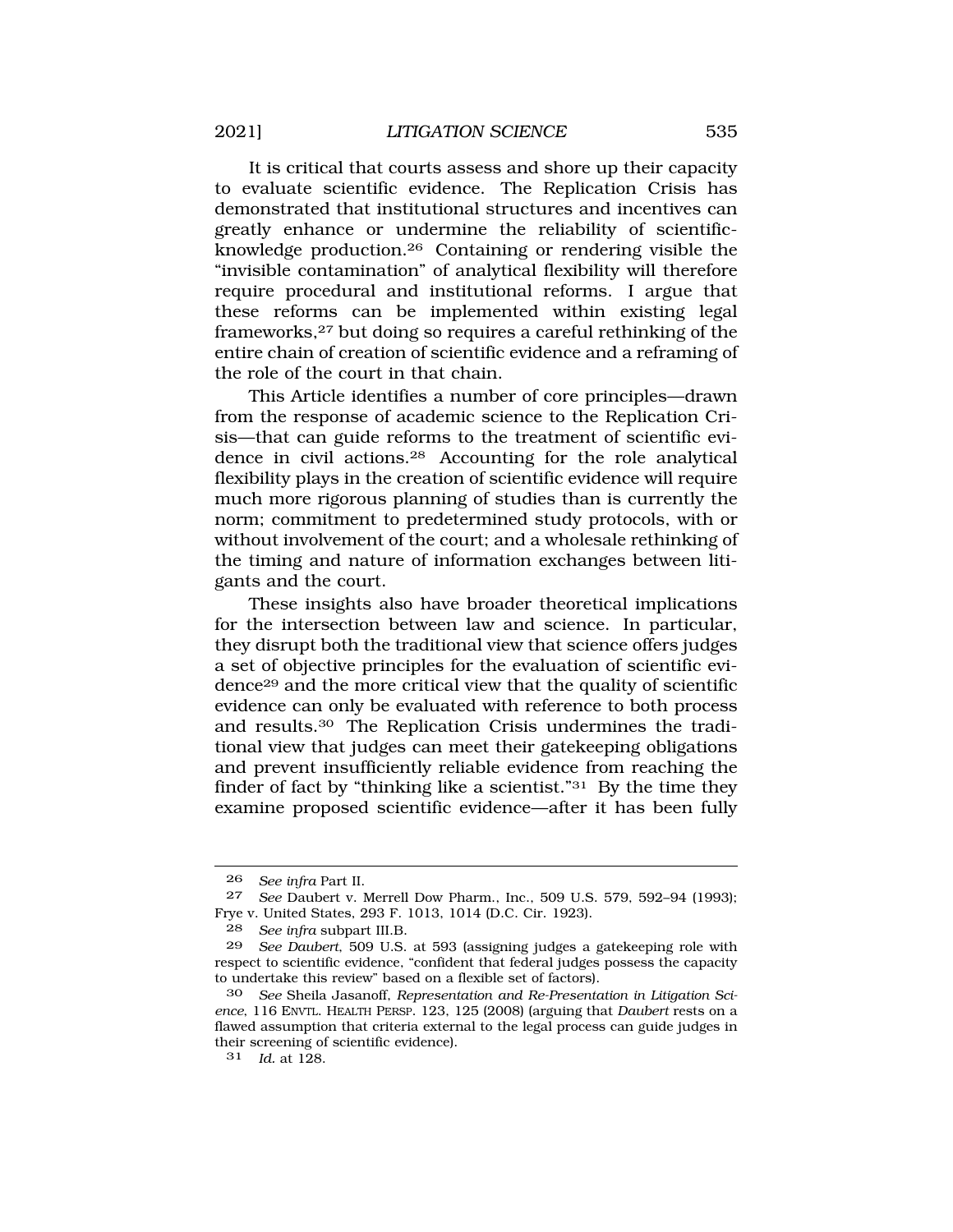compiled and summarized—it is too late to detect or resolve the kind of unreliability that is caused by analytical [flexibility.32](https://flexibility.32) 

The critical view, however, also requires modification. Sheila Jasanoff, a leading voice in science and technology studies, has argued that in evaluating scientific evidence, courts should focus less on the end result and more on the process of its creation as an indicator of [reliability.33](https://reliability.33) While assigning courts a monitoring role would be a step in the right direction, it is insufficient to prevent or solve the problems that have been exposed by the Replication [Crisis.34](https://Crisis.34) Reliable, reproducible litigation science requires courts not merely to assume a supervisory role with respect to its production but to create the settings, conditions, and culture necessary to enable party experts to produce it. Instead of waiting by the gate for the evidence to arrive in its full-fledged form, courts should ride out and meet evidence creators as soon as they appear on the horizon, engaging with the creation of the scientific evidence at an early stage and guarding the process of its creation.

More broadly, this Article aims to spark a discussion about methodological standards in litigation science and how these standards interact with prevailing evidentiary standards. The stakes are high. Evidentiary standards "determine important issues such as who gets to trial in the first place [and] which verdicts will be allowed to stand."35 Scientific evidence plays a large role in many civil actions, and a large number of important cases—particularly those involving toxic torts and environmental damage—cannot be brought at all without the support of scientific studies conducted by expert witnesses.<sup>36</sup> If courts and litigants fail to absorb the lessons of the Replication Crisis, practices that are now understood to inject unreliability into the creation of scientific data will continue to contaminate litigation science in significant and largely undetectable ways. The just outcome of civil actions that depend on the accuracy and reliability of scientific evidence demands an understanding of the misconceptions and practices that engen-

<sup>32</sup> *See infra* subparts II.A and III.B.

<sup>33</sup> Jasanoff*, supra* note 30, at 129.

<sup>34</sup> *See infra* subparts III.B and IV.A.

<sup>35</sup> Michael S. Pardo, *The Nature and Purpose of Evidence Theory*, 66 VAND. L. REV. 547, 554 (2013).

<sup>36</sup> *See, e.g.*, Margaret A. Berger & Aaron D. Twerski, *Uncertainty and Informed Choice: Unmasking* Daubert, 104 MICH. L. REV. 257, 267 (2005) (arguing that as standards of admissibility of scientific evidence have become more exacting, it has become "nigh impossible" in certain toxic torts cases for plaintiffs to maintain a civil action).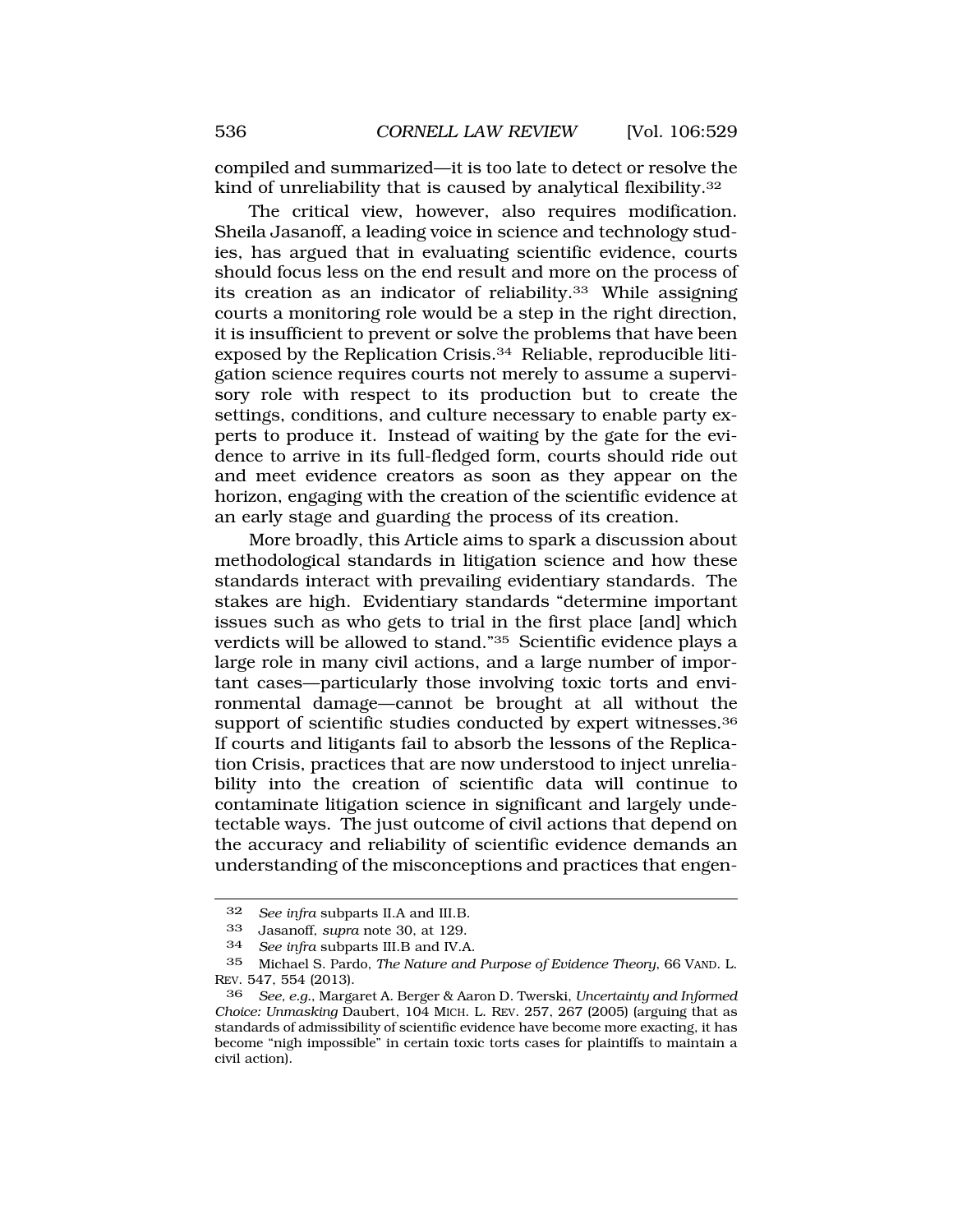dered the Replication Crisis and a reconceptualization of the court's role in the creation and evaluation of litigation science.

The remainder of this Article is organized as follows. Part I reviews the frameworks for the creation and evaluation of litigation science as they are currently applied in federal courts and the courts of most states, as well as the implicit assumptions embedded in them. Part II describes the Replication Crisis that swept through the social sciences and the reforms and changed norms that are garnering growing acceptance in those scientific communities. Part III argues that the problems uncovered in social science research are likely to be at least as prevalent in litigation science and draws on social-science responses to the Crisis to propose reforms for the creation and presentation of scientific evidence in civil litigation. Part IV considers the implications of the proposed measures on the creation of litigation science, including how they reframe the role of judges and advocates in the expert-discovery phase of a litigation and improve judges' ability to fulfill their gatekeeping obligation to keep unreliable evidence from reaching the finder of fact.

I

## SCIENTIFIC EVIDENCE IN CIVIL LITIGATION

Testifying expert witnesses play a central role in the U.S. litigation system. They are often thought of as interpreters of evidence: they present and explain technical, scientific, or other specialized matter that the finder of fact might find difficult to interpret without an expert's [guidance.37](https://guidance.37) But experts very frequently are also *creators* of evidence. They routinely create evidence in support of or against a party's claims or defenses, by conducting experiments and analyses tailor-made for the case at hand.38 The studies that experts can conduct

<sup>37</sup> *See, e.g.*, FED. R. EVID. 702(a) (An expert can testify if "the expert's scientific, technical, or other specialized knowledge will help the trier of fact to understand the evidence or to determine a fact in issue."); CAL. EVID. CODE § 801(a) (An expert can testify on topics "sufficiently beyond common experience that the opinion of an expert would assist the trier of fact.").<br>38 See, e.g., Anthony Champagne, Daniel Shum

<sup>38</sup> *See, e.g.*, Anthony Champagne, Daniel Shuman & Elizabeth Whitaker, *An Empirical Examination of the Use of Expert Witnesses in American Courts*, 31 JURIMETRICS J. 375, 381 (1991) (reporting results of a three-month study of civil cases in Dallas, Texas, and finding that experts, including experimental psychologists, economists, biochemists, and engineers, were used in more than half of cases); Samuel R. Gross, *Expert Evidence*, 1991 WIS. L. REV. 1113, 1119 (analyzing data on 529 civil jury trials in California State Superior Courts from 1985 and 1986 and finding that experts testified in eighty-six percent of those trials); Andrew W. Jurs, *Expert Prevalence, Persuasion, and Price: What Trial Participants*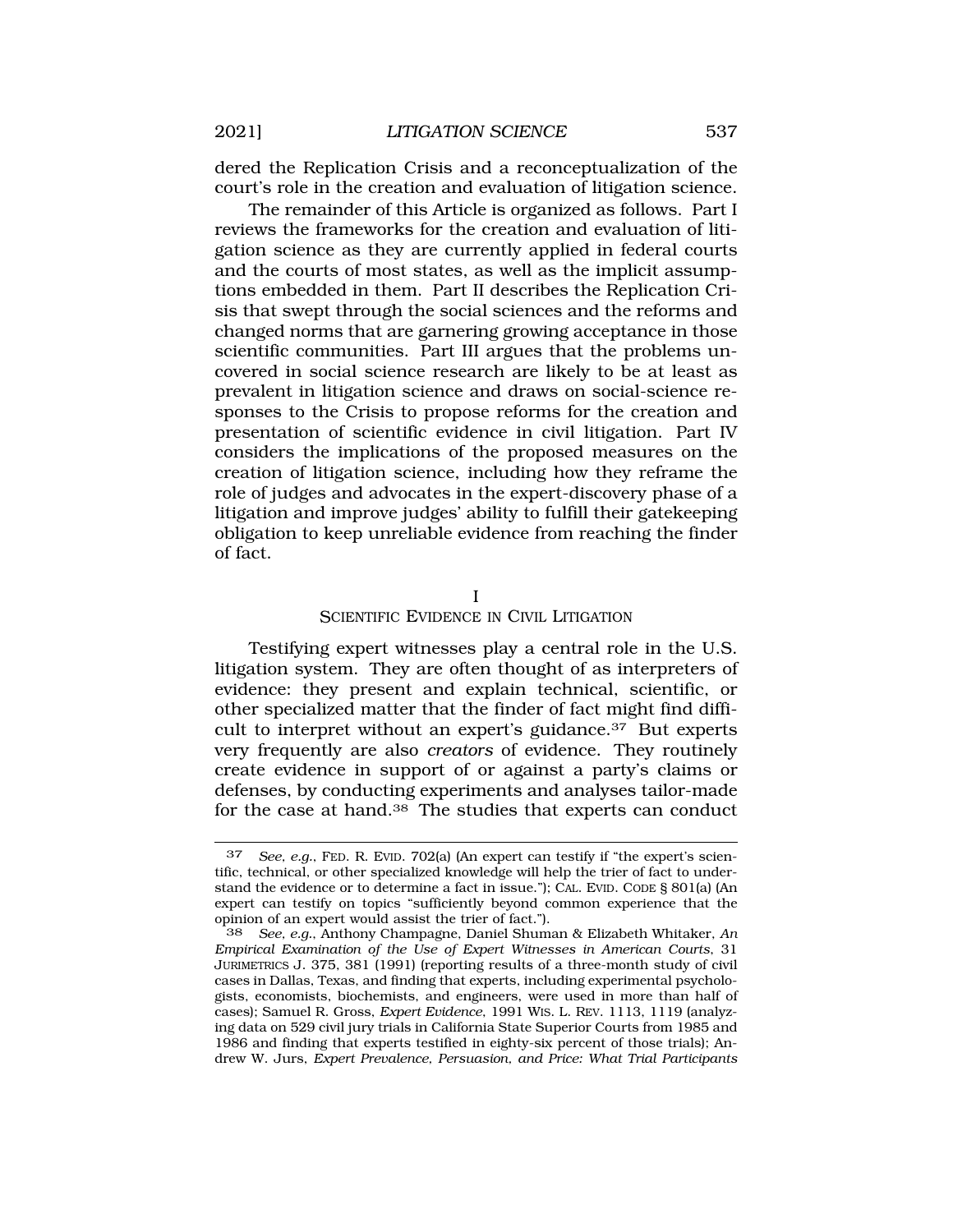are too numerous to list. Experts can examine soil or water samples in connection with environmental tort cases, analyze financial data relevant to securities litigation, dissect music samples in connection with copyright disputes—the list is endless.39 In some areas of litigation, it is not unusual for a plaintiff's claims to rely heavily, or even primarily, on litigation [science.40](https://science.40) 

Expert evidence is not automatically admissible in state or federal court. To promote just determinations, evidentiary rules put limits on the types and scope of expert testimony that can be [heard.41](https://heard.41) Before an expert can provide testimony in a civil case, the party proffering the expert must justify why this outsider—an individual with no inherent connection to the case and no independent knowledge of the facts at issue should be heard as part of the [proceeding.42](https://proceeding.42) In determining whether to admit expert testimony, courts apply jurisdictiondependent admissibility criteria to an expert's credentials and proposed testimony. *First*, as with any other type of evidence, expert testimony must be relevant to be [admissible.43](https://admissible.43) If it is not relevant to the claims or defenses in the case, it cannot be [admitted.44](https://admitted.44) *Second*, for testimony to be admissible, it must be

39 *See, e.g.*, Jones v. United States, No. 2:16-CV-00435-JRS-DLP, 2019 U.S. Dist. LEXIS 14382, at \*7 (S.D. Ind. Jan. 30, 2019) (involving an analysis of water samples in defense of environmental tort claims); *In re* Countrywide Fin. Corp. Mortg.-Backed Sec. Litig., 984 F. Supp. 2d 1021, 1022 (C.D. Cal. 2013) (involving analysis of mortgage loans in support of securities litigation); Swirsky v. Carey, 376 F.3d 841, 845 (9th Cir. 2004) (involving analysis of lyrics and melodies in support of copyright infringement action); Chin v. Port Auth. of N.Y. & N.J., 685 F.3d 135, 143–44 (2d Cir. 2012) (involving a statistical study in support of racediscrimination action).

40 *See, e.g.*, Berger & Twerski, *supra* note 36 (asserting that certain environmental tort cases for plaintiffs cannot be brought without expert evidence).

41 *See, e.g.*, FED. R. EVID. 102 (Federal Rules of Evidence "should be construed . . . to the end of ascertaining the truth and securing a just determination.").

42 *See, e.g.*, FED. R. EVID. 702 (providing requirements for testimony by expert witness in federal court).<br>43 See e.g. FED R F

43 *See, e.g.*, FED. R. EVID. 402 (providing that relevant evidence is admissible and irrelevant evidence is not admissible); CAL. EVID. CODE § 350 ("No evidence is admissible except relevant evidence.").

44 *See* FED. R. EVID. 402. For views on what it means for evidence to be relevant, see, for example, Richard O. Lempert, *Modeling Relevance*, 75 MICH. L. REV. 1021, 1025–26 (1977) (arguing that evidence is relevant if it tends to make a fact more or less probable than it would be without the evidence); Pardo, *supra*  note 35, at 558 (arguing that evidence is relevant if it supports a theory of the

*Really Think About Experts*, 91 IND. L.J. 353, 355 (2016) (stating that expert witnesses appeared in 86% of civil trials in an urban Iowa county, in line with results in earlier studies in different locales); Robert J. Shaughnessy, *Dirty Little Secrets of Expert Testimony*, 33 LITIG. 47, 52 (2007) ("In large cases, it is not unheard of for one side to designate 20 or more experts . . . .").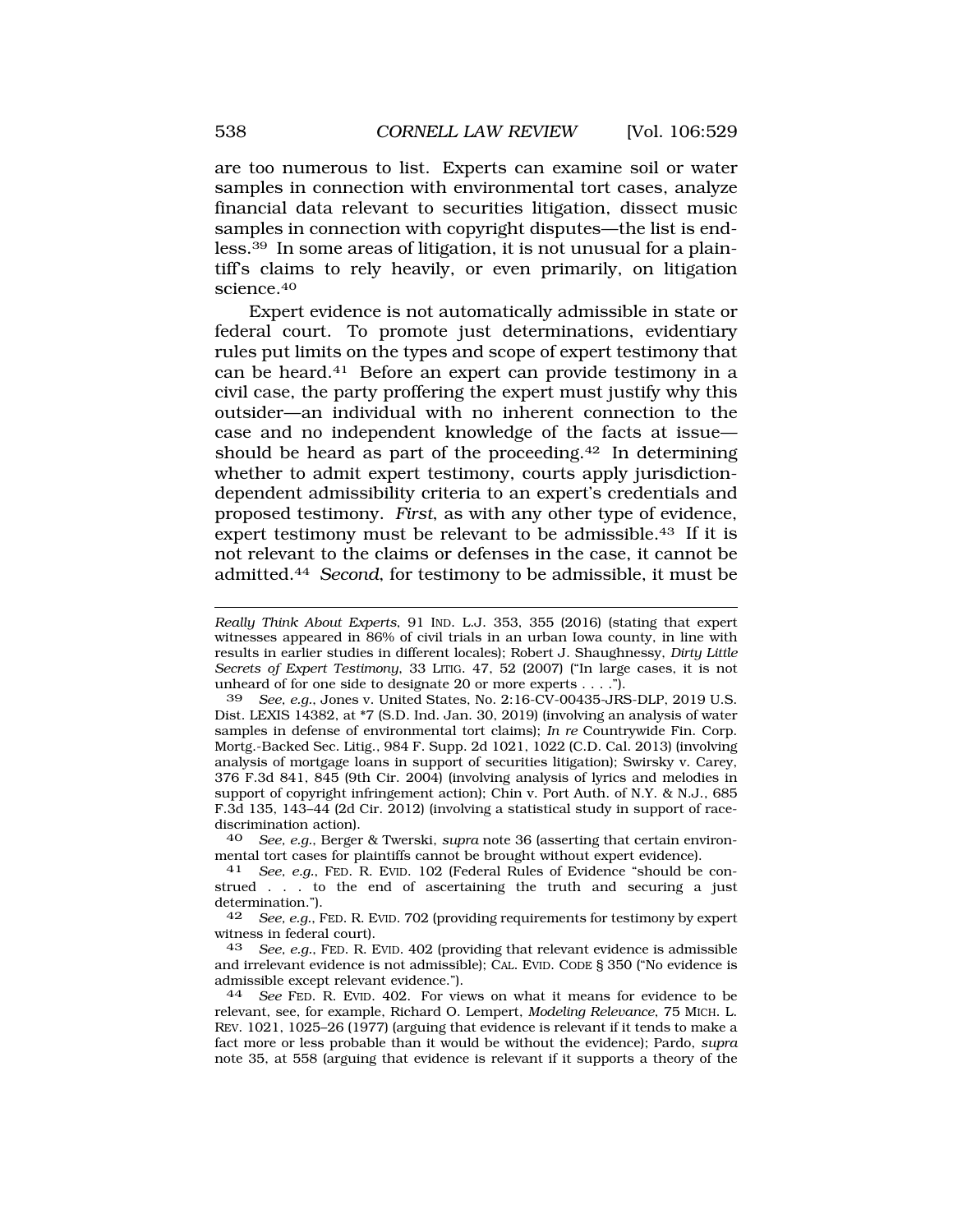sufficiently reliable: (a) the expert proffering the testimony must be qualified to testify regarding the subject matter, 45 and (b) the analysis or methodology that forms the basis for the testimony must meet certain jurisdiction-dependent standards of [reliability.46](https://reliability.46) A typical third requirement is that the testimony be helpful to the trier of fact.<sup>47</sup> The focus of this Article is on the reliability [determination.48](https://determination.48)

The most widely applied standard of reliability of scientific or technical evidence is the one articulated by the U.S. Supreme Court in *Daubert v. Merrill Dow Pharmaceuticals, Inc.*  and since codified in a revision of Federal Rule of Evidence 702.49 When evaluating the admissibility of expert testimony

45 *See, e.g.*, FED. R. EVID. 702 (providing that experts are witnesses who are "qualified as an expert by knowledge, skill, experience, training, or education"); DEL. R. EVID. 702 (same); ILL. R. EVID. 702 (same); N.J. R. EVID. 702 (same); *see also* CAL. EVID. CODE § 720(a) ("A person is qualified to testify as an expert if he has special knowledge, skill, experience, training, or education sufficient to qualify him as an expert on the subject to which his testimony relates.").

46 *See, e.g.*, FED. R. EVID. 702 (providing that expert testimony must be "based on sufficient facts or data," and "the product of reliable principles and methods" that have been "reliably applied . . . to the facts of the case"); DEL. R. EVID. 702 (same); *see also* CAL. EVID. CODE § 801(b) (providing an expert may testify "[b]ased on matter . . . that is of a type that reasonably may be relied upon by an expert in forming an opinion upon the subject to which his testimony relates").

47 *See, e.g.*, FED. R. EVID. 702(a) (providing that an expert may testify if "the expert's scientific, technical, or other specialized knowledge will help the trier of fact to understand the evidence or to determine a fact in issue"); DEL. R. EVID. 702(a) (same); ILL. R. EVID. 702 (same); N.J. R. EVID. 702 (same); *see also* CAL. EVID. CODE § 801(a) (providing that expert testimony is limited to opinions "[r]elated to a subject that is sufficiently beyond common experience that the opinion of an expert would assist the trier of fact").

48 The reliability of scientific evidence introduced in criminal cases is often attacked on the basis that the methodology that produced it has not been validated. *See, e.g.*, COMM. ON IDENTIFYING THE NEEDS OF THE FORENSIC SCI. CMTY., NAT'L RESEARCH COUNCIL, STRENGTHENING FORENSIC SCIENCE IN THE UNITED STATES 87 (2009), <https://www.ncjrs.gov/pdffiles1/nij/grants/228091.pdf>[https:// perma.cc/Y7V8-KB93] (offering recommendations to improve the reliability of forensic evidence); PRESIDENT'S COUNCIL OF ADVISORS ON SCI. & TECH., EXEC. OFFICE OF THE PRESIDENT, FORENSIC SCIENCE IN CRIMINAL COURTS: ENSURING SCIENTIFIC VALIDITY OF FEATURE-COMPARISON METHODS 44 n.94 (2016), <https://obamawhitehouse>. [archives.gov/sites/default/files/microsites/ostp/PCAST/pcast\\_forensic\\_sci](https://archives.gov/sites/default/files/microsites/ostp/PCAST/pcast_forensic_sci)ence\_report\_final.pdf [<https://perma.cc/6FES-UMXT>] (same). The scope of this Article is limited to civil proceedings, where such arguments feature much less prominently.

49 *See* FED. R. EVID. 702 & advisory committee note, *reprinted in* 28 U.S.C. at 398–401; Daubert v. Merrell Dow Pharm., Inc., 509 U.S. 579, 592–94 (1993).

case, even if it does not make that theory more likely than a competing theory); Michael S. Pardo & Ronald J. Allen, *Juridical Proof and the Best Explanation*, 27 L. & PHIL. 223, 224 & n.2 (2008) (presenting probability-based conceptions of relevance); *cf.* FED. R. EVID. 401(a) (providing that evidence is relevant if "it has any tendency to make a fact [of consequence in determining the action] more or less probable than it would be without the evidence").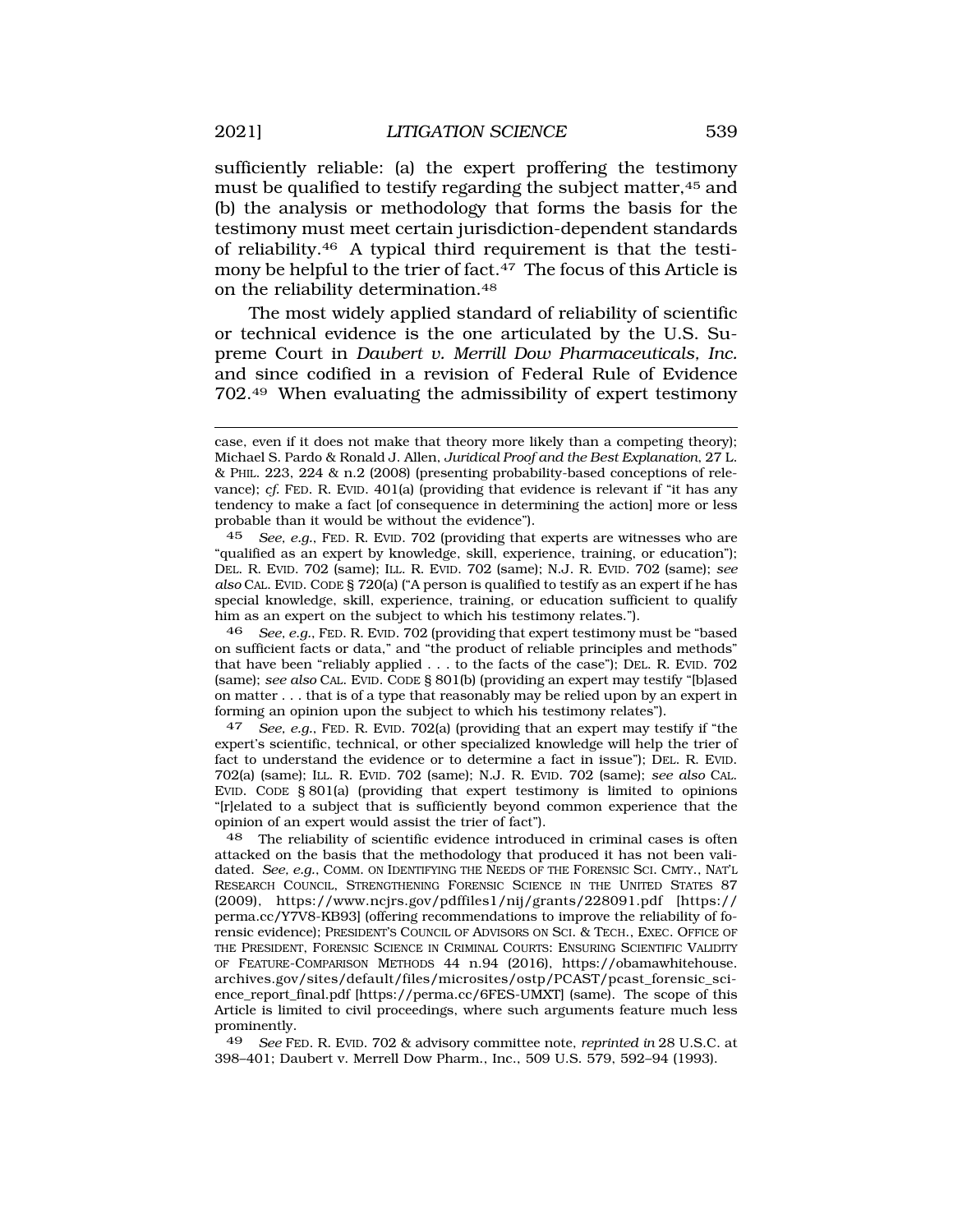under the *Daubert* standard, a court is to assess whether "the reasoning or methodology underlying the testimony is scientifically valid," as well as "whether that reasoning or methodology properly can be applied to the facts in issue."50 Construing the reliability inquiry to be undertaken as "a flexible one," the *Daubert* Court steered clear of providing a "definitive checklist or test" for performing this evaluation, but offered guidance in the form of four considerations: (1) whether the theory or technique on which the expert relies "can be (and has been) tested"; (2) whether it "has been subjected to peer review and publication"; (3) "the known or potential rate of error" associated with the theory or technique; and (4) whether the theory or technique has been "generally accept[ed]" in the "relevant scientific community."51

The *Daubert* decision thrust the court into the role of "gatekeeper" tasked with keeping out expert testimony that does not meet these [requirements.52](https://requirements.52) Courts exercise their gatekeeper function when ruling on so-called "*Daubert* motions" and determine whether proffered expert testimony meets the standard of [reliability.53](https://reliability.53) Although the Federal Rules of Evidence and *Daubert* do not prescribe the point in time at which these hearings are to take place, they typically take the form of an in limine motion after expert discovery has been completed (i.e., shortly before or in conjunction with a motion for summary judgment, in the lead-up to trial) or even during trial, before the challenged expert is called to the stand to [testify.54](https://testify.54) The *Daubert* standard is observed in federal courts as well as in the courts of the more than forty states that have adopted it.55 Even in states that have not adopted the *Daubert* standard, pretrial proceedings on the admissibility of expert testimony have become commonplace.<sup>56</sup>

56 *See, e.g.*, Margaret A. Berger, *What Has a Decade of* Daubert *Wrought?*, 95 AM. J. PUB. HEALTH S59, S61 (2005) ("Even in jurisdictions that purportedly follow

<sup>50</sup> *Daubert*, 509 U.S. at 600. Since 2000, these requirements are codified in FED. R. EVID. 702(b)–(d).

<sup>51</sup> *Daubert*, 509 U.S. at 593–94.

<sup>52</sup> *See id.* at 589, 590–91 n.9.

<sup>53</sup> *See generally* JAMES C. COOPER, TIMING AND DISPOSITION OF DAUBERT MOTIONS IN FEDERAL DISTRICT COURTS: AN EMPIRICAL EXAMINATION 1 (2015), https:// masonlec.org/site/rte\_uploads/files/Daubert%20Report%5B1%5D.pdf [https:// perma.cc/YXK6-LSEP] (analyzing the effect of *Daubert* on litigation practice).

<sup>54</sup> *See id.* at 9, 10 tbl.6 (reporting the median time from case commencement to *Daubert* motion of 647 days in federal courts, with 74% of *Daubert* motions filed prior to or with a summary judgment motion and 26% after summary judgment and before or during trial).<br>55 See, e.g., Thomas A.

<sup>55</sup> *See, e.g.*, THOMAS A. MAUET & WARREN D. WOLFSON, TRIAL EVIDENCE 275 (7th ed. 2020) ("Thus far, more than 40 states have adopted *Daubert*.").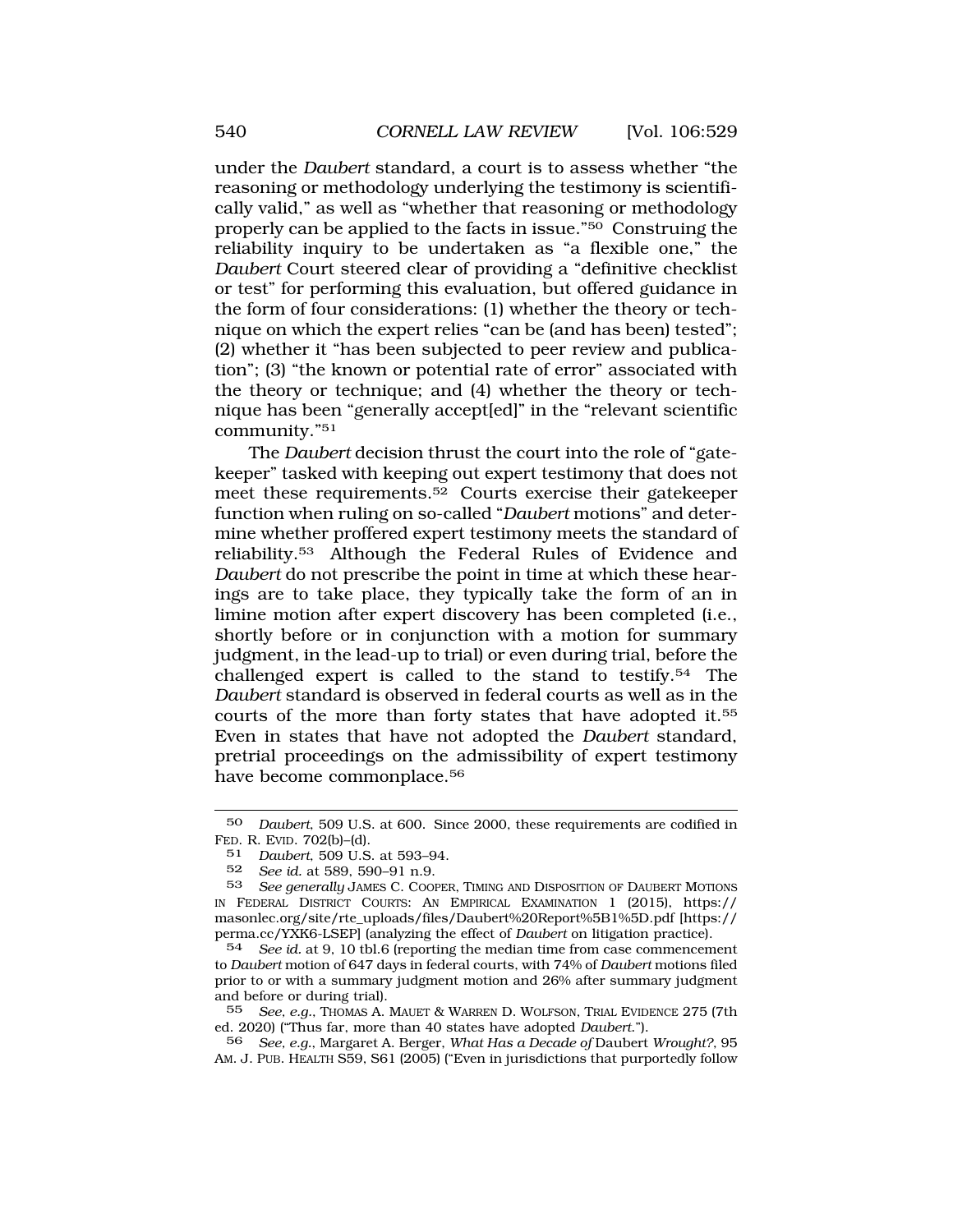The admission or exclusion of expert evidence can alter the course of a case dramatically. When a plaintiff's claims lean heavily on the outcome of an expert's analysis, it is not hyperbole to say that the admissibility or inadmissibility of that opinion can make or break a case. When an element of the plaintiff's claim rests entirely on expert evidence, the case crumbles when the expert is barred from testifying or when the court substantially limits the scope of the expert's [testimony.57](https://testimony.57)  A ruling of inadmissibility can alter the outcome of a trial or determine whether the case will survive summary judgment.<sup>58</sup> Further, having expert evidence in play also affects the parties' settlement power: the greater a party's confidence that its expert will be permitted to testify at trial, the stronger a position it can take in settlement negotiations.

The procedural mechanics of expert discovery differ from jurisdiction to jurisdiction,<sup>59</sup> and default requirements are often supplemented by agreements between the parties or through case-management orders issued by the court.<sup>60</sup> While the details thus vary from court to court and from case to case,

57 *See* Weisgram v. Marley Co., 528 U.S. 440, 455–56 (2000) (holding that when an expert is excluded shortly before trial, plaintiffs do not have a right to salvage their case by substituting a new expert).

58 *See id.*; Pardo, *supra* note 35 ("[E]videntiary rules and standards . . . determine important issues such as who gets to trial in the first place, which verdicts will be allowed to stand, and which convictions will be overturned."); *see also*  Berger, *supra* note 56, at S64 (arguing that *Daubert* has "made it more difficult for plaintiffs to litigate successfully"); Nat'l Ctr. for State Courts, *The Changing Role of Judges in the Admissibility of Expert Evidence*, 5 CIV. ACTION 1, 3 (2006) (concluding that the *Daubert* standard "appears to . . . reduc[e] the number of cases that 'survive' *Daubert* challenges and result in a summary judgment and encourag[e] the defense to settle if their challenge is not successful").

59 *See, e.g.*, FED. R. CIV. P. 26(a)(2) (requiring disclosure of the expert's identity and expert's written report at a specified time); CAL. CODE CIV. P. § 2034.260 (requiring exchange of rudimentary information about an expert and the expert's expected testimony, but not an exchange of expert reports); TEX. R. CIV. P. 166(i), 192.3(e), 195 (providing detailed description of disclosure requirements relating to expert discovery).

60 *See, e.g.*, FED. R. CIV. P. 16(b)(3)(B) (providing that a scheduling order may modify the timing and nature of disclosures and the scope of discovery); *Sample Expert Discovery Stipulation*, DEL. CTS., [https://courts.delaware.gov/chancery/](https://courts.delaware.gov/chancery) docs/Sample\_Expert\_Discovery\_Stipulation1.pdf [<https://perma.cc/R9Y4-VPV7>] (sample expert-discovery stipulation modifying statutory disclosure requirements).

the [older] *Frye* 'general acceptance' test, judges are citing and analyzing *Daubert*  and its progeny . . . ."); David E. Bernstein, Frye*,* Frye*, Again: The Past, Present, and Future of the General Acceptance Test*, 41 JURIMETRICS 385, 388 (2001) ("[C]ase law under *Frye* is slowly converging with *Daubert* jurisprudence."). While standards of relevance differ from jurisdiction to jurisdiction, I am not aware of any court of general jurisdiction within the United States where expert testimony is admitted without regards to reliability.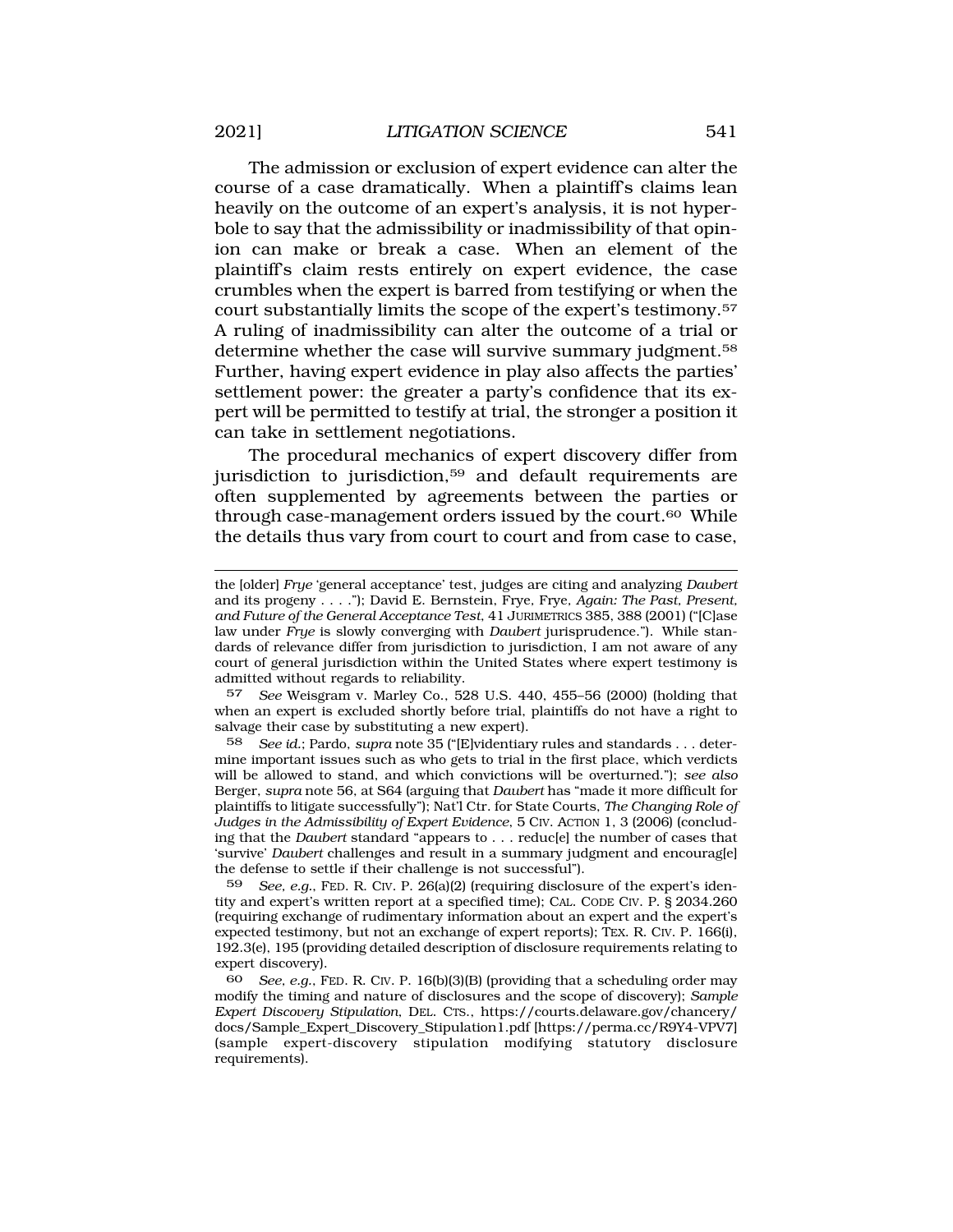the road to presentation of expert-generated scientific evidence at trial typically proceeds as follows. $61$  First, an expert is retained by a party, and starts work on an analysis or project. At some point during the discovery period, the party's retention of the expert and its intention to call the expert as a witness at trial are disclosed to opposing [parties.62](https://parties.62) After the expert has completed her analysis, an expert report is served on opposing [parties.63](https://parties.63) Expert reports generally contain all of the opinions the expert intends to present at trial, along with all the bases for those [opinions.64](https://opinions.64) If any opinions are based on a study or analysis conducted by the expert, the report typically includes those findings that the expert considers part of the basis for her opinions, along with enough information about the expert's project to allow a reader to understand the steps that were taken to arrive at the reported results. Next, opposing parties have an opportunity to depose the expert. Finally, if a party chooses to challenge the admissibility of (some of) the expert's opinions into evidence, it files a motion to exclude or limit the expert's testimony. Following briefing on the motion and, typically, an evidentiary hearing, the court makes a determination on the expert's qualifications, as well as the reliability, relevance, and helpfulness of the expert's proposed testimony, and the testimony is either admitted, limited, or excluded.

*Daubert* and other standards of reliability rely on an implicit assumption that, when the time comes to assess the reliability of scientific evidence, the information necessary to make that assessment will be available to the court—i.e., an assump-

<sup>61</sup> The following characterization of the expert-discovery process is based on the author's experience in eight years of litigation practice.

<sup>62</sup> Expert disclosures can happen by rule-based or court-imposed deadlines, by deadlines agreed upon between the parties in discovery stipulations, or in response to interrogatories.

<sup>63</sup> Some jurisdictions do not require the exchange of expert reports. *See, e.g.*, Beck v. Hirchag, No. G041955, 2011 Cal. App. Unpub. LEXIS 2649, at \*15 (Cal. Ct. App. Apr. 11, 2011) (acknowledging that California procedure does not require an expert to prepare an expert report and "practice guides recommend attorneys 'instruct their experts *not* to prepare a formal report'"). It is not uncommon in these jurisdictions for parties to agree to exchange expert reports regardless. *See supra* note 60.

<sup>64</sup> *See, e.g.*, FED. R. CIV. P. 26(a)(2)(B)(i)–(ii) (providing that an expert report must contain "a complete statement of all opinions the [expert] witness will express and the basis and reasons for them"); N.Y. C.P.L.R. 3101(a)(4)(d)(1) (McKinney 2014) (requiring the proffering party to disclose "the substance of the facts and opinions on which each expert is expected to testify . . . and a summary of the grounds for each expert's opinion"); TEX. R. CIV. P. 166(i), 192.3(e), 194.2(f), 195.1 (requiring disclosure of an expert's opinions, the expert's bases for those opinions, and the facts that "relate to or form the basis of" those opinions and limiting expert discovery beyond the substance explicitly permitted or required by rule).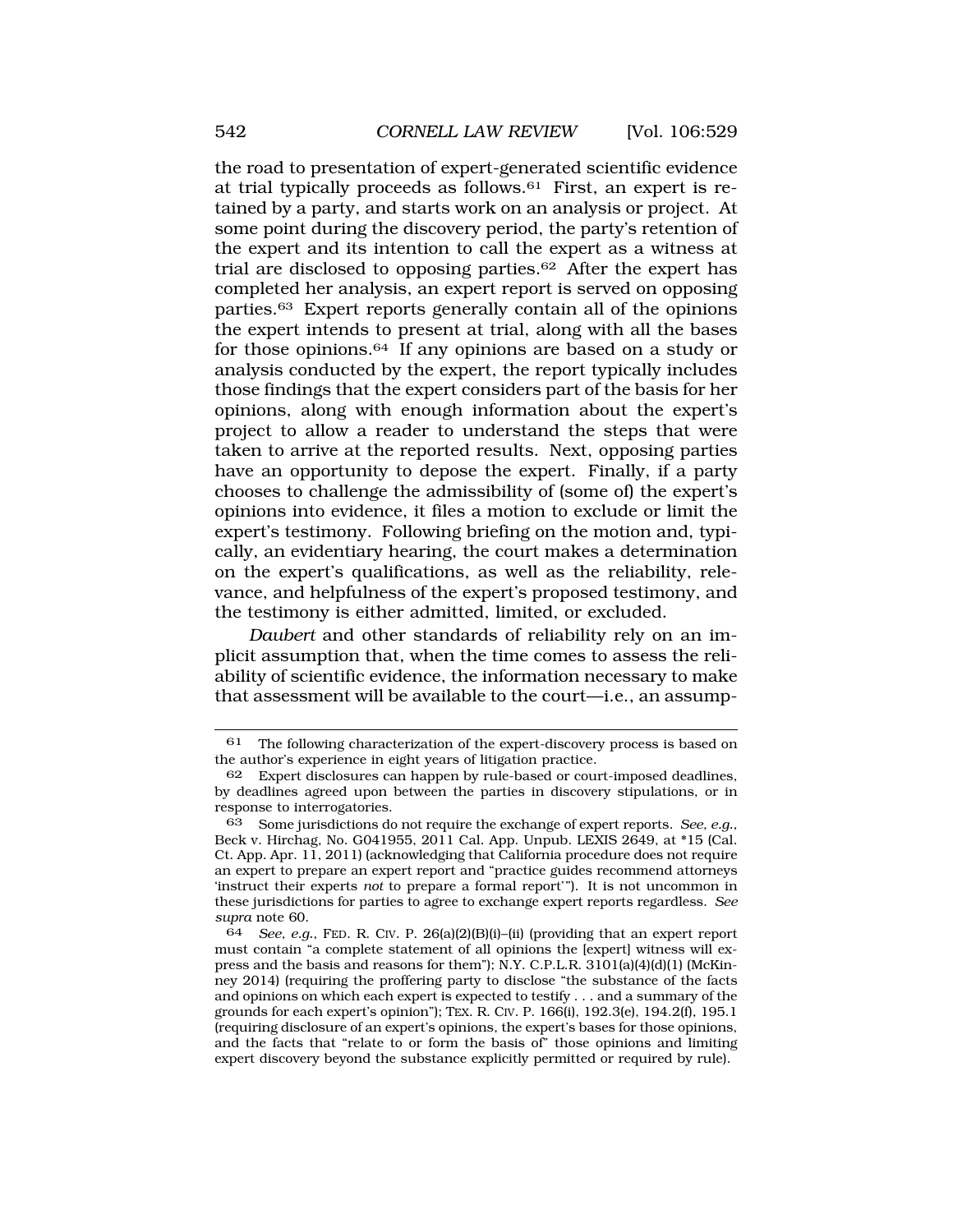tion that the necessary information can be obtained from reports submitted by the expert or through deposition or hearing testimony. As a discussion of the Replication Crisis and its implications for litigation science will make clear, this assumption is [incorrect.65](https://incorrect.65) Experts typically do not disclose their hypotheses and methodology until they submit a report in which they present the results of their completed study, generally toward the end of the expert-discovery period. And while the typical report describes the steps that were taken to arrive at the reported results, it usually does not describe at what point in time the expert settled on a set of hypotheses, when exactly the research protocol that led to the findings was designed, and to what extent the protocol was modified or supplemented along the way.66 Ordinarily, the report omits experimental results that do not support the expert's opinions, as well as research steps that did not end up leading to the results that are being reported.

As will be discussed in Parts II and III of this Article, the information included in the typical expert report does not permit the court to assess whether the expert's findings meet the required standard of reliability. There is a dimension of unreliability that is missed when reliability is assessed based exclusively on expert reports and testimony, and by the time the reliability of the expert's work is up for adjudication, it is too late to recover this dimension.

#### II

#### THE KNOWLEDGE CRISIS IN THE SOCIAL SCIENCES

In 2018, psychologists Nelson, Simmons, and Simonsohn noted that "[i]f a team of research psychologists were to emerge today from a 7-year hibernation, they would not recognize their field."67 In less than a decade, the field had (a) learned that a majority of its research results could not and should not be relied upon; (b) figured out that this unreliability could be blamed on a number of commonly used research practices; (c) devised practices and standards to improve the quality and reproducibility of research results; and (d) had these updated practices and standards adopted by a large and growing group

<sup>65</sup> *See infra* subparts II.A and III.A.

<sup>66</sup> *See, e.g.*, FED. R. CIV. P. 26(a)(2)(B)(i)–(ii) (providing that an expert report must include "all opinions the witness will express and the basis and reasons for them" and "the facts or data considered by the witness in forming them").

<sup>67</sup> Nelson, Simmons & Simonsohn, *supra* note 15, at 512.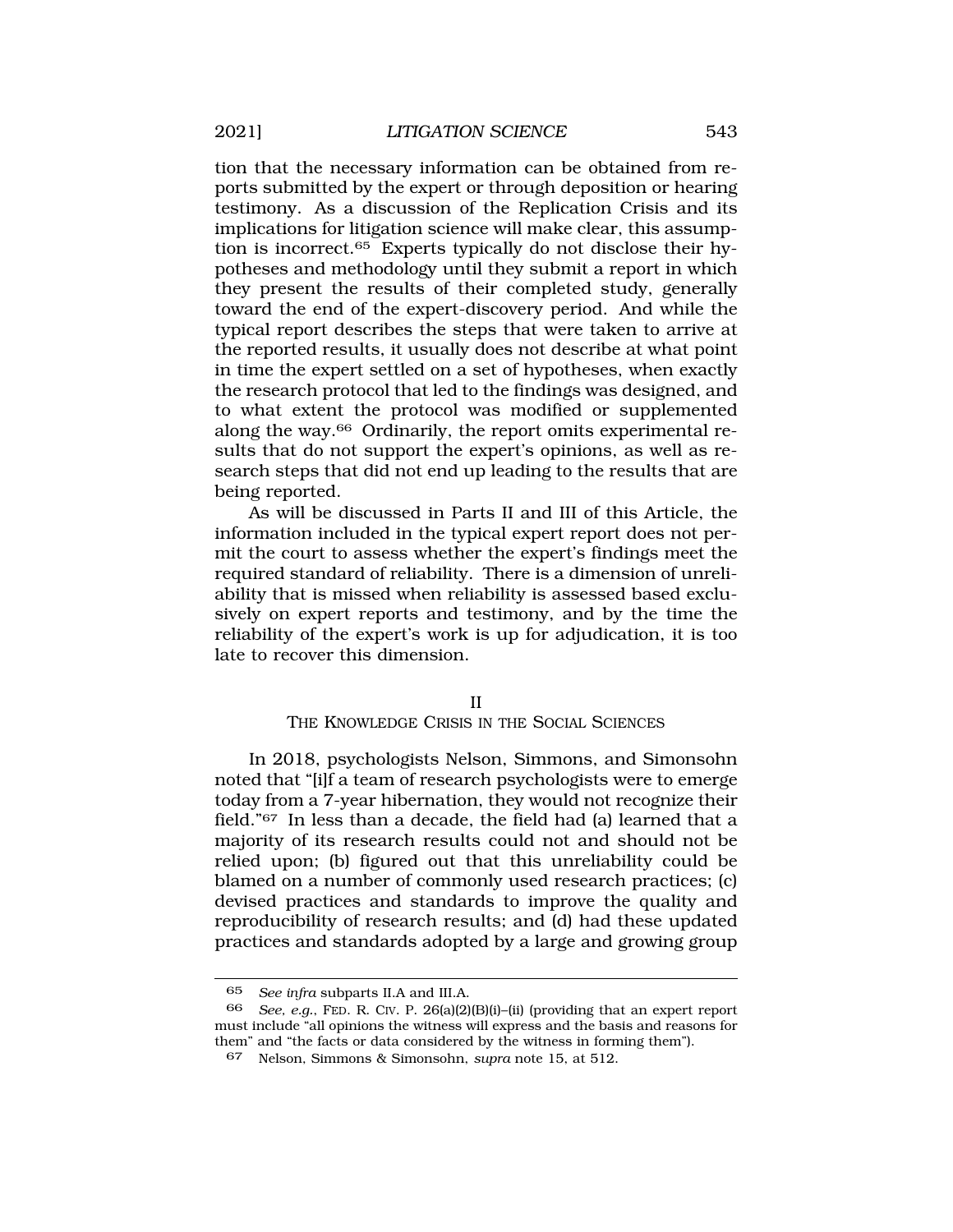of researchers, research centers, journals, and [organizations.68](https://organizations.68)  The crisis of confidence that shook the field in the early 2010s and that precipitated this overhaul of research practices is commonly referred to as the "Replication Crisis."69

While the Replication Crisis originated in psychology research, other fields soon followed. Economics, biology, pharmacology, and other fields each in turn discovered (or in some cases rediscovered) that their research methodologies were prone to the same type of unreliability that had triggered alarm bells in the field of [psychology.70](https://psychology.70) In recognition of psychology's frontrunner position in uncovering and addressing unreliable research practices, psychologists have started referring to this period of reconstruction as "Psychology's Renaissance,"71 but in the past few years, each of these fields has engaged in efforts to shore up the rigor of its research practices, and the number of organizations adopting or recommending updated standards is still [growing.72](https://growing.72) 

This Part describes the events that heralded the Replication Crisis, the research practices that stood at its center, and the lessons that the social sciences have drawn from it. Subpart II.A presents a brief chronology of the Crisis, how its magnitude gradually came into focus, and how it spread like a wildfire from field to field. Subpart II.B describes the "Renaissance" period that followed the early Crisis years. It reviews the causes of unreliability that were uncovered during the Crisis

<sup>68</sup> *See id.* 

<sup>69</sup> *See, e.g.*, *id.* ("Many have been referring to this period as psychology's 'replication crisis.'"); Paul Bloom, *Psychology's Replication Crisis Has a Silver Lining*, ATLANTIC (Feb. 19, 2016), [https://www.theatlantic.com/science/archive/](https://www.theatlantic.com/science/archive) 2016/02/psychology-studies-replicate/468537 [\[https://perma.cc/X6LW-CKBV](https://perma.cc/X6LW-CKBV)] (arguing that the "Replication Crisis" is an opportunity for the field of psychology to "lead the way"); Andrew Gelman, *Essay: The Experiments Are Fascinating. But Nobody Can Repeat Them*, N.Y. TIMES (Nov. 19, 2018), [https://www.nytimes.com/](https://www.nytimes.com) 2018/11/19/science/science-research-fraud-reproducibility.html [https:// perma.cc/R9M8-AA7D] ("Science is mired in a 'replication' crisis."); Ed Yong, *Psychology's Replication Crisis Is Running out of Excuses*, ATLANTIC (Nov. 19, 2018), <https://www.theatlantic.com/science/archive/2018/11/psychologys>replication-crisis-real/576223/ [<https://perma.cc/J75C-HPJ6>] ("[I]t has become painfully clear that psychology is facing a 'reproducibility crisis.'").

<sup>70</sup> *See infra* notes 93–97; *see also infra* note 125 (noting that certain practices that are now the subject of renewed interest had been acknowledged previously in economics, psychology, and other fields).

<sup>71</sup> *See, e.g.*, Nelson, Simmons & Simonsohn, *supra* note 15, at 512 ("Many have been referring to this period as psychology's 'replication crisis.' This makes no sense. We do not call the rain that follows a long drought a water crisis. . . . This is psychology's *renaissance*."); ELI J. FINKEL & ROY F. BAUMEISTER, *Social Psychology: Crisis and Renaissance*, *in* ADVANCED SOCIAL PSYCHOLOGY: THE STATE OF THE SCIENCE 1, 1 (Eli J. Finkel & Roy F. Baumeister eds., 2d ed. 2019).

<sup>72</sup> *See infra* notes 93–97.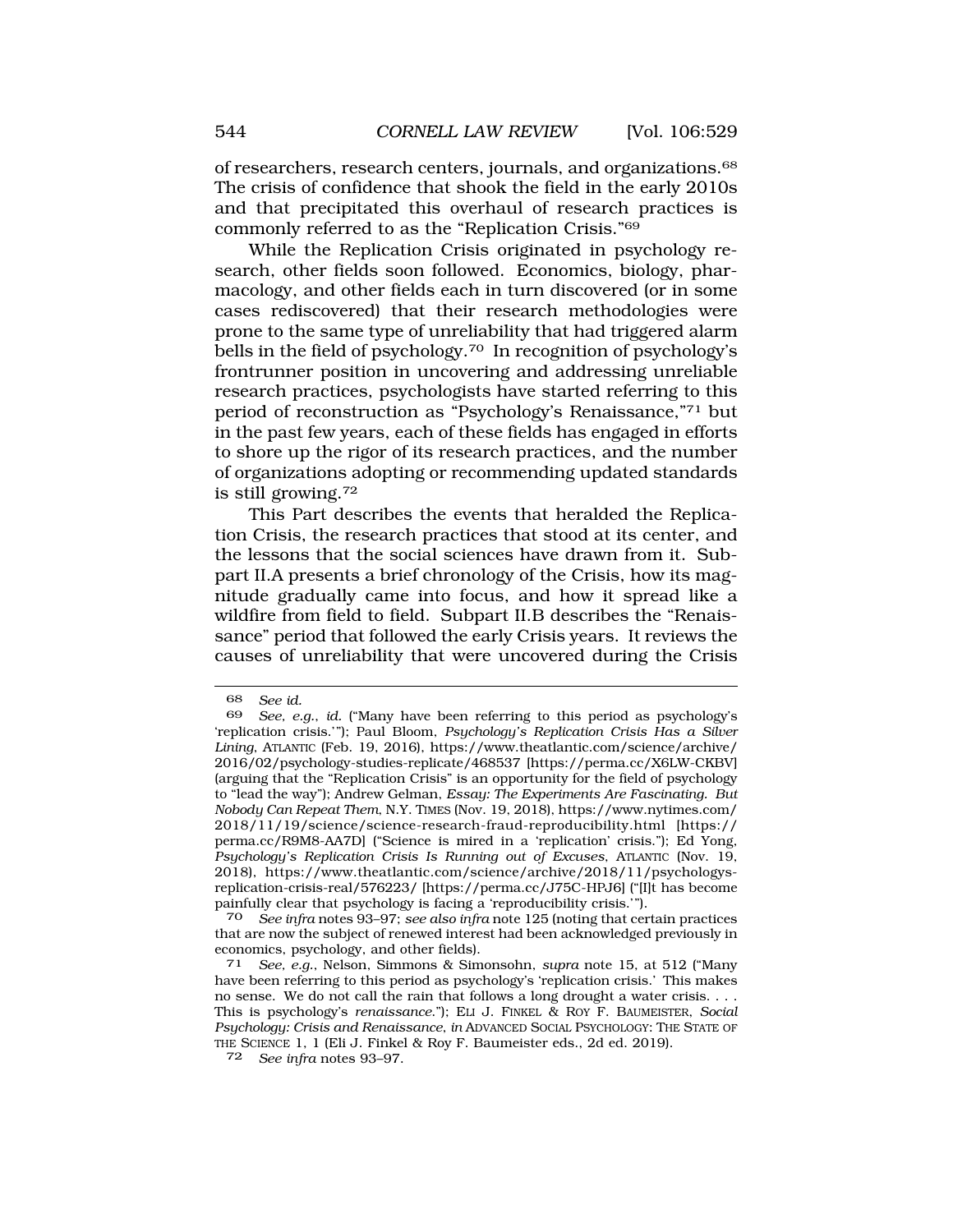period and some of the reforms that have been proposed and implemented in response.

# A. Replication Crisis

Daryl J. Bem, the social psychologist who demonstrated that people can "[f]eel[ ] the [f]uture,"73 was a well-respected researcher with a decades-long career of research and publication.74 The journal in which he published his 2011 study is a peer-reviewed, high-impact journal in his [field.75](https://field.75) As one might expect to happen with a study purporting to show that the future can change the past, Bem's study was met with skepticism. Researchers delved into the data underlying the reported results and almost immediately identified a number of flaws, such as defects in Bem's calculation of statistical significance,76 improper modifications to experimental procedures,77 and incorrect experimental [design.78](https://design.78) Researchers who reanalyzed the data<sup>79</sup> or attempted to replicate Bem's work<sup>80</sup> found no support for his findings. Around the same time, another high-profile psychology study failed to replicate,<sup>81</sup> and in the same year, a team of psychologists published a paper demonstrating that large numbers of psychology researchers were

<sup>73</sup> *See* Bem, *supra* note 1, at 407.

<sup>74</sup> *See* James E. Alcock, *Back from the Future: Parapsychology and the Bem Affair*, 35 SKEPTICAL INQUIRER 31, 31 (2011) (describing Bem's study as particularly newsworthy because of the "academic stature of its author"); DARYL J. BEM (Dec. 25, 2014),<https://dbem.org>[\[https://perma.cc/M7GE-CN68](https://perma.cc/M7GE-CN68)].

<sup>75</sup> *See* Nelson, Simmons & Simonsohn, *supra* note 15, at 513 (*The Journal of Personality and Social Psychology* is "[s]ocial psychology's most prestigious journal.").

<sup>76</sup> *See* Wagenmakers, Wetzels, Borsboom & van der Maas, *supra* note 5, at 428.

<sup>77</sup> *See* Alcock, *supra* note 74, at 33.

<sup>78</sup> *See* Ulrich Schimmack, *The Ironic Effect of Significant Results on the Credibility of Multiple-Study Articles*, 17 PSYCHOL. METHODS 551, 556–59 (2012).

<sup>79</sup> *See* Jeffrey N. Rouder & Richard D. Morey, *A Bayes Factor Meta-Analysis of Bem's ESP Claim*, 18 PSYCHONOMIC BULL. REV. 682, 683 (2011).

<sup>80</sup> *See, e.g.*, Stuart J. Ritchie, Richard Wiseman & Christopher C. French, *Failing the Future: Three Unsuccessful Attempts to Replicate Bem's 'Retroactive Facilitation of Recall' Effect*, 7 PLOS ONE e33423, at 3 (2012) (reporting three failed replication attempts).

<sup>81</sup> See Stéphane Doyen, Olivier Klein, Cora-Lise Pichon & Axel Cleeremans, *Behavioral Priming: It's All in the Mind, but Whose Mind?*, 7 PLOS ONE e29081, at 5–6 (2012) (reporting a failed attempt to replicate a celebrated age-priming study); Nelson, Simmons & Simonsohn, *supra* note 15, at 513–14 (describing the Doyen, Klein, Pichon, and Cleeremans study as one of the events that precipitated the Replication Crisis).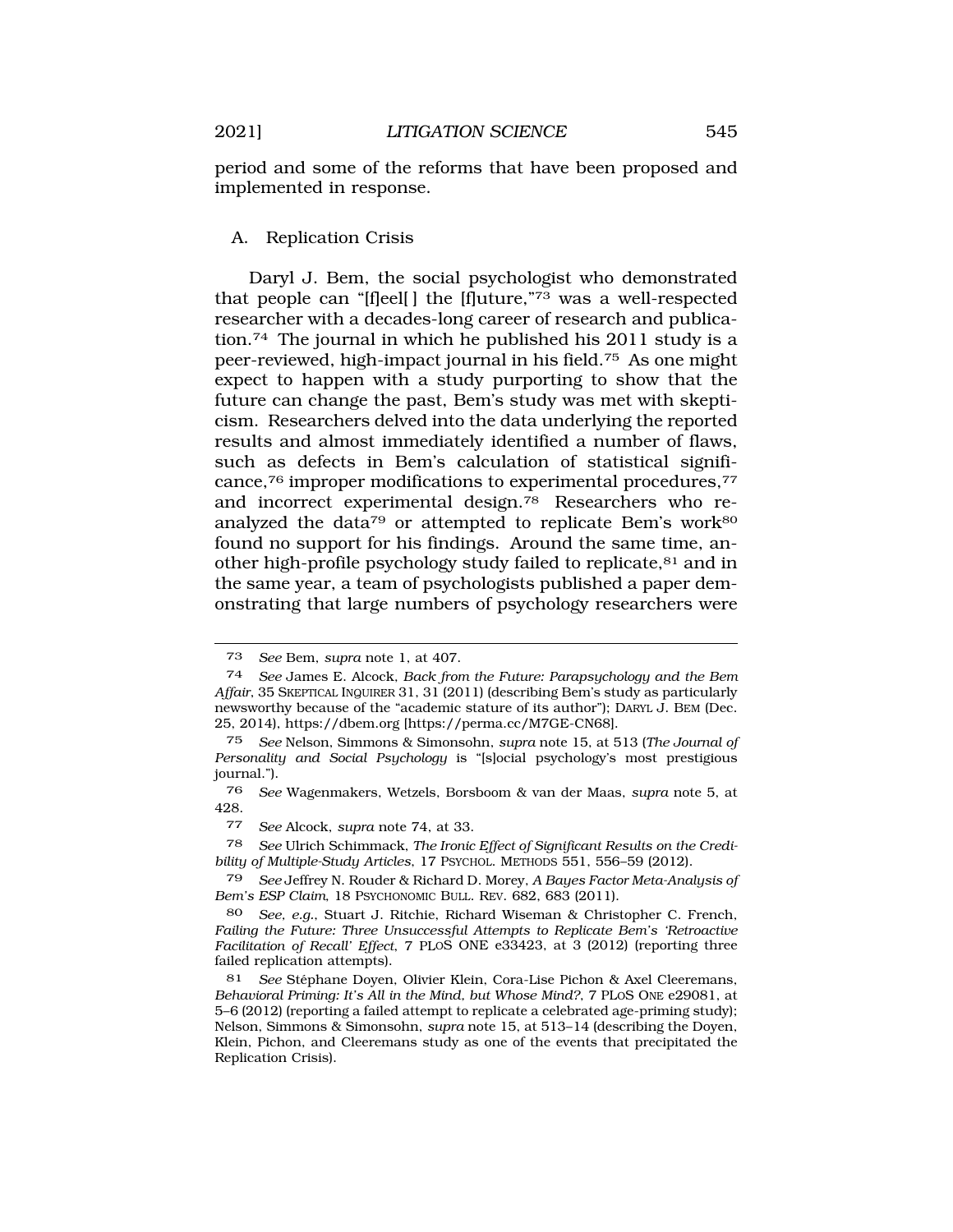Prominent researchers issued calls for large-scale replication efforts, to assess how widespread the use of unreliable methodology was and how consequential its use.83 In one large-scale project, researchers selected 100 papers that had been widely cited and relied upon in the field of psychology and coordinated systematic replication efforts by 100 different labs.84 Teams attempting to replicate the original studies aimed to reproduce the original testing conditions as closely as possible. To this end, they requested (and in almost all cases received) the original materials from the original authors,  $85$  and in most cases obtained the original authors' endorsement of the replication attempt.<sup>86</sup> Only 39 of the 100 studies replicated [successfully.87](https://successfully.87) To rule out the possibility that the low replication rate had been caused by inartfully conducted replication attempts,88 a "Many Labs 2" project was designed in a manner

84 Open Sci. Collaboration, *Estimating the Reproducibility of Psychological Science*, 349 SCIENCE aac4716-1, aac4716-1 (2015).

85 *See* Open Sci. Collaboration, *Supplementary Material for* Estimating the Reproducibility of Psychological Science 4, SCIENCE (Aug. 28, 2015),<https://sci>[ence.sciencemag.org/content/sci/suppl/2015/08/26/349.6251.aac4716.DC1](https://ence.sciencemag.org/content/sci/suppl/2015/08/26/349.6251.aac4716.DC1)/ Aarts-SM.pdf [<https://perma.cc/89GD-CGGP>] (reporting that 89 teams were able to obtain original materials).

86 *See id.* (reporting that 69 original teams endorsed the replication attempts).

87 *See id.* at 17. Note that it was not expected that all 100 studies would yield consistent results on replication. Given the variability reported in the original studies, the a priori expectation was that approximately 89 studies would replicate. *See id.* at 4.

88 For criticism of early replication projects, see*,* for example, Daniel T. Gilbert, Gary King, Stephen Pettigrew & Timothy D. Wilson, *Comment on "Estimating the Reproducibility of Psychological Science*", 351 SCIENCE 1037-b, 1037-b (2016) (criticizing sample size, experimental setup, and analysis employed). For responses to these critiques, see *Comment on "Estimating the Reproducibility of*  PUBPEER, <https://pubpeer.com/publications>/ 120FE2AC75B4C873787611246291A8 [\[https://perma.cc/BK4G-4B92\]](https://perma.cc/BK4G-4B92) (last visited May 27, 2020); Daniël Lakens, *The Statistical Conclusions in Gilbert et al. (2016) Are Completely Invalid*, 20% STATISTICIAN (Mar. 6, 2016), <https://daniel>[lakens.blogspot.com/2016/03/the-statistical-conclusions-in-gilbert.html](https://lakens.blogspot.com/2016/03/the-statistical-conclusions-in-gilbert.html) [[https://perma.cc/B94V-B62V\]](https://perma.cc/B94V-B62V).

<sup>82</sup> *See* Leslie K. John, George Loewenstein & Drazen Prelec, *Measuring the Prevalence of Questionable Research Practices with Incentives for Truth Telling*, 23 PSYCHOL. SCI. 524, 524 (2012).

<sup>83</sup> *See Kahneman on the Storm of Doubts Surrounding Social Priming Research*, DECISION SCI. NEWS (Oct. 5, 2012), [http://www.decisionsciencenews.com/](http://www.decisionsciencenews.com) 2012/10/05/kahneman-on-the-storm-of-doubts-surrounding-social-priming-research/ [[https://perma.cc/M3GJ-8YHB\]](https://perma.cc/M3GJ-8YHB) (quoting email by Daniel Kahneman, dated September 26, 2012, in which he warns of "a train wreck looming" and proposes a systematic replication project).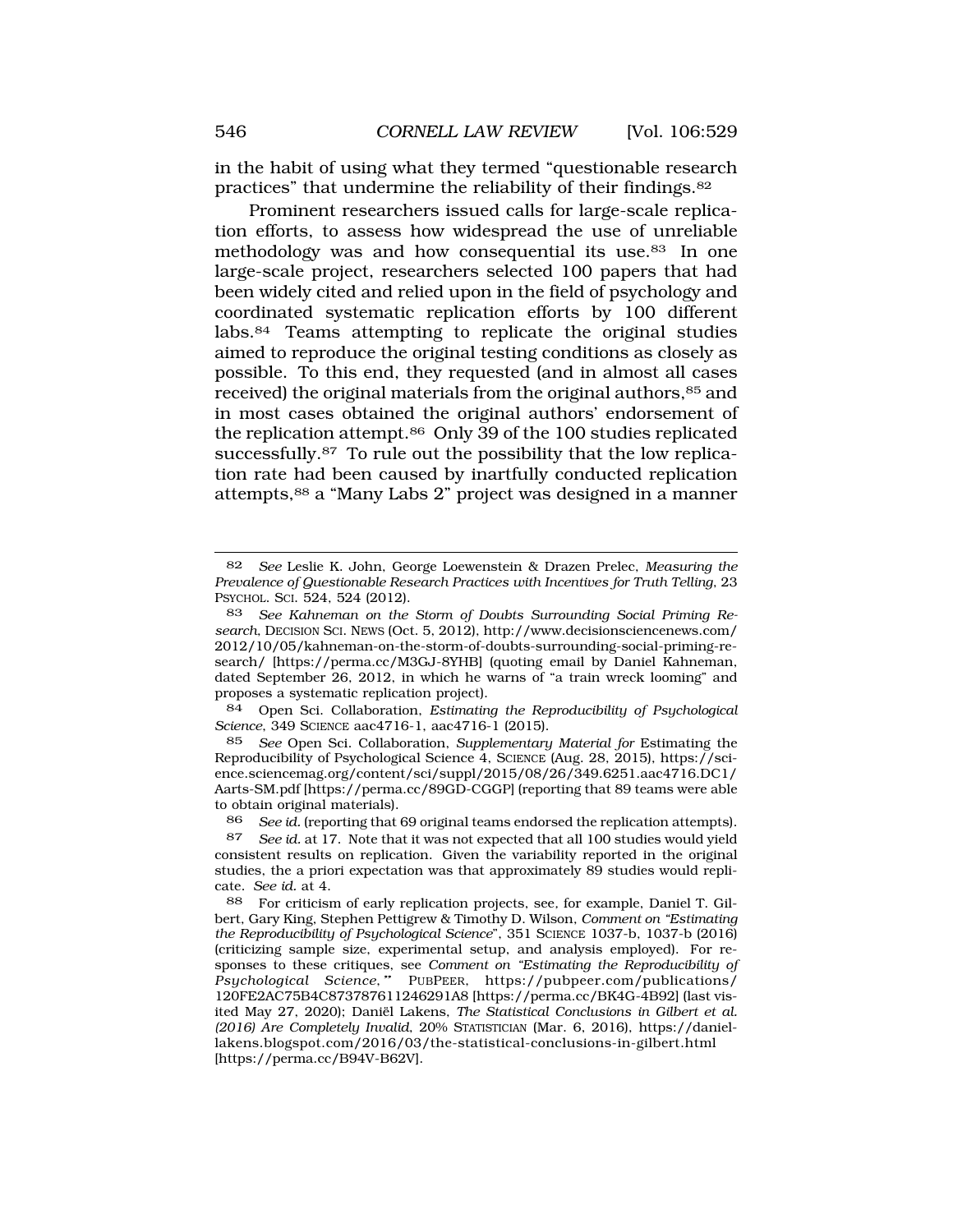intended to address early [criticisms.89](https://criticisms.89) As part of this project, 36 labs in 36 countries collaborated to rerun a set of 28 wellknown [studies.90](https://studies.90) Only 15 of the 28 selected studies were rated to have [replicated.91](https://replicated.91) "Ironically enough," one commentator noted, "it seems that one of the most reliable findings in psychology is that only half of psychological studies can be successfully repeated."92

Similar failures to replicate were found in economics, 93 biology and biomedicine,94 pharmacology,95 neuro-imaging,96 and other [fields.97](https://fields.97) A sizable methodological meta-field sprang up that aimed to make sense of these dismal replication rates, focusing both on the research practices that evidently risked producing irreproducible results and the cultural and institutional incentives that led to their use.<sup>98</sup> The emphasis on pub-

93 *See* Camerer et al., *supra* note 14 (successfully replicating 11 of 18 economics studies); Andrew C. Chang & Phillip Li, *Is Economics Research Replicable? Sixty Published Papers from Thirteen Journals Say "Usually Not"* 1 (Fin. & Econ. Discussion Series, Working Paper No. 2015-083, 2015), <https://pa>pers.ssrn.com/sol3/papers.cfm?abstract\_id=2669564 [\[https://perma.cc/UN2F-](https://perma.cc/UN2F)9PWW] (successfully replicating 29 of 59 economics studies).

94 *See, e.g.*, C. Glenn Begley & Lee M. Ellis, *Raise Standards for Preclinical Cancer Research*, 483 NATURE 531, 532 (2012) (reporting that the Amgen team succeeded in confirming results for only 6 of 53 hematology and oncology studies); see also Marcus R. Munafò et al., *A Manifesto for Reproducible Science*, 1 NATURE HUM. BEHAV. 1, 1 (2017) ("85% of biomedical research efforts are wasted . . . ."); Open Sci. Collaboration, *supra* note 84 (describing two molecular biology replication studies that had a replication rate of 11% and 25%, respectively).<br>95 See Cl

95 *See* Christopher H. George et al., *Updating the Guidelines for Data Transparency in the British Journal of Pharmacology—Data Sharing and the Use of Scatter Plots Instead of Bar Charts*, 174 BRIT. J. PHARMACOLOGY 2801, 2801 (2017) (reporting mixed results of a series of replication attempts in pharmacology).

96 *See* Russell A. Poldrack et al., *Scanning the Horizon: Towards Transparent and Reproducible Neuroimaging Research*, 18 NATURE REVIEWS: NEUROSCIENCE 115, 115 (2017) (reporting that neuroimaging has replication problems similar to those found in other scientific fields).

97 *See, e.g.*, Head, Holman, Lanfear, Kahn & Jennions, *supra* note 15 (examining published study results across disciplines including cognitive sciences, information and computing sciences, and medical and health sciences to conclude that reproducibility concerns are "rife").

98 *See, e.g.*, Joseph P. Simmons, Leif D. Nelson & Uri Simonsohn, *False-Positive Psychology: Undisclosed Flexibility in Data Collection and Analysis Allows Presenting Anything as Significant*, 22 PSYCHOL. SCI. 1359, 1359 (2011) (demonstrating how common research tools can generate unreliable findings); *see also*  Open Sci. Collaboration, *Maximizing the Reproducibility of Your Research*, *in* PSY-CHOLOGICAL SCIENCE UNDER SCRUTINY 3, 3 (Scott O. Lilienfeld & Irwin D. Waldman

<sup>89</sup> *See* Richard A. Klein et al., *Many Labs 2: Investigating Variation in Replicability Across Samples and Settings*, 1 ADVANCES METHODS & PRACTICES PSYCHOL. SCI. 443, 446 (2018).

<sup>90</sup> *See id.* 

See id. at 477.

<sup>92</sup> Yong, *supra* note 69.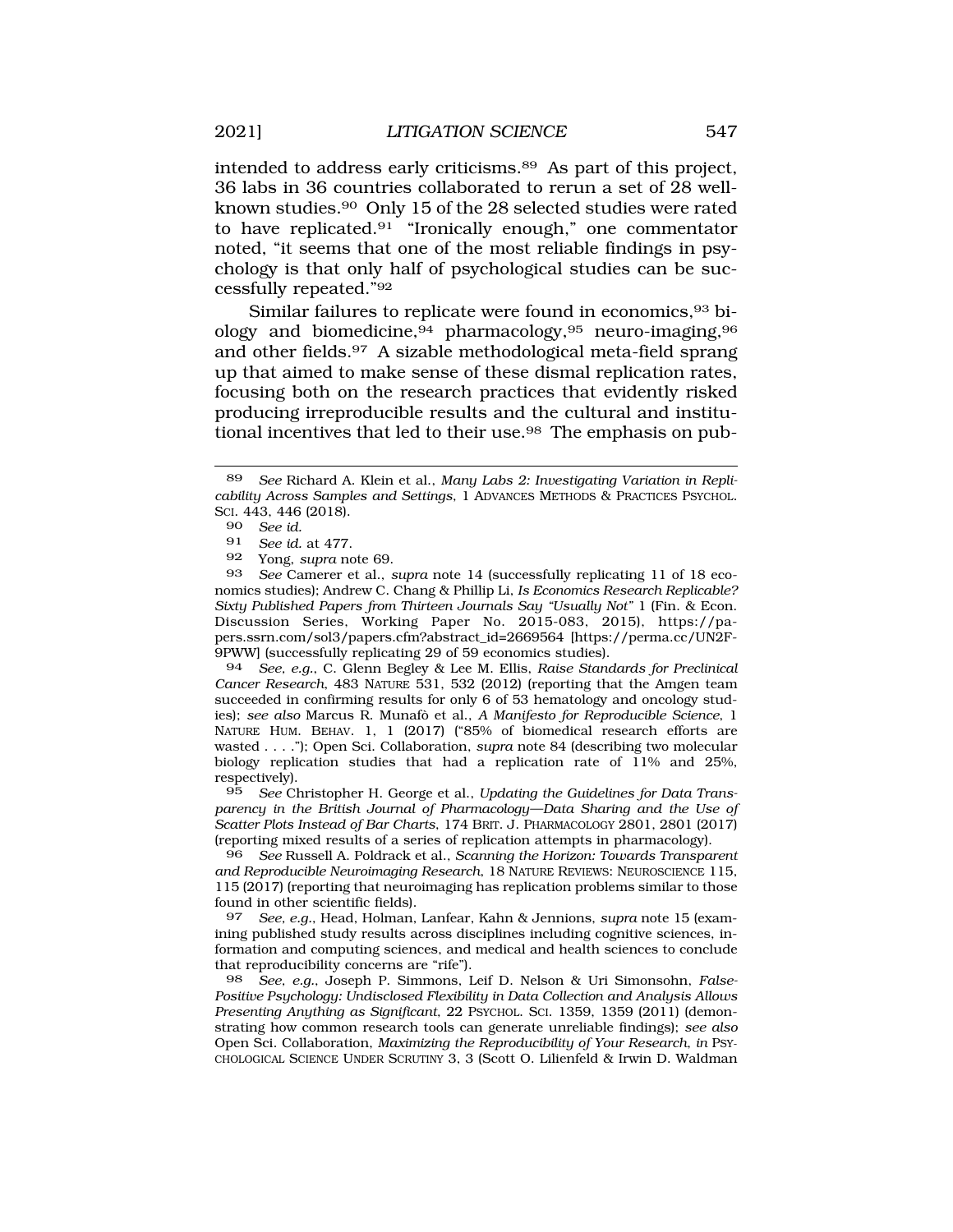lication of statistically significant findings was identified as a major [culprit.99](https://culprit.99) 

Statistical significance has long been the holy grail for researchers aiming to publish their results. Traditionally, many scientific journals would not publish results that did not meet threshold levels of statistical significance.100 This put pressure on researchers to generate results that would meet those requirements.101 As early as 2011, Joseph P. Simmons and coauthors demonstrated how "unacceptably easy" it is to find statistically significant evidence for any hypothesis, whether true or false, through the use of everyday analytical methods.102 Subsequent work confirmed that these common practices, employed in pursuit of statistical significance, lay at the heart of the Replication Crisis.103 Passed on from generation to generation in social science labs and the labs of adjacent disciplines, they had endowed researchers with the flexibility they needed to squeeze maximum results from limited data, generate statistically significant conclusions where there should not have been any, and thereby, wittingly or unwittingly, achieve and publish results that could not be relied upon.104

These practices included:105

See id. ("[T]he nominal false-positive rate of a  $p < 0.05$  has become a de facto criterion for publishing.").<br>101 See id

101 *See id.* 

102 *See* Simmons, Nelson & Simonsohn, *supra* note 98, at 1359–60 (using standard research methodology to prove that listening to the Beatles' *When I'm Sixty-Four* shaved a year and a half off participants' age).<br>103 *See e q* John Loewenstein & Prelec sung note 8

103 *See, e.g.*, John, Loewenstein & Prelec, *supra* note 82 ("[Q]uestionable practices may constitute the prevailing research norm.").<br>104 See id.: Marian Bakker, Annette van Dijk & Jel

ed., 2017) (suggesting best practices to improve reliability of research); Brian A. Nosek, Jeffrey R. Spies & Matt Motyl, *Scientific Utopia: II. Restructuring Incentives and Practices to Promote Truth over Publishability*, 7 PERSP. ON PSYCHOL. SCI. 615, 616 (2012) (arguing for institutional change to improve reliability of social science research).<br>99  $See$ 

<sup>99</sup> *See, e.g.*, Nosek, Spies & Motyl, *supra* note 98, at 617.

<sup>104</sup> *See id.*; Marjan Bakker, Annette van Dijk & Jelte M. Wicherts, *The Rules of the Game Called Psychological Science*, 7 PERSP. ON PSYCHOL. SCI. 543, 547 (2012) (approaches involving multiple small, underpowered studies are "the optimal strategy" for manufacturing statistically significant results where there is no true effect); Nelson, Simmons & Simonsohn, *supra* note 15, at 515 (arguing that *p*hacking is "the only honest and practical way to consistently get underpowered studies to be statistically significant" (emphasis omitted)).

<sup>105</sup> *See generally* Head, Holman, Lanfear, Kahn & Jennions, *supra* note 15, at 1 (concluding that *p*-hacking is "widespread throughout science"); John P.A. Ioannidis, *Why Most Published Research Findings Are False*, 2 PLOS MED. 0696, 0697–98 (2005) (arguing that flexibility in design, number of tested relationships, and sample size all contribute to unreliable research outcomes); Munafò et al., *supra* note 94 (identifying apophenia, confirmation bias, and hindsight bias as contributors to flawed data analysis); Simmons, Nelson & Simonsohn, *supra* note 98 (demonstrating how "unacceptably easy it is to accumulate (and report) statis-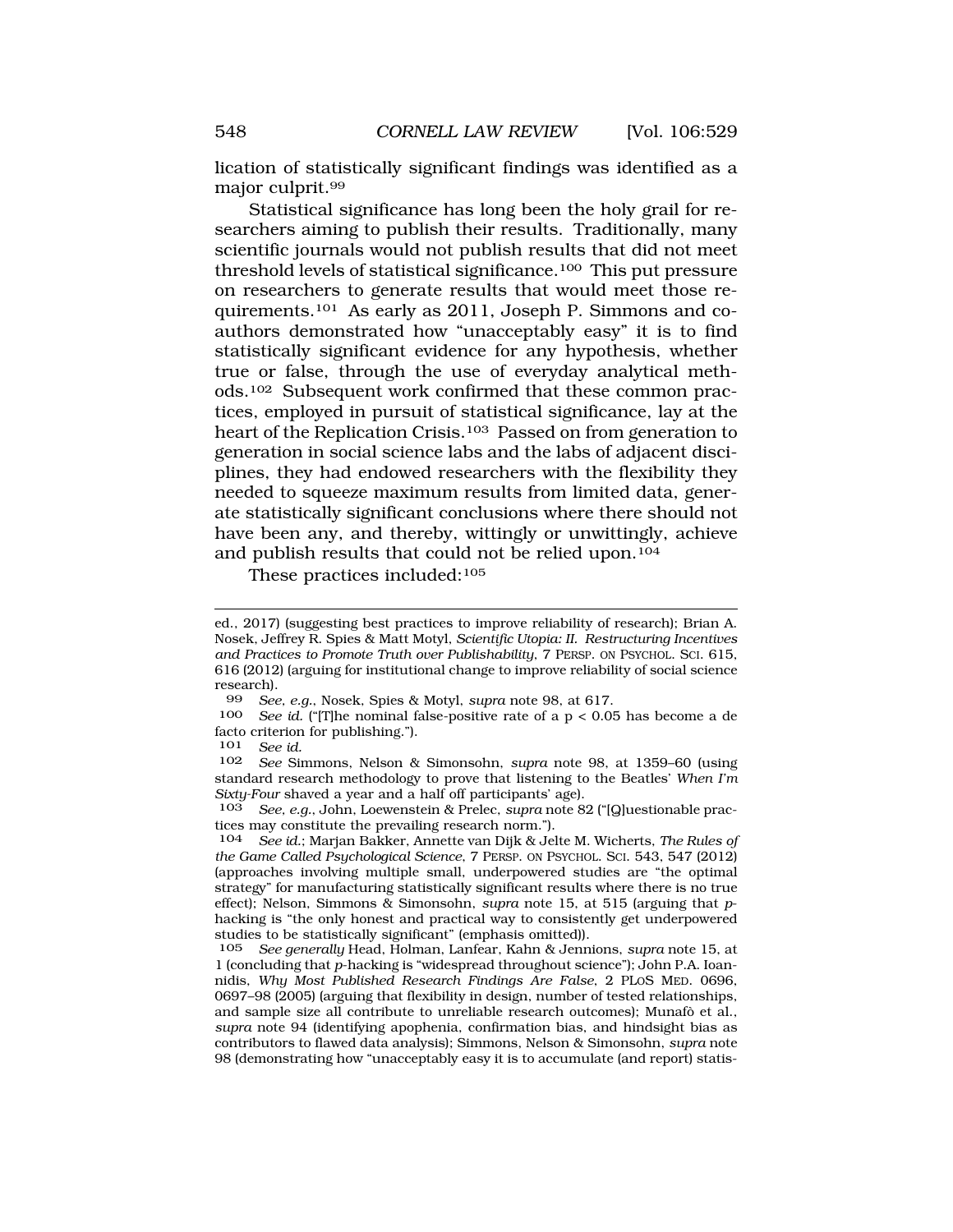- study, instead leaving the researcher free to reverse-engineer a hypothesis after collecting and analyzing the data;
- 2. failing to commit to an overall research protocol before the start of the study, instead leaving the researcher free to choose the exact sequence of steps sometime during or after data collection;
- 3. failing to commit to a data-gathering protocol before the start of the study, instead leaving the researcher free to examine and take into account incoming data in deciding whether to stop data collection, collect additional data, or make changes to the way data are collected;
- 4. failing to commit to a protocol for the cleaning up of data—including criteria for the removal of outlier data and for handling missing or corrupted data—leaving the researcher free to try different approaches until identifying one that results in a desirable outcome;
- 5. tweaking the methodology used to analyze the data—a potentially infinite number of times—until it results in a desirable outcome;
- 6. performing regressions and other correlative analyses with a potentially infinite number of variables and variations, until hitting on a desirable outcome; and
- 7. testing a wide variety of variables and reporting only the ones that show a desirable outcome.

Practice one is referred to as "hypothesizing after the results are known" or "**HARKing**."<sup>106</sup> Practices two through seven are forms of a practice now known as "*p***-hacking**,"107 because they aim to create a *p*-value—the most commonly used indicator of statistical significance—in a range that will allow the research results to be published.108 Practice seven

tically significant evidence for a false hypothesis"). The list provided here is not intended to be exhaustive. Other practices criticized for impairing reliability include the use of small samples and plain fraud. *See, e.g.*, Bakker, van Dijk & Wicherts, *supra* note 104; Gelman, *supra* note 69.

<sup>106</sup> *See* Munaf`o et al., *supra* note 94, at 2.

<sup>107</sup> *P*-hacking is the intentional or unintentional use of "data-contingent analysis decisions," typically aimed at manufacturing statistically significant results. *Id.* at 3.

<sup>108</sup> A *p*-value expresses as a number between 0 and 1 the likelihood of finding the observed outcome (or an outcome farther removed from the null hypothesis) in the event that the null hypothesis is true. In other words, it expresses the likelihood that there is no effect and that the measured outcome came about by pure chance. The lower the *p*-value, the stronger support the measurement lends to the tested hypothesis. *P*-values are frequently misunderstood, even by scientists who use them. For an overview of twenty-five common misconceptions of *p*values and other measures of confidence, see Sander Greenland et al., *Statistical Tests,* P*-Values, Confidence Intervals, and Power: A Guide to Misinterpretations*, 31 EUR. J. EPIDEMIOLOGY 337, 340–45 (2016).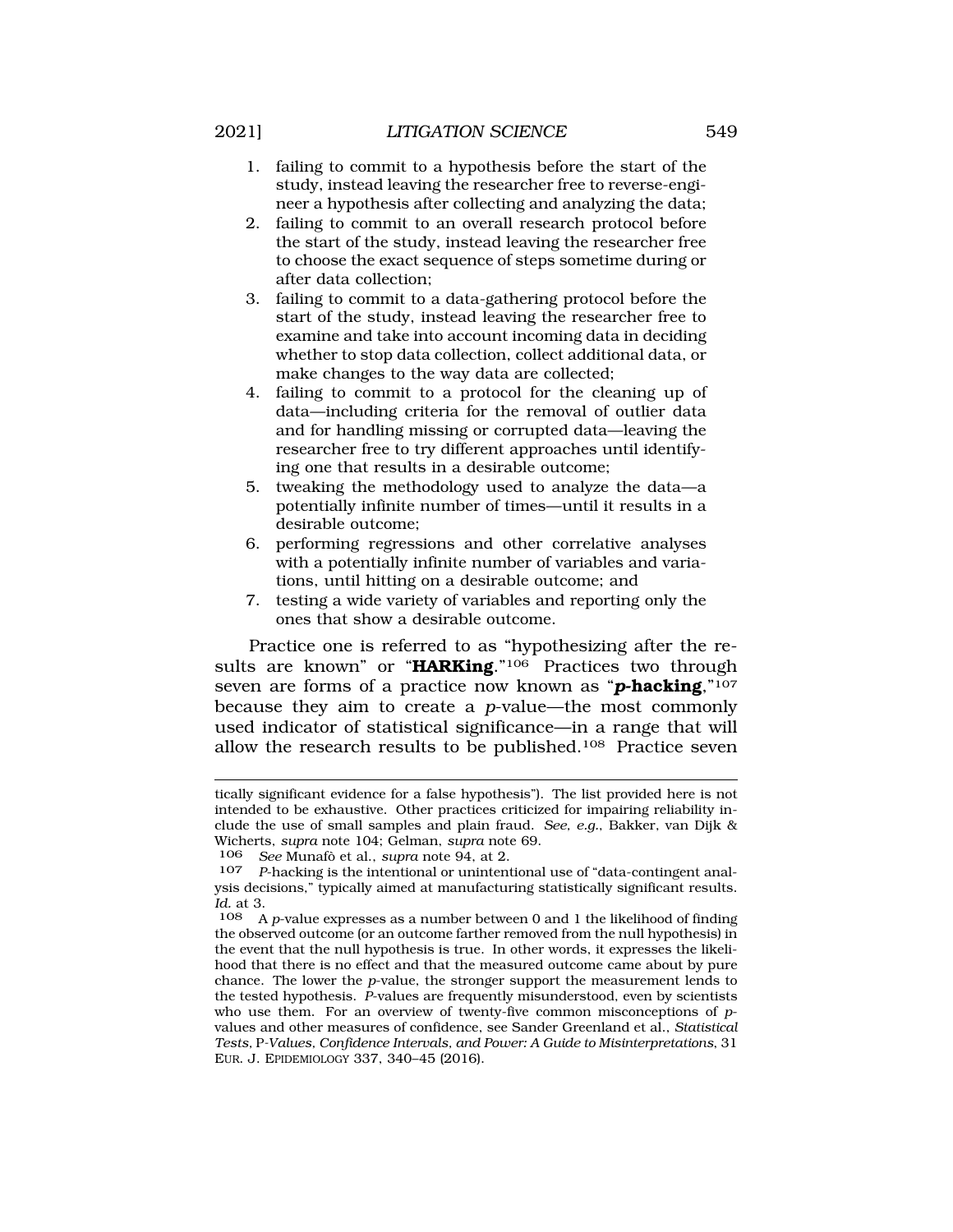has been termed "publication bias" or, when it causes entire research projects to remain unpublished and stored away in metaphorical file drawers, the "**file drawer problem**."109

What these practices have in common is that they impart an undue level of flexibility on a researcher.110 In this Article I use the term "Analytical Flexibility" to refer to a researcher's range of freedom to adapt or even completely make up a research protocol while the research is already underway.<sup>111</sup> Even small measures of Analytical Flexibility, such as the ability to add a few more data points or the use of different variables and control variables, can have large consequences<sup>112</sup> by raising significantly the false-positives rate: the likelihood of finding a result that shows up as statistically significant, but is not a "true" result, in the sense that it is unlikely to be replicated if the experiment were to be repeated.113 When used opportunistically, Analytical Flexibility virtually guarantees a researcher statistically significant (and therefore publishable) evidence for a false hypothesis.<sup>114</sup>

It is worth noting that this type of flexibility has been shown to be harmful even in the hands of an honest, wellintentioned researcher.115 To understand why this is the case, imagine such a researcher setting to work analyzing a set of data, choosing an initial approach that she, in good faith, believes to be the most suitable approach. If the researcher's first choice does not result in a publishable result, even a well-

<sup>109</sup> *See* Munafò et al., *supra* note 94, at 3.<br>110 *See generally* Head Holman Lanfear F

<sup>110</sup> *See generally* Head, Holman, Lanfear, Kahn & Jennions, *supra* note 15, at 2, 8 (arguing that *p*-hacking is widespread and harmful); John, Lowenstein & Prelec, *supra* note 82 (terming methodologies capitalizing on analytical flexibility "questionable research practices"); Munafò et al., *supra* note 94 (arguing that research efforts are "wasted" when they do not yield reliable results); Ioannidis, *supra* note 105, at 0696–98 ("The greater the flexibility in designs, definitions, outcomes, and analytical modes in a scientific field, the less likely the research findings are to be true."); Simmons, Nelson & Simonsohn, *supra* note 98 ("[F]lexibility in data collection, analysis, and reporting dramatically increases actual false-positive rates.").

<sup>111</sup> This flexibility has also been termed "researcher degrees of freedom." *See, e.g.*, Simmons, Nelson & Simonsohn, *supra* note 98 (emphasis omitted).<br><sup>112</sup> For example, the mere flexibility to choose to add ten data point

For example, the mere flexibility to choose to add ten data points to an initially collected data set raises the false-positive rate by 50 percent. *Id.* at 1361.

<sup>&</sup>lt;sup>114</sup> See id. at 1361 (finding that mere flexibility to add ten data points combined with a choice of variables and control variables virtually guarantees a researcher statistically significant support for a hypothesis, even if the hypothesis being tested is false).

<sup>115</sup> *See* Nelson, Simmons & Simonsohn, *supra* note 15, at 518 ("*P*-hacking is a pervasive problem precisely because researchers usually do not realize that they are doing it or appreciate that what they are doing is consequential." (citation omitted)).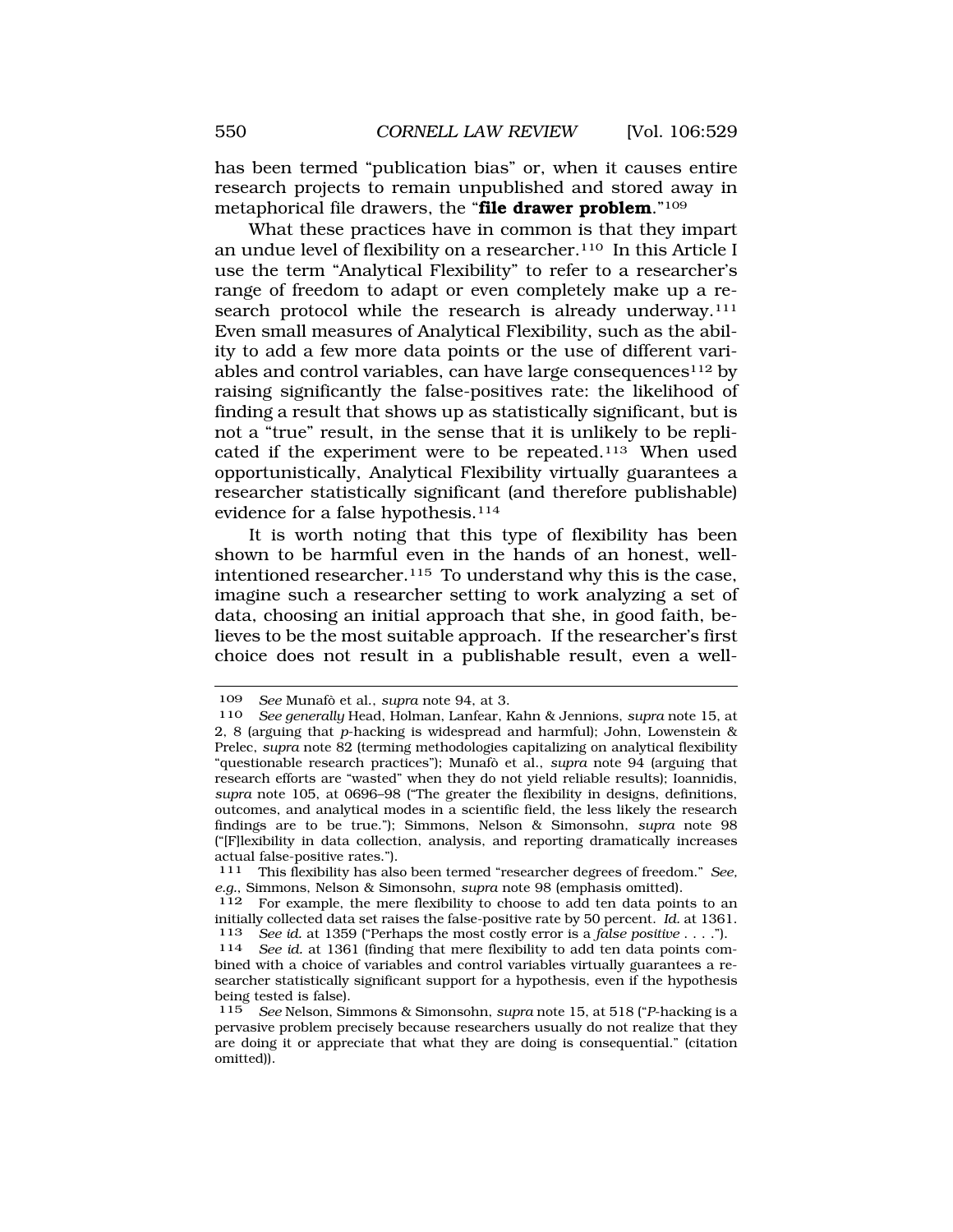intentioned researcher is likely to try a number of alternative statistical methods.116 If any of these methods renders a result that is *close* to statistically significant, she might be tempted to run the analysis a second time after gathering a few more data points, to see if these points confirm the earlier results.117 All of these practices have traditionally been exceedingly common in the social sciences.118 And all of these practices contribute to unreliability (i.e., irreproducibility) of research results.119 While a research journey can be unpredictable, and adjustments are sometimes necessary, it is now understood that constraining Analytical Flexibility to the extent possible is essential to the creation of reliable, reproducible research.120

The practices listed above have another important feature in common: unless a researcher reporting research results is held to stringent recording and disclosure requirements, these practices tend to be invisible. When Analytical Flexibility that was present in the study is neither explicitly eliminated nor documented, there is typically no way to assess the extent to which its presence may have contaminated or even invalidated the research results. Consider as an example two scenarios involving a researcher studying the link between acne and jelly bean consumption.121 In Scenario A, the researcher has a hunch that green jelly beans cause acne. He performs a study using only green jelly beans and finds a statistically significant positive correlation (p<0.05) between consumption of green jelly beans and incidence of acne.122 In Scenario B, the researcher performs 20 separate studies, each examining the relationship between acne and consumption of a specific color

<sup>116</sup> *See id.* (*P*-hacking is "something that benevolent researchers engage in while trying to understand their otherwise imperfect results.").<br> $117$  See Simmons, Nelson & Simonsohn, sunra note 98, at 1

<sup>117</sup> *See* Simmons, Nelson & Simonsohn, *supra* note 98, at 1362.

<sup>118</sup> *See* Head, Holman, Lanfear, Kahn & Jennions, *supra* note 15 (analyzing published study results to conclude that "*p*-hacking is rife").

See Nelson, Simmons & Simonsohn, *supra* note 15, at 512 (finding that researchers "rely[ ] on methods of data collection and analysis that make it too easy to publish false-positive, nonreplicable results"); Simmons, Nelson & Simonsohn, *supra* note 98, at 1362; Ioannidis, *supra* note 105, at 0699 ("Most research findings are false for most research designs and for most fields.") (capitalization omitted).<br>120 Se

See Munafò et al., *supra* note 94, at 3; Simmons, Nelson & Simonsohn, *supra* note 98, at 1362–63.

<sup>121</sup> This example is adapted from Randall Munroe's xkcd web comic. *See*  Randall Munroe, *Significant*, XKCD (Apr. 6, 2011),<https://xkcd.com/882>[https:// perma.cc/PY7N-3QTU].

<sup>122</sup> A *p*-value below 0.05 indicates a probability of less than 5 percent that the result came about by pure chance. By convention in many fields of science, results with associated *p*-values smaller than 0.05 are considered statistically significant, while results with larger *p*-values are not.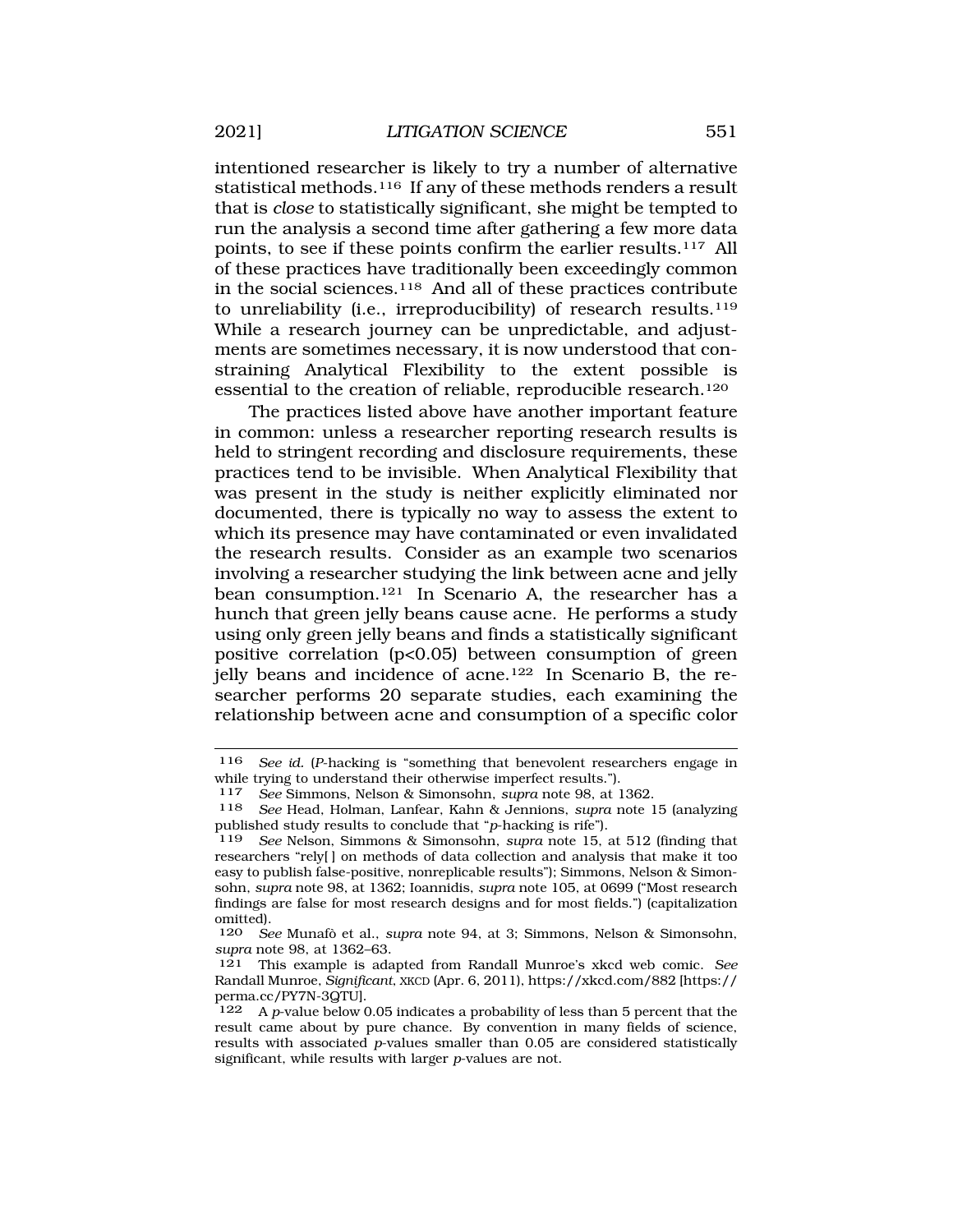of jelly bean. Even if there is no link between jelly bean consumption and acne, the researcher is likely to find a statistically significant result (p<0.05) for one of the 20 colors (say, green), purely by chance.123 In both scenarios, the researcher can report with a 95% confidence level that green jelly beans cause acne. In Scenario A, this confidence level provides a true measure of the variability of the finding: there is only a 5% likelihood that the result was obtained purely by chance, and if the researcher repeated Scenario A, he would likely obtain the same result. If the study in Scenario B were to be repeated, conversely, it is unlikely that the same result would be obtained; in Scenario B, the reported confidence level overstates the reliability of the result. Unless the researcher publishes full details of the research protocol he used, a peer reviewing the findings is unable to tell by looking at the reported result whether the reported finding is the result of Scenario A (a single experiment yielding a statistically significant result) or Scenario B (a selectively reported result from a series of experiments that collectively yielded a statistically significant result just by chance) and unable to predict whether a repeat experiment would be likely to reproduce the finding (as in Scenario A) or not (as in Scenario B).124

The methodological problems raised by the Replication Crisis were not novel.125 But many researchers did not take the threat of unreliable research methodology seriously until they were confronted with the reality that the very foundations of their discipline might be compromised.126 The replication

126 *See* Nelson, Simmons & Simonsohn, *supra* note 15, at 514 & n.4 ("Methodologists in other fields had brought up the problem we now know as *p*-hacking.

<sup>123</sup> A *p*-value of 0.05 indicates a 1 in 20 probability that a result came about by pure chance, assuming the null hypothesis is true. This means that if 20 alternative false hypotheses are tested, one would expect (on average) one of the results to have an associated *p*-value below 0.05. In fact, the probability of *not* obtaining at least one result with *p* < 0.05 (here: that *none* of the 20 types of jelly beans are found with statistical significance to cause acne) is only 36%. In other words, even if the null hypothesis is true (jelly beans, regardless of their color, do not cause acne), a researcher who tests 20 alternative hypotheses is more likely than not to find at least one result that shows up as statistically significant.

<sup>124</sup> Reported measures of confidence can sometimes be corrected to account for the presence of flexibility, but only if the presence and nature of the flexibility is reported in detail. *See infra* note 180.

<sup>125</sup> *See, e.g.*, Ioannidis, *supra* note 105, at 0696 (raising concern in 2005 that "most current published research findings are false"); Justin McCrary, Garret Christensen & Daniele Fanelli, *Conservative Tests Under Satisficing Models of Publication Bias*, 11 PLOS ONE e0149590, at 1 (2016) (collecting sources indicating that publication bias, to various extents, had been recognized in psychology, economics, medicine, and other fields more than three decades before the start of the Replication Crisis).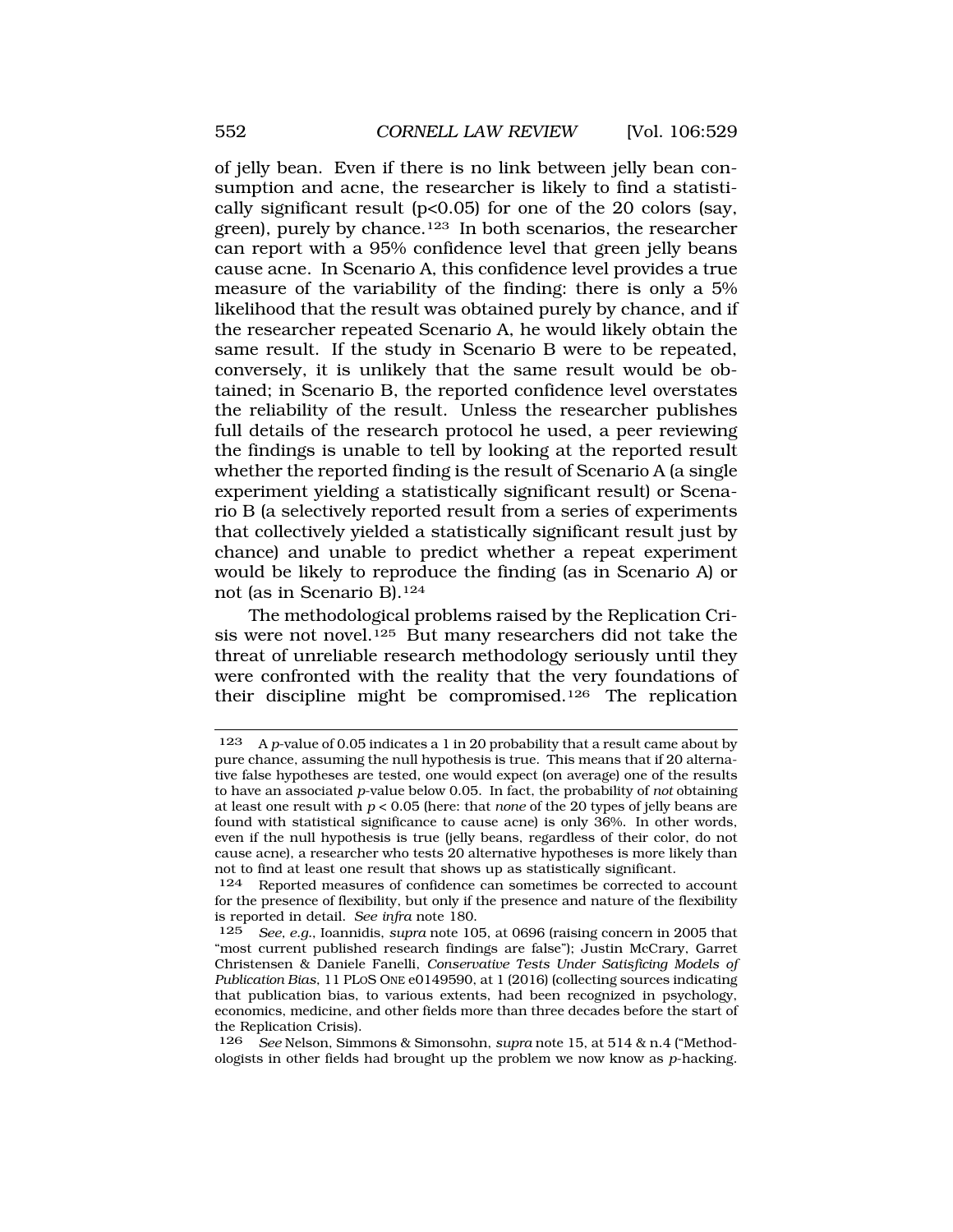projects, however, left little room for doubt: some of the most commonly applied research methods were simply not as robust as many researchers had assumed them to be.

It has been suggested that methodological lapses and harmful shortcuts were long allowed to proliferate unchecked among researchers because incentives were aligned in dangerous ways.127 At all levels of experience, a researcher's career depends on being able to publish novel findings.128 Hiring, promotion, tenure, research funding, and the ability to recruit students and collaborators all depend on a steady stream of publications.129 Peer-reviewed journals typically publish only results that meet acceptable levels of statistical significance.130

The Replication Crisis made clear: those levels of statistical significance are easier to achieve by researchers who (willfully or blunderingly) take flexible approaches to research.131 While a carefully planned study is more likely to yield results of a high degree of reliability and replicability, a scattershot approach involving a large set of analyses run on the same dataset in hopes that one will lead to a statistically significant result is more likely to yield results that meet publication criteria.132 Experiments on small samples, moreover, are a dream come true for a researcher pressed for time: smaller samples are both more likely than larger samples to yield a statistically significant result when there is no "true" result *and* typically involve less work for the researcher.<sup>133</sup> In short, researchers have am-

However, perhaps because they did not demonstrate that this was a problem worth worrying about or because they did not propose concrete and practical solutions to prevent it . . . their concerns did not have perceivable consequences on how research was conducted and reported in their fields." (citation omitted)).<br>127 See, e.g., Marcus Munafò, Reproducibility Blues, 543 NATURE 619, 619

<sup>127</sup> *See, e.g.*, Marcus Munaf`o, *Reproducibility Blues*, 543 NATURE 619, 619 (2017) (describing how perverse incentives undermine the scientific method); Nosek, Spies & Motyl, *supra* note 98, at 615 (arguing that institutional incentives "inflate the rate of false effects in published science").<br><sup>128</sup> See Nosek, Spies & Motyl, sung note 98, at 626

<sup>128</sup> *See* Nosek, Spies & Motyl, *supra* note 98, at 626 ("[P]ublishing is a central, immediate, and concrete objective for [a researcher's] career success."); Ottoline Leyser, Danny Kingsley & Jim Grange, *The Science 'Reproducibility Crisis'—and What Can Be Done About It*, THE CONVERSATION (Mar. 15, 2017, 5:49 AM), https:// [theconversation.com/the-science-reproducibility-crisis-and-what-can-be-done](https://theconversation.com/the-science-reproducibility-crisis-and-what-can-be-done)about-it-74198 [[https://perma.cc/DN4B-9ZFT\]](https://perma.cc/DN4B-9ZFT) (arguing that the Replication Crisis "is actually a publication bias crisis").<br> $129$  See Nosek. Spies & Motyl. supra n

<sup>129</sup> *See* Nosek, Spies & Motyl, *supra* note 98.

See id. at 617 ("[T]he nominal false-positive rate of a  $p < 0.05$  has become a de facto criterion for publishing.").

<sup>131</sup> *See* Nelson, Simmons & Simonsohn, *supra* note 15, at 515 ("*P*-hacking is the only honest and practical way to *consistently*" obtain statistically significant results.).<br> $132 S_6$ 

<sup>132</sup> *See* Simmons, Nelson & Simonsohn, *supra* note 98, at 1361.

<sup>133</sup> *See* Bakker, van Dijk & Wicherts, *supra* note 104 (stating that approaches involving multiple small, underpowered studies described as "the optimal strat-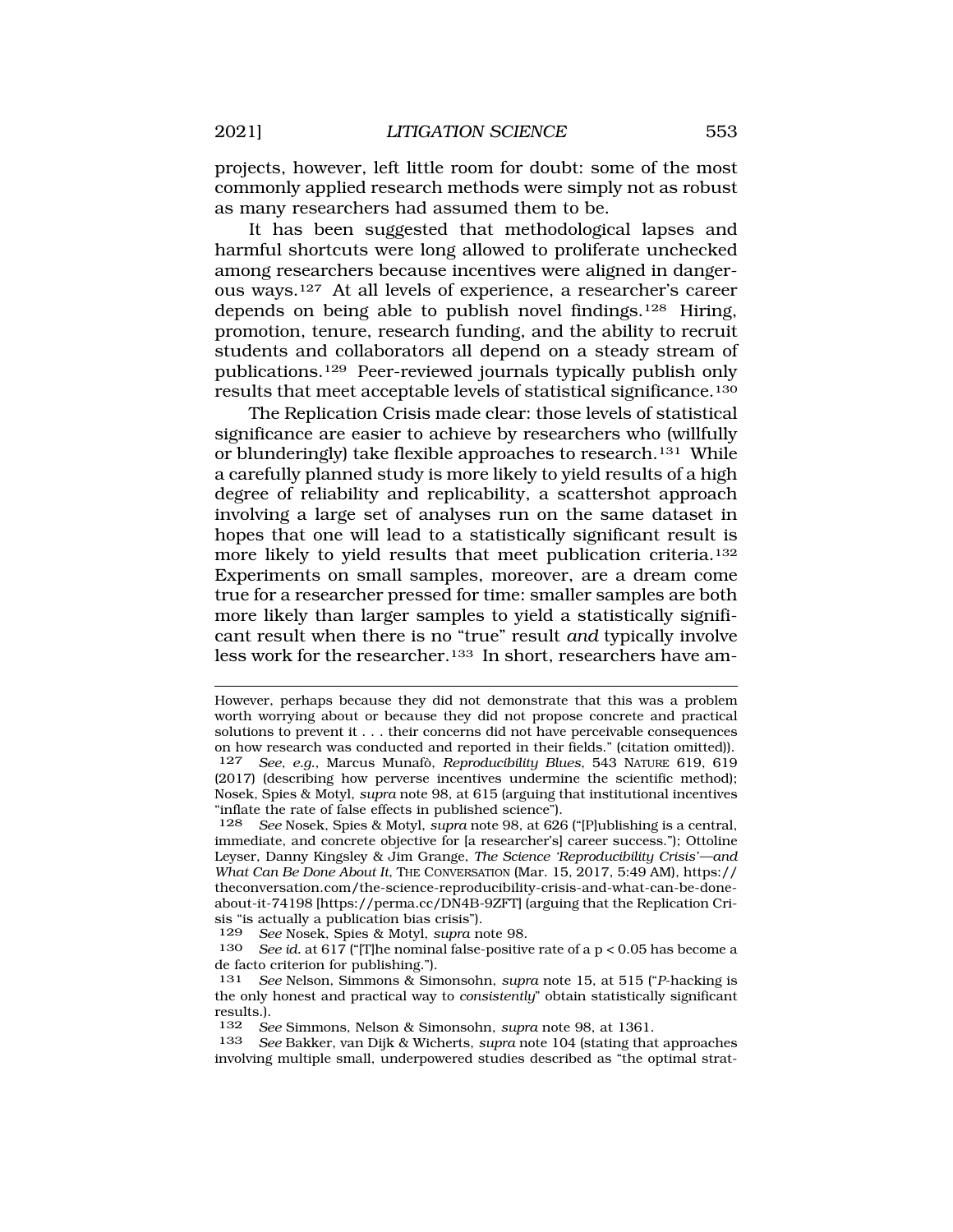ple incentive to gravitate toward low-effort, high-reward, but low-reliability methodologies.134

In addition to publication pressure, even honest scientists face a risk of being carried away by enthusiasm. Enthusiastic scientists motivated by a search for knowledge have been said to have a "natural tendency  $\ldots$  to see patterns in noise"<sup>135</sup>—a tendency known as "apophenia."136 Indeed, science has been described as "an ongoing race between our inventing ways to fool ourselves, and our inventing ways to avoid fooling ourselves."137

Prior to the Replication Crisis, there were few impediments to the—conscious or unconscious—use of shortcuts and creative exploitation of data. In a research culture that was lacking awareness and understanding of the way in which methodological decision making might contaminate research results, authors of papers submitted for publication would not typically include the kind of information that would help a reader assess the extent to which Analytical Flexibility may have contaminated the reported research results.138 Indeed, by now it is clear that *p*-hacking was rife in the social sciences.139 Journals were not requiring disclosures of this information and peer

135 Munafò et al., *supra* note 94, at 2.<br>136 See id at 1 (defining apophenia as '

egy" for manufacturing statistically significant results where there is no true effect); Poldrack et al., *supra* note 96, at 115–16 (explaining that low power reduces the likelihood of finding a true result and raises the likelihood of finding a false-positive result).

<sup>134</sup> *See generally* Ioannidis, *supra* note 105 ("The smaller the studies conducted in a scientific field, the less likely the research findings are to be true. . . . The smaller the effect sizes in a scientific field, the less likely the research findings are to be true. . . . The greater the number of and the lesser the selection of tested relationships in a scientific field, the less likely the research findings are to be true. . . . The greater the flexibility in designs, definitions, outcomes, and analytical modes in a scientific field, the less likely the research findings are to be true. . . . The greater the financial and other interests and prejudices in a scientific field, the less likely the research findings are to be true. . . . The hotter a scientific field  $\dots$ , the less likely the research findings are to be true.").<br>135 Munafò et al., supra note 94, at 2.

See id. at 1 (defining apophenia as "the tendency to see patterns in random data").

<sup>137</sup> Chris Allen & David M. A. Mehler, *Open Science Challenges, Benefits and Tips in Early Career and Beyond*, 17 PLOS BIOLOGY e3000246, at 6 (2019); *see also*  Munaf`o et al., *supra* note 94, at 7 (quoting Richard Feynman as saying, "The first principle is that you must not fool yourself—and you are the easiest person to fool").

See Munafò et al., *supra* note 94, at 4 ("Improving the quality and transparency in the reporting of research is necessary to address" reproducibility problems.).<br> $139 \text{ See } 1$ 

<sup>139</sup> *See* Head, Holman, Lanfear, Kahn & Jennions, *supra* note 15; *see also*  Nelson, Simmons & Simonsohn, *supra* note 15, at 517 (arguing that failed replication attempts and the prevalence of successful, underpowered studies in the scientific press are evidence of widespread *p*-hacking).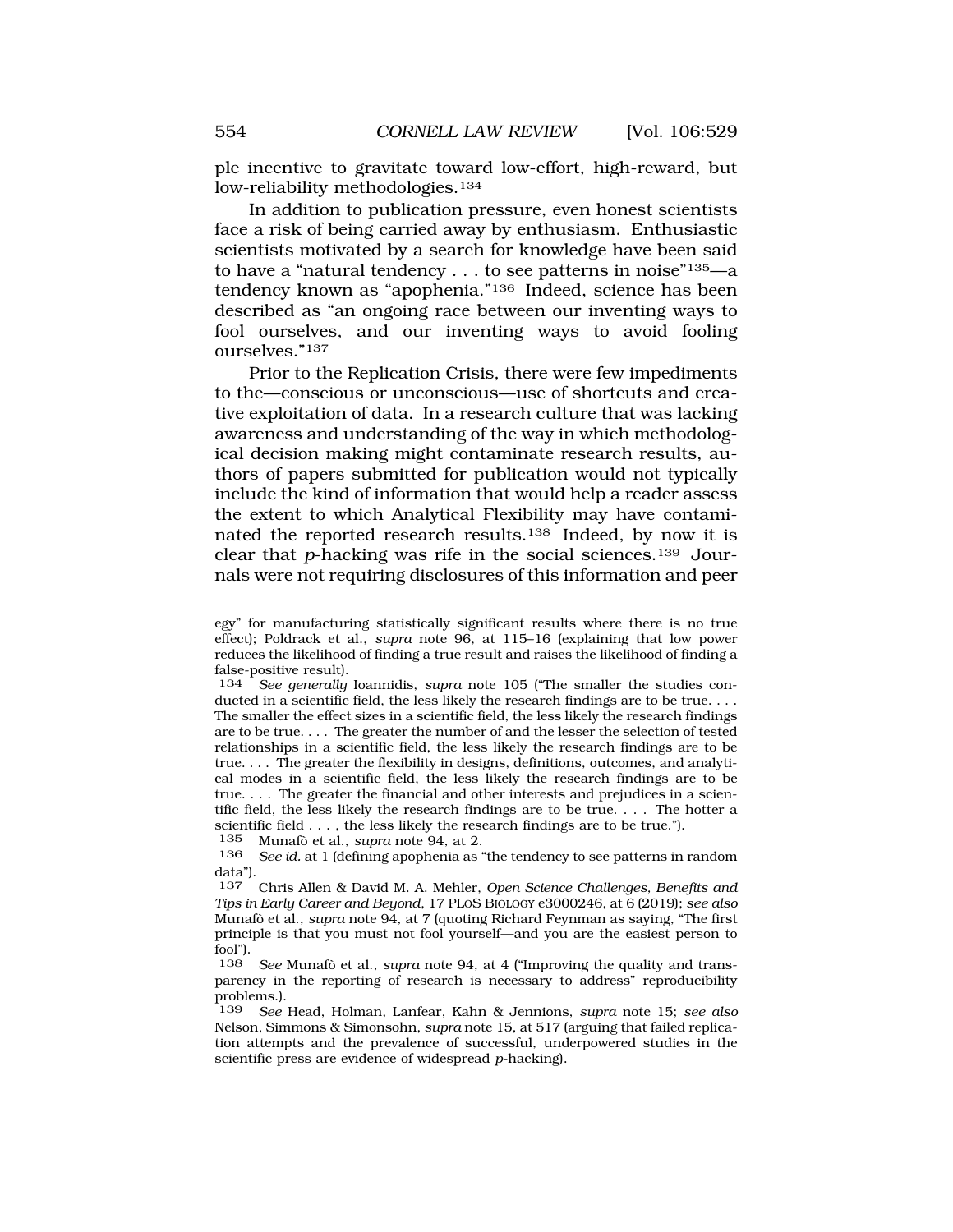reviewers were unlikely to ask for the information.140 Even researchers who were generally aware of the dangers of Analytical Flexibility were not necessarily aware that they were engaging in research practices that had been discredited and could undermine the reliability of their outcomes.141 Students were absorbing bad research practices as they learned from their more experienced supervisors and in many cases became successful *because of* rather than *in spite of* improper research methodology.142 Indeed, some have quipped that there is a "natural selection of bad science," as unrigorous practices were passed on from generation to generation of researcher.143

## B. Replication Renaissance

By the mid- to late-2010s, many researchers in the field of psychology had come to the realization that the field was experiencing a crisis.144 The year 2011 was being described as the "year of horrors" for psychology;<sup>145</sup> there was a growing awareness of failed replication attempts146 and a growing concern

143 Smaldino & McElreath, *supra* note 142.

146 *See* Munaf`o et al., *supra* note 94 (stating that "90% of respondents to a [2017] survey in *Nature* agreed that there is a 'reproducibility crisis'").

<sup>140</sup> *See* Andrew W. Brown, Kathryn A. Kaiser & David B. Allison, *Issues with Data and Analyses: Errors, Underlying Themes, and Potential Solutions*, 115 PNAS 2563, 2567 (2018) (even when there are reporting guidelines, "authors do not always report information specified in guidelines, nor do peer reviewers demand that the information be reported").

<sup>141</sup> *See, e.g.*, Nelson, Simmons & Simonsohn, *supra* note 15, at 515 ("*P*-hacking allowed researchers to think, . . . 'most of my studies work; [critics of *p*hacking] must be talking about other people.'"); *see also* Marc A. Edwards & Siddhartha Roy, *Academic Research in the 21st Century: Maintaining Scientific Integrity in a Climate of Perverse Incentives and Hypercompetition*, 34 ENVTL. ENGI-NEERING SCI. 51, 55 (2017) (describing the tendency of people to see themselves as more honest than their peers as the "Muhammad Ali effect").

<sup>142</sup> *See* Nelson, Simmons & Simonsohn, *supra* note 15, at 515 ("Researchers did not learn from experience to increase their sample sizes precisely because their underpowered studies *were not failing*."); Paul E. Smaldino & Richard McElreath, *The Natural Selection of Bad Science*, 3 ROYAL SOC'Y OPEN SCI. 160384, at 2 (2016) (arguing that science is a cultural activity that is evolutionary in nature and that powerful incentives propagate poor research methods).

<sup>144</sup> *See, e.g., Sophia Crüwell et al., 7 Easy Steps to Open Science: An Annotated Reading List* 3, PSYARXIV PREPRINTS (Nov. 16, 2018), <https://psyarxiv.com/cfzyx> [[https://perma.cc/5QV4-3S35\]](https://perma.cc/5QV4-3S35) ("Most scientists agree that there is a reproducibility crisis, at least to some extent." (citation omitted)); Munafò et al., *supra* note 94, at 1 ("90% of respondents to a recent survey in *Nature* agreed that there is a 'reproducibility crisis.'").

<sup>145</sup> *See, e.g.*, Eric-Jan Wagenmakers, *A Year of Horrors*, 27 DE PSYCHONOOM 12, 12 (2012) ("[T]he year 2011 can go in the books as a true annus horribilis."); *see also* Leyser, Kingsley & Grange*, supra* note 128 ("Murmurings of low reproducibility began in 2011—the 'year of horrors' for psychology . . . .").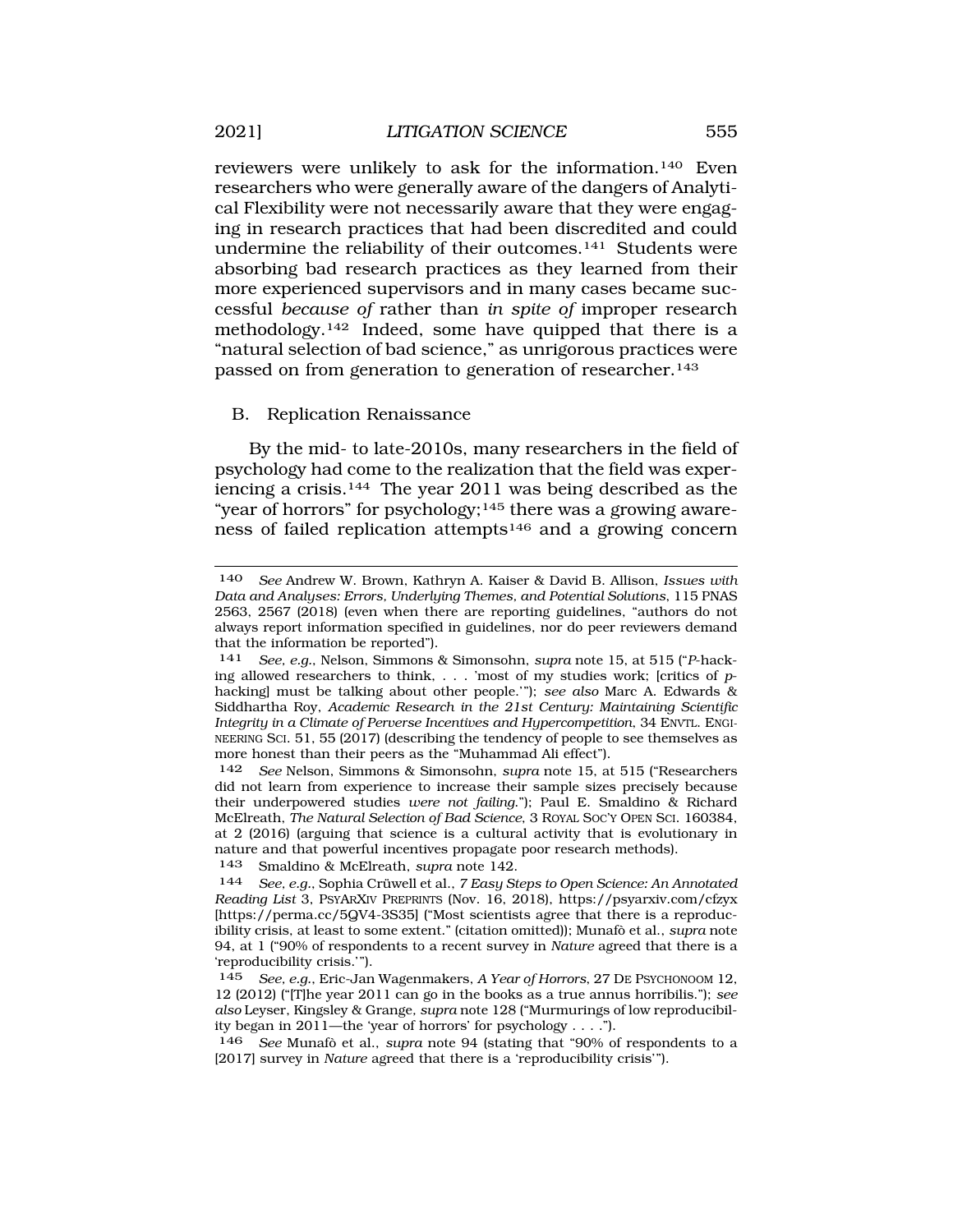that published research findings could not be trusted.147 The research practices that were facing criticism were described as "the biggest threat to the integrity of [the] discipline,"148 as they "enabled researchers to achieve the otherwise mathematically impossible feat of getting most of their underpowered studies to be significant."149

The Crisis sparked a period of methodological reflection that is still ongoing today. It prompted a flurry of papers, conference presentations, and policy proposals<sup>150</sup> and centers, societies, and journals dedicated to improvement of methods and practices.151 By 2018, practices aimed at increasing the integrity of the discipline of psychology were "orders of magnitude more common."152 Optimistic researchers spoke of "psychology's renaissance,"153 noting that psychology was becoming a leader in developing reliable research methodology,154 and that discussions about research practices have gone mainstream

148 *Id.* at 517.

151 *See, e.g.*, Crüwell et al., *supra* note 144 (explaining the Society for the Improvement of Psychological Science was founded "to further promote improved methods and practices in the psychological research field"); Daniel J. Simons, Editorial, *Introducing Advances in Methods and Practices in Psychological Science*, 1 ADVANCES METHODS & PRACTICES PSYCHOL. SCI. 3, 3 (2018) (inaugurating new *Advances in Methods and Practices in Psychological Sciences* journal, whose mission it is to foster discussions about research); Anthony N. Washburn et al., *Why Do Some Psychology Researchers Resist Adopting Proposed Reforms to Research Practices? A Description of Researchers' Rationales*, 1 ADVANCES METHODS & PRAC-TICES PSYCHOL. SCI. 166, 166 (2018) (noting in 2016, the Society for Personality and Social Psychology set up a Presidential Task Force on Publication and Research); *About*, OPEN SCI. FOUND., <https://osf.io/4znzp/wiki/home>/ [\[https://perma.cc/](https://perma.cc) TD3Q-WQSS] (explaining that the Center for Open Science was founded in 2013, "with a mission to increase openness, integrity, and reproducibility of scientific research").<br>152 Nels

152 Nelson, Simmons & Simonsohn, *supra* note 14, at 529.

See id. at 512 ("[R]eferring to this period as psychology's 'replication crisis' . . . makes no sense. We do not call the rain that follows a long drought a water crisis. . . . This is psychology's *renaissance*.").

154 *See* Bloom, *supra* note 69 (arguing that the Replication Crisis is an opportunity for psychology to "lead the way").

<sup>147</sup> *See, e.g.*, Nelson, Simmons & Simonsohn, *supra* note 15, at 515 ("[J]ournals are filled with the 5%" of studies that show false-positive results, "while the file drawers . . . are filled with the [other]  $95\%$  . . . .").<br>148 *Id* at 517

<sup>149</sup> *Id.* 

See, e.g., Morton Ann Gernsbacher, *Writing Empirical Articles: Transparency, Reproducibility, Clarity, and Memorability*, 1 ADVANCES METHODS & PRAC-TICES PSYCHOL. SCI. 403, 403 (2018) (asserting that psychology is now "confront[ing] . . . questionable research practices"]; Munafò et al., *supra* note 93 ("The field of metascience . . . is flourishing."); Nelson, Simmons & Simonsohn, *supra* note 14, at 511 (stating that events from 2010 to 2012 "sparked a period of methodological reflection that we . . . call Psychology's Renaissance"); Patrick E. Shrout & Joseph L. Rodgers, *Psychology, Science, and Knowledge Construction: Broadening Perspectives from the Replication Crisis*, 69 ANN. REV. PSYCHOL. 487, 491–93 (2018) (reviewing recent methodological literature).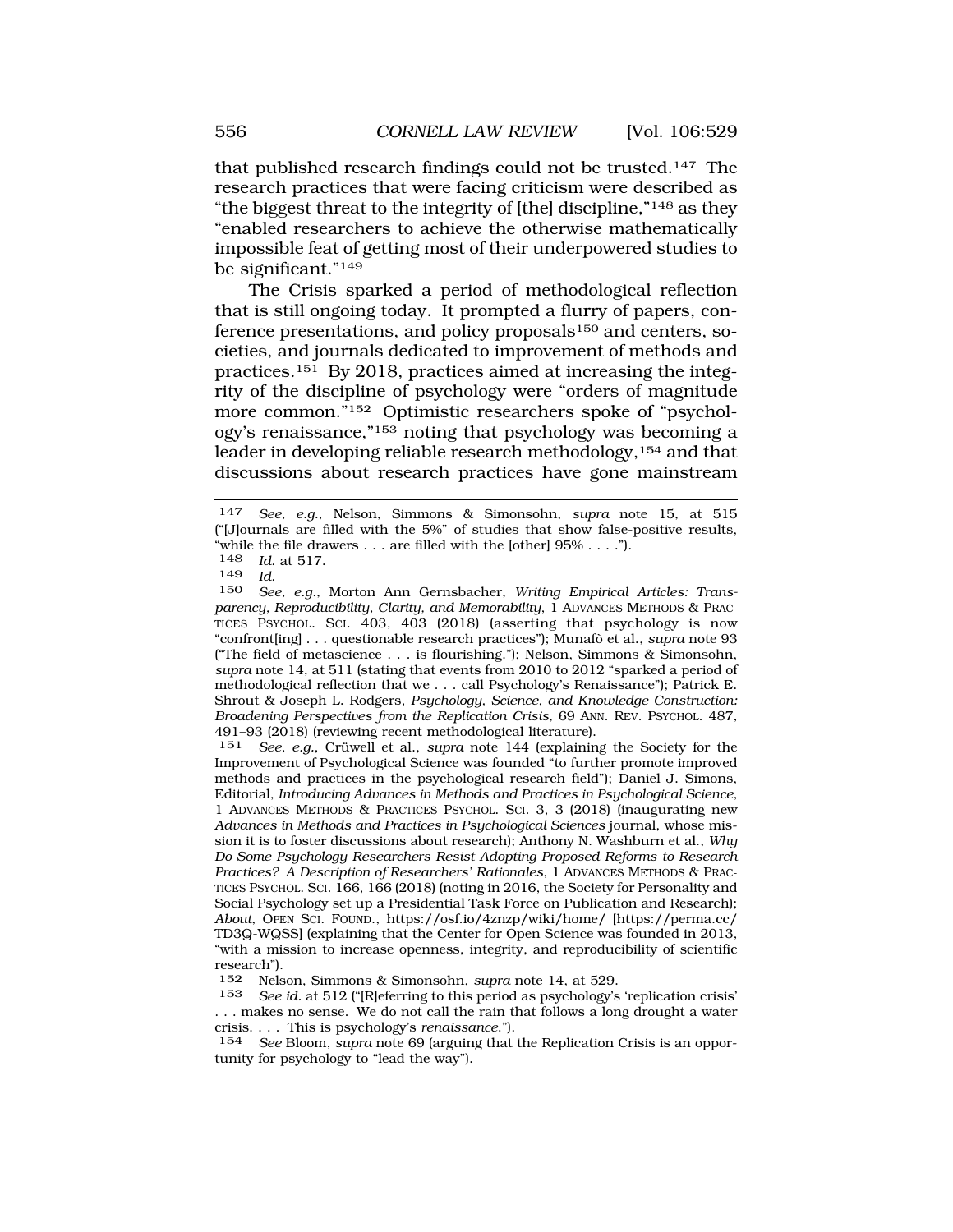and upgrades to research and publishing practices are happening with unprecedented speed.155 Similar advances were made in pharmacology,<sup>156</sup> behavioral ecology,<sup>157</sup> neuroscience,158 medicine,159 and other fields.160

It is widely acknowledged that many scientific fields still have a lot of work to do to improve the reliability of the research they produce,<sup>161</sup> but a growing consensus has been forming around a number of proposals to modify accepted research practices. Some of these modifications are true innovations methodological or procedural devices that were not in use before.162 Others merely represent increased attention to or insistence on existing best practices.163 While perfection is likely unattainable, there is much that can—and should—be done to reduce the deleterious effects of the research practices that led to the Crisis.164

The remainder of this subpart reviews some of the measures that have been proposed in response to the Replication Crisis. They are by no means the only proposals for reform, but they are among the ones that have garnered the most support

158 *See* Shrout & Rodgers, *supra* note 150, at 502 (stating that replication attempts by original researchers are now common in neuroscience).

159 *See* Poldrack et al., *supra* note 96 (stating that U.K. Academy of Medical Sciences convened a meeting about reproducibility).

160 *See* Diong, Butler, Gandevia & H´eroux, *supra* note 14, at 7 (listing initiatives from different fields to address awareness and bad reporting and noting that "[t]here is considerable momentum throughout science").

161 *See, e.g.*, Crüwell et al., *supra* note 144 (noting that there is still a lot of confusion and misinformation and identifying a need for a guide); Leyser, Kingsley & Grange, *supra* note 128 (quoting psychologist Jim Grange opining that psychology is leading the way but is not yet out of the woods); Nelson, Simmons & Simonsohn, *supra* note 15, at 529 ("[T]he Middle Ages are behind us, and the Enlightenment is just around the corner.").

162 *See, e.g.*, Brian A. Nosek, Charles R. Ebersole, Alexander C. DeHaven & David T. Mellor, *The Preregistration Revolution*, 115 PNAS 2600, 2605 (2018) (reporting a "cultural shift" toward preregistration).

163 *See* Nosek, Spies & Motyl, *supra* note 98, at 626 (arguing that the main barriers to change may not be technical or financial, but rather social or cultural within the research community); *see also supra* note 125 and sources therein (indicating earlier, less widely spread knowledge of the importance of certain aspects of methodological rigor).

<sup>155</sup> Simons, *supra* note 150.

<sup>156</sup> *See* Diong, Butler, Gandevia & H´eroux, *supra* note 14 (noting that pharmacology journals published a series of editorials aimed at improving standards of data analysis and reporting).

<sup>157</sup> *See* Leigh W. Simmons, Editorial, *Guidelines for Transparency and Openness (TOP)*, 28 BEHAV. ECOLOGY 347, 347 (2017) (stating that symposium convened to discuss transparency initiatives in behavioral ecology).

<sup>164</sup> *See* Nosek, Ebersole, DeHaven & Mellor, *supra* note 162, at 2604 ("The rules of statistical inference have no empathy for how hard it is to acquire the data.").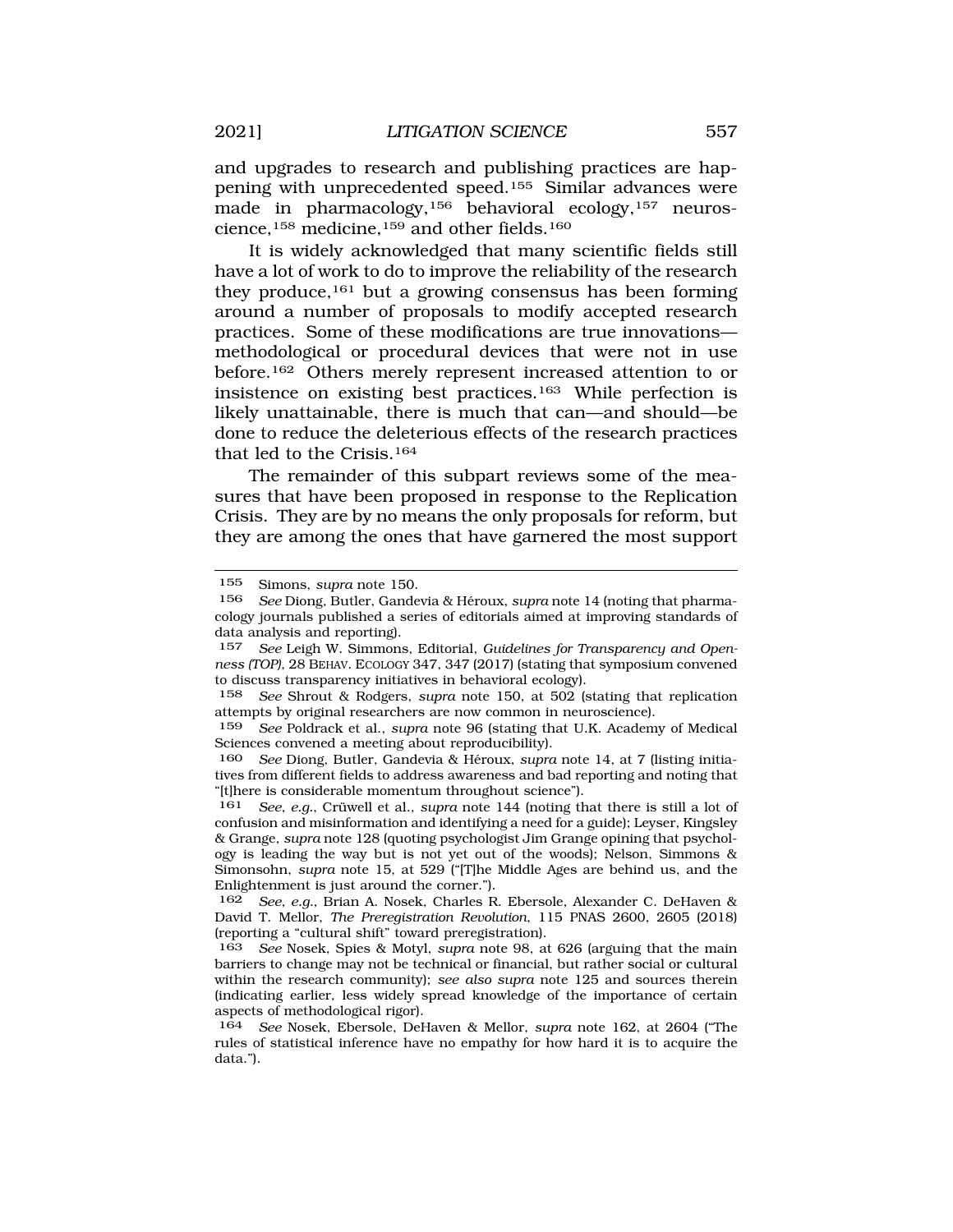and that may be the most instructive in rethinking how the practice of litigation science should be reformed. They can be divided into three categories: planning, commitment, and presentation. I discuss each in turn.

### 1. *Planning*

Eliminating Analytical Flexibility from a research project begins at the planning stage. To start a research project in a manner that will generate results of adequate reliability, it is critical to (a) formulate an unambiguous hypothesis; (b) determine the scope of the project; and (c) design a detailed research protocol.

**Formulating a Hypothesis.** A major lesson offered by the Replication Crisis is the importance of separating prediction from postdiction.165 When a researcher sets out on a research path without first formulating an unambiguous hypothesis (prediction) and instead constructs a hypothesis based on what she observes in the data (postdiction), she risks being captured by psychological phenomena such as hindsight bias or apophenia—the tendency to look for and find patterns in data where there are none.<sup>166</sup> HARKing (hypothesizing after results are known) is now generally recognized as a research practice that is inappropriate because it has a propensity to diminish the reliability of research results.167 A result that was cherrypicked from a set of data generated with no particular hypothesis in mind—e.g., the green jelly bean result *supra* page 124–25*—*is less likely to be a "true" result, and more likely to be an irreproducible fluke than a result that generated with only a specific question in mind.168

<sup>165</sup> *See id.* at 2600.

<sup>166</sup> *See id.* (explaining that hindsight bias allows for an ex post facto construction of a narrative that imbues meaning to randomness); Munafò et al., *supra* note 94 (explaining that apophenia can lead to false conclusions).

<sup>167</sup> *See, e.g.*, Allen & Mehler, *supra* note 137, at 3 (suggesting that restricting researchers' opportunities for continuous learning by digging into data without a formulated hypothesis "may be the price of unbiased science"); Gernsbacher, *supra* note 150 (characterizing HARKing as a "questionable research practice"); Munaf`o et al., *supra* note 94, at 2 (arguing that HARKing is a threat to reproducible science); Simons, *supra* note 151 (noting that *Perspectives on Psychological Science*s changed reporting practices in an effort to limit the practice).

<sup>168</sup> *See* Shrout & Rodgers, *supra* note 150, at 491 (arguing that unexpected interactions are usually attributable to randomness and that even when support for the interaction can be found in literature after the fact, the researcher should remain skeptical when the result was not specifically anticipated).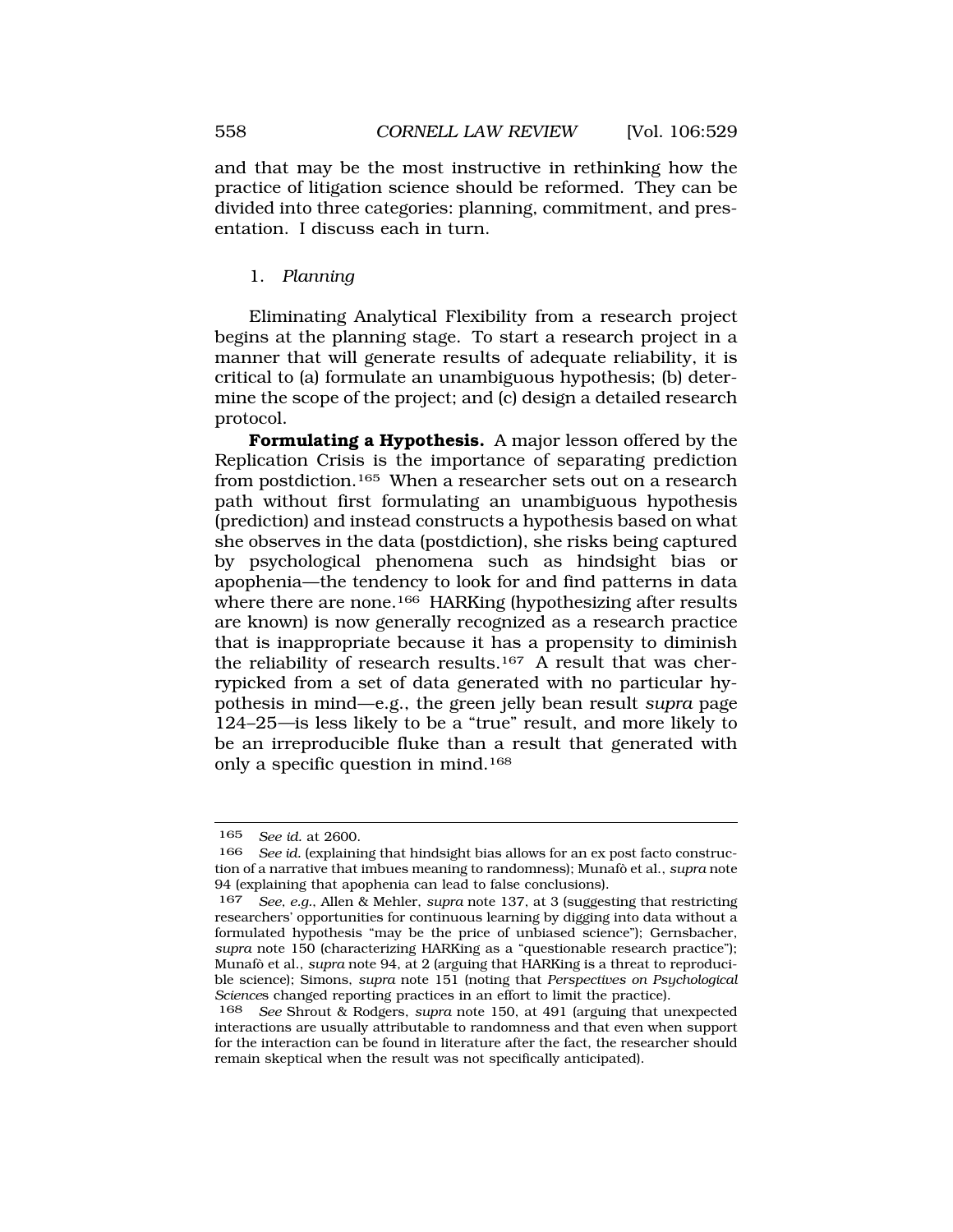Any researcher has the power to prevent HARKing: all the researcher needs to do is formulate and commit to<sup>169</sup> a hypothesis before starting a research project and then use any gathered data to test solely that hypothesis—and no additional hypotheses.170

**Determining the Scope.** The Replication Crisis revealed that many researchers traditionally have not planned their studies with enough care, tending to use sample sizes that are too small and therefore render a study "poorly powered,"171 or even leaving the size of a study open.172

Selecting a sample size in a thoughtful manner should be a standard part of the planning of a research study.173 Among proposed approaches are the adoption of minimum sample sizes<sup>174</sup> and setting sample sizes based on an a priori power analysis.175 Not all researchers are convinced that these practices should be routine,176 but there is broad support for the

172 *See* Simmons, Nelson & Simonsohn, *supra* note 98, at 1361–62 (discussing the harm in ceasing data collection based on an interim analysis); *supra*  subpart II.A & note 114.

173 *See* Bakker, van Dijk & Wicherts, *supra* note 104, at 552.

174 *See, e.g.*, *id.* (arguing that researchers should "end the pretense" that small sample sizes can ever be adequate); Poldrack et al., *supra* note 96, at 117 (arguing that inappropriately small sample sizes cannot be justified solely on the basis that lack of resources prevented the researchers from using larger samples); Simmons, Nelson & Simonsohn, *supra* note 98, at 1363 (recommending researchers either adhere to minimum sample sizes or justify why they are unable to do so).

175 *See* Bakker, van Dijk & Wicherts, *supra* note 104, at 552; Poldrack et al., *supra* note 96, at 117. A power analysis determines the minimum sample size needed to observe the desired minimum effect size with a desired minimum level of statistical significance. *See* Poldrack et al., *supra* note 96, at 117.

176 *See, e.g.*, Washburn et al., *supra* note 151, at 169–70 (finding that only forty percent of surveyed researchers believe that an a priori power analysis should be a required part of a standard research practice).

<sup>169</sup> A researcher can commit to a hypothesis through preregistration. *See infra*  section III.B.2.

<sup>170</sup> Testing only pre-formulated hypotheses requires clear differentiation between exploratory work (aimed at generating hypotheses) and confirmatory work (aimed at testing hypotheses). *See* Allen & Mehler, *supra* note 137, at 4; Gernsbacher, *supra* note 149, at 405.

<sup>171</sup> The statistical concept of "power" refers to the likelihood that a study will detect an effect if an effect exists. The more powerful a study, the more likely it is to detect the existing effect and the less likely to conclude that there is no effect when in reality there is one. *See* Poldrack et al., *supra* note 96, at 116–17; s*ee also* Bakker, van Dijk & Wicherts, *supra* note 104, at 543 ("[T]he typical studies are insufficiently powerful . . . ."); Alexander Etz & Joachim Vandekerckhove, *A Bayesian Perspective on the Reproducibility Project: Psychology*, 11 PLOS ONE e0149794, at 10 (2016) (arguing that traditional sample sizes are too small); Open Sci. Collaboration, *supra* note 98, at 4 (asserting that low-powered research is "still the norm" as of 2013).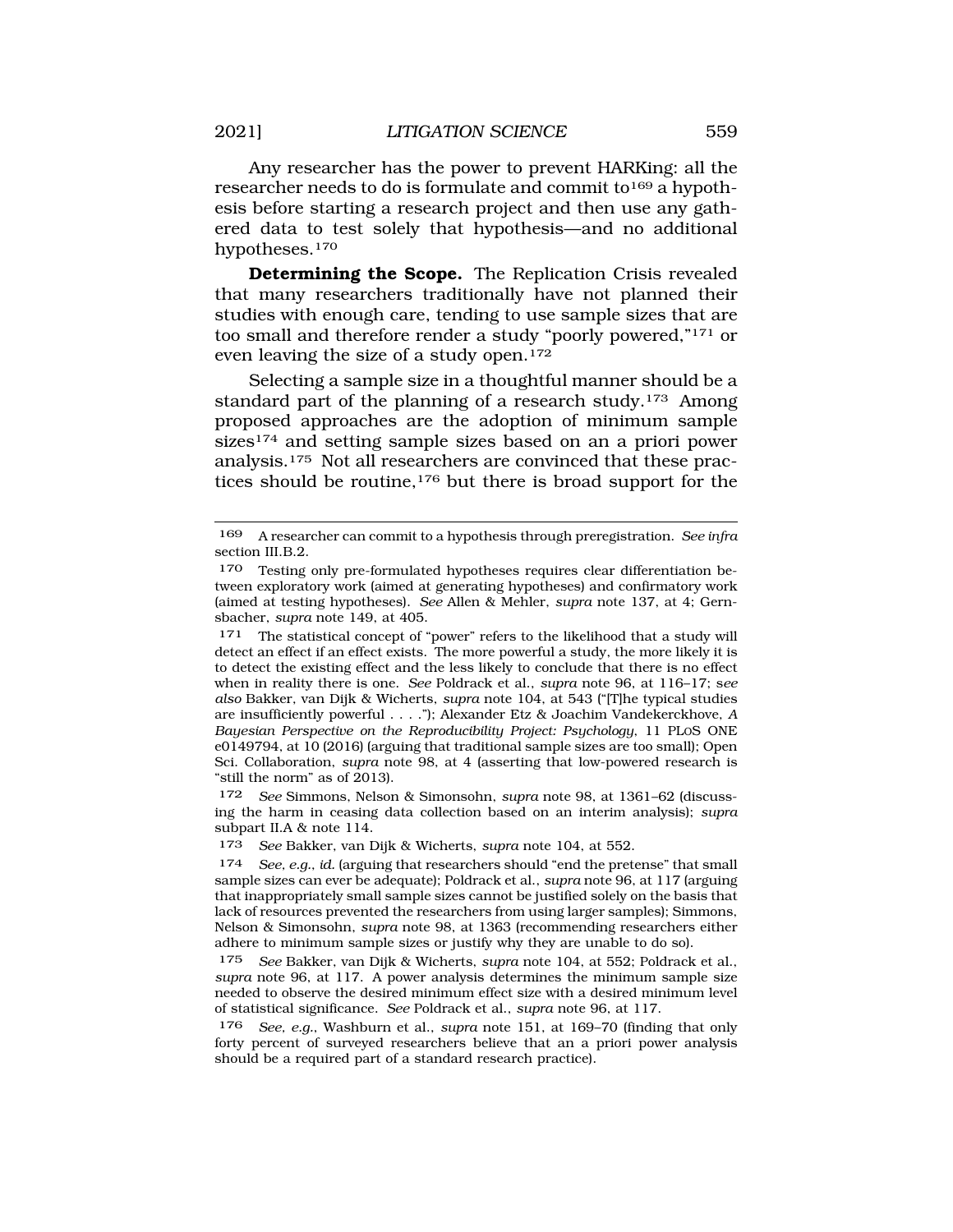notion that sample sizes should be set before the start of the study, in a deliberate, purposeful way.177

**Designing a Detailed Research Protocol.** The flexibility researchers have to modify the way they gather or analyze data midstream can contribute greatly to the irreproducibility of research results.<sup>178</sup> The problem does not lie in the individual choices that researchers make, but rather in the existence of choice itself.179 When this choice becomes invisible in the ultimate publication—i.e., when a researcher reports only those specific methodological steps that led directly to the reported, possibly cherrypicked results—it is not possible to tell whether the reported results are an artifact resulting from the presence of Analytical Flexibility or whether they were the result of a preplanned and faithfully executed research protocol (and therefore more likely to be a "true" result).180 When Analytical Flexibility remains unreported, the statistical significance of reported results is likely to be overstated.181

It is impossible to provide an exhaustive list of types of Analytical Flexibility, because the ways in which a researcher can vary or improvise her approach are innumerable.182 They

<sup>177</sup> *See, e.g.*, Open Sci. Collaboration, *supra* note 98, at 6 (stating that *Psychological Science* requires authors to disclose how they selected their sample sizes and how large the samples were after exclusion of observations).

<sup>178</sup> *See* Bakker, van Dijk & Wicherts, *supra* note 104 (demonstrating that commonly used "questionable research practices" can lead to false-positive findings up to 40 percent); Nelson, Simmons & Simonsohn, *supra* note 15, at 516–17 (explaining that even levels of Analytical Flexibility that are generally thought to be acceptable can raise false-positive rates from 5 to 61 percent and that, "[i]n truth, it is not that hard to get a study's false-positive rate to be very close to 100%").

<sup>179</sup> *See supra* subpart II.A.

<sup>180</sup> If the extent and nature of flexibility is known, it is often possible to adjust reported *p*-values and other measures of confidence to account for its presence. Typically, a reported *p*-value would increase significantly (i.e., the level of confidence it expresses would decrease) as a result of this adjustment. *See* Nosek, Ebersole, DeHaven & Mellor, *supra* note 162, at 2601 (correcting diagnosticity of *p*-values to account for the number of tests that was performed is possible, but rarely done).

<sup>181</sup> *See* Simmons, Nelson & Simonsohn, *supra* note 98 (stating that the likelihood of finding a false-positive finding at the 5% level is necessarily greater than 5%).

<sup>182</sup> *See, e.g.*, Simmons, Nelson & Simonsohn, *supra* note 98, at 1360 (noting that common "degrees of freedom" include choice of sample size and dependent variables and covariates, and selective reporting); Jelte M. Wicherts et al., *Degrees of Freedom in Planning, Running, Analyzing, and Reporting Psychological Studies: A Checklist to Avoid p-Hacking*, 7 FRONTIERS PSYCHOL. 1, 3 (2016) (offering a checklist covering thirty-four types of Analytical Flexibility); *see also* Bakker, van Dijk & Wicherts, *supra* note 104, at 545 (stating that a majority of researchers admit to using "Questionable Research Practices" and many underestimate the consequences).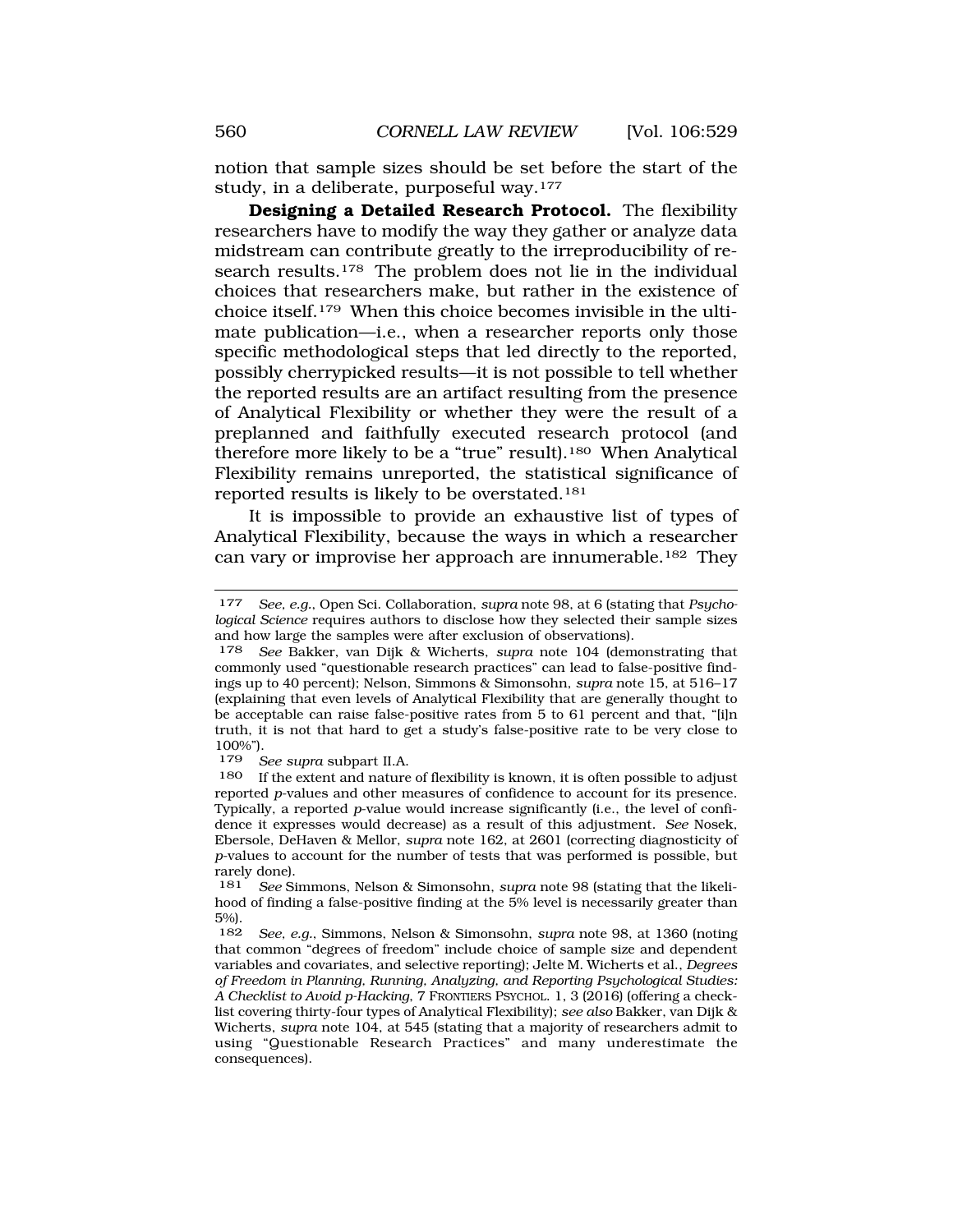include decisions regarding data collection,<sup>183</sup> removal of outliers,<sup>184</sup> pre-analysis data cleanup,<sup>185</sup> and the analysis itself.<sup>186</sup>

Researchers may choose to explore different options for legitimate reasons, and digging into the data to explain unexpected results is not necessarily nefarious or an example of *p*hacking.<sup>187</sup> However, by allowing flexibility in a research protocol, a researcher risks being "hijacked by the data" and obtaining results that other researchers would not be able to reproduce if they redrew and reanalyzed the sample.188

It is impossible to stamp out flexibility entirely without standing in the way of scientists' ability to do their job, but the more flexibility researchers can eliminate from research protocols, the more reliable the resulting outcomes are.189 Designing a detailed research plan can prevent a researcher from falling prey to cognitive biases.<sup>190</sup> A plan should include a detailed description of how the researcher(s) will collect data, how they will clean data, what conditions they will apply, and which analyses they will run and in what manner.<sup>191</sup> The more a research protocol can be turned into a "script" setting out a predetermined set of steps, the narrower the opportunity for

<sup>183</sup> When a study includes a pilot phase, a researcher can manipulate the end of the pilot phase and the start of the actual study. *See* Simmons, Nelson & Simonsohn, *supra* note 98, at 1361 (stating that approximately seventy percent of surveyed researchers reported having decided whether to continue data analysis based on an interim data analysis).

<sup>184</sup> Outliers are data points that are out of line with the rest of the data. There are no set criteria for the removal of outliers and many reasonable options for doing so. *See id.* at 1360 (noting many options for the treatment of outliers are justifiable, but the availability of choice introduces problems).

<sup>185</sup> *See generally* Open Sci. Collaboration, *supra* note 98, at 5 (noting that there are more than 200 ways to clean data).

<sup>186</sup> Researchers can perform data analysis in a potentially infinite number of ways. *See, e.g.*, Wicherts et al., *supra* note 182, at 8 (explaining that even for a standard statistical analysis, commonly used statistics software offers multiple different options, but the choice of method is typically not described in articles).

<sup>187</sup> For example, a researcher may explore a possible correlation between two variables or control for a variety of variables for legitimate reasons.

<sup>&</sup>lt;sup>188</sup> *See* Munafò et al., *supra* note 94, at 2 (observing that enthusiastic scientists motivated by discovery have a tendency to spot patterns in noise); Simmons, Nelson & Simonsohn, *supra* note 98 ("[I]t is common (and accepted practice) for researchers to explore various analytic alternatives . . . to then report only what 'worked.'").

<sup>189</sup> *See* Simmons, Nelson & Simonsohn, *supra* note 98, at 1362–63; *see also*  Allen & Mehler, *supra* note 137, at 3 (suggesting that a decrease in the efficiency of continuous learning "may be the price of unbiased science").

<sup>190</sup> *E.g.*, Open Sci. Collaboration, *supra* note 98, at 6 ("By committing to a prespecified analysis plan, one can avoid common cognitive biases." (citation omitted)).<br> $191 \text{ Sea}$ 

See id. at 11 (explaining that the plan should include all conditions, variables, covariates, as well as when data collection will stop and start).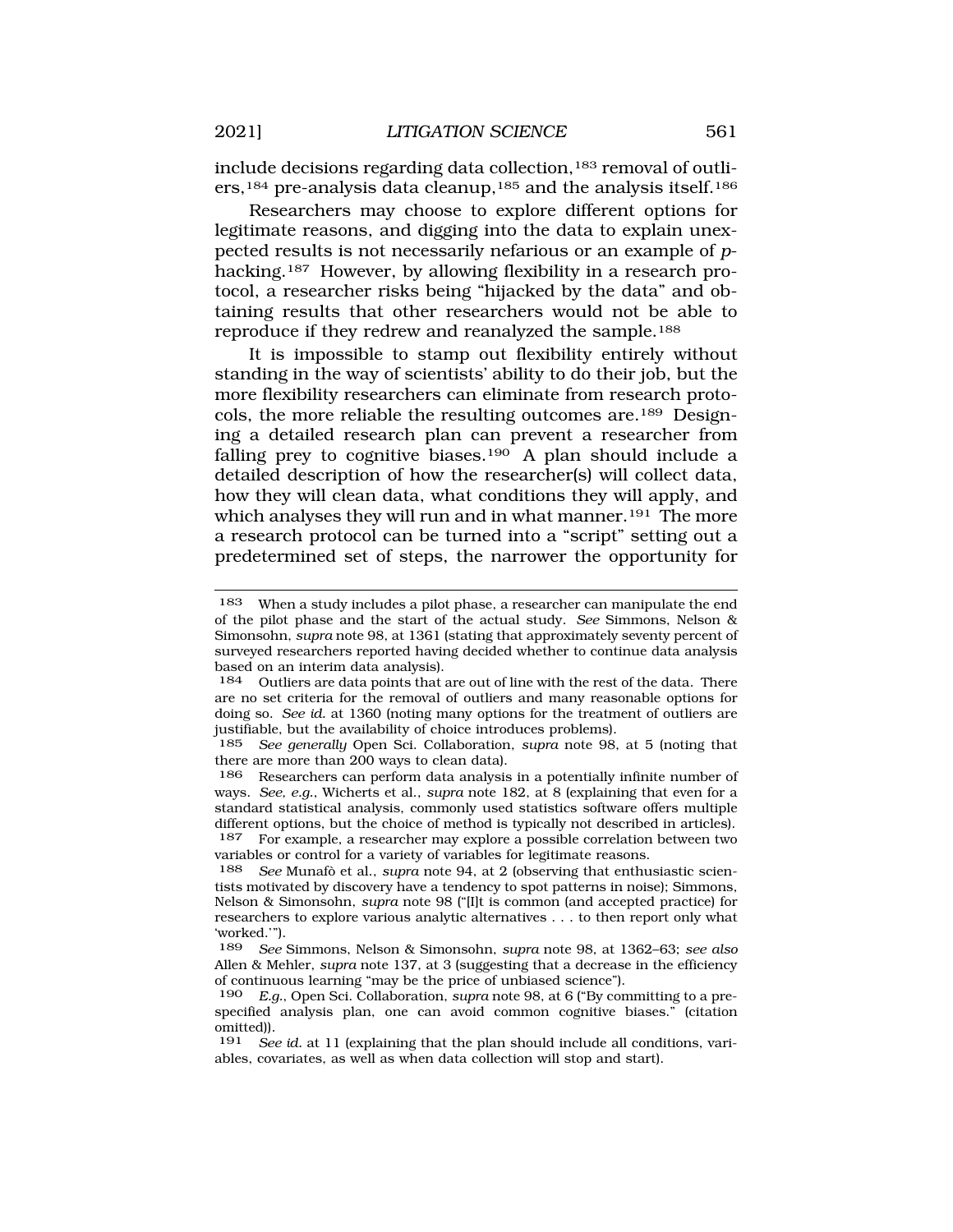intentional or inadvertent *p*-hacking toward a favorable result.192

## 2. *Commitment*

There is a simple solution to force researchers to commit to a predetermined hypothesis, scope, and research plan: preregistration.193 Preregistration has been called "the most important outcome[ ] of the replication crisis"194 and described as "the only way for authors to convincingly demonstrate that their key analyses were not *p*-hacked."195 The use of preregistration has grown rapidly over the past few years, and some predict that it will become the norm in the next few years.196 A sign of a cultural shift, some journals now make preregistration a precondition for publication.197

Preregistration forces researchers to think through possible contingencies and expected outcomes before starting a research project.<sup>198</sup> In doing so, it functions as a commitment device, reducing the risk of both "unconscious error"199 and

198 *See* Allen & Mehler, *supra* note 137, at 3. *Id.* at 6.

<sup>192</sup> See Marcus Munafò et al., Scientific Rigor and the Art of Motorcycle Mainte*nance*, 32 NATURE BIOTECHNOLOGY 871, 872 (2014) (discussing guidelines in the form of checklists for preregistration of studies in medicine, animal studies, observational epidemiology, and other fields).

<sup>193</sup> *See* Poldrack et al., *supra* note 96, at 120 (recommending a preregistration requirement to avoid HARKing in neuroimaging studies); Simons, *supra* note 151 (noting that *Perspectives on Psychological Science* has changed reporting requirements to avoid HARKing).<br>194 Shrout & Rodgers

<sup>194</sup> Shrout & Rodgers, *supra* note 150, at 493.

<sup>195</sup> Nelson, Simmons & Simonsohn, *supra* note 15, at 519.

See id. at 520 (observing that preregistration is not yet the norm, but should become the norm in the next three to five years); Agnès Dechartres, Philippe Ravaud, Ignacio Atal, Carolina Riveros & Isabelle Boutron, *Association Between Trial Registration and Treatment Effect Estimates: A Meta-Epidemiological Study*, 14 BMC MED., July 2016, at 1, 1 (observing that preregistration has become the norm rather than the exception in medicine, and that the World Health Organization launched its own preregistration platform); Nosek, Ebersole, DeHaven & Mellor, *supra* note 162 (pointing at 8,000 preregistrations filed through the Open Science Framework as evidence of a cultural shift). *But see* Aba Szollosi et al., *Is Preregistration Worthwhile?*, 24 TRENDS COGNITIVE SCI. 94, 94–95 (2020) (arguing that while preregistration may increase transparency, it is unlikely to improve scientific reasoning and theory development).

<sup>197</sup> *See, e.g.*, Christophe Bernard, Editorial, *Improving the Way Science Is Done, Evaluated, and Published*, 4 ENEURO e0373, at 2 (2017) (stating that *eNeuro*  will soon implement preregistration); Leyser, Kingsley & Grange, *supra* note 128 ("[M]any psychology journals now recommend or require the preregistration of studies . . . ."); Brian A. Nosek & Daniël Lakens, Editorial, *Registered Reports: A Method to Increase the Credibility of Published Results*, 45 SOC. PSYCHOL. 137, 137 (2014) (stating that in 2014, *Social Psychology* published its first issue with only preregistered replication studies).<br>198 See Allen & Mebler supra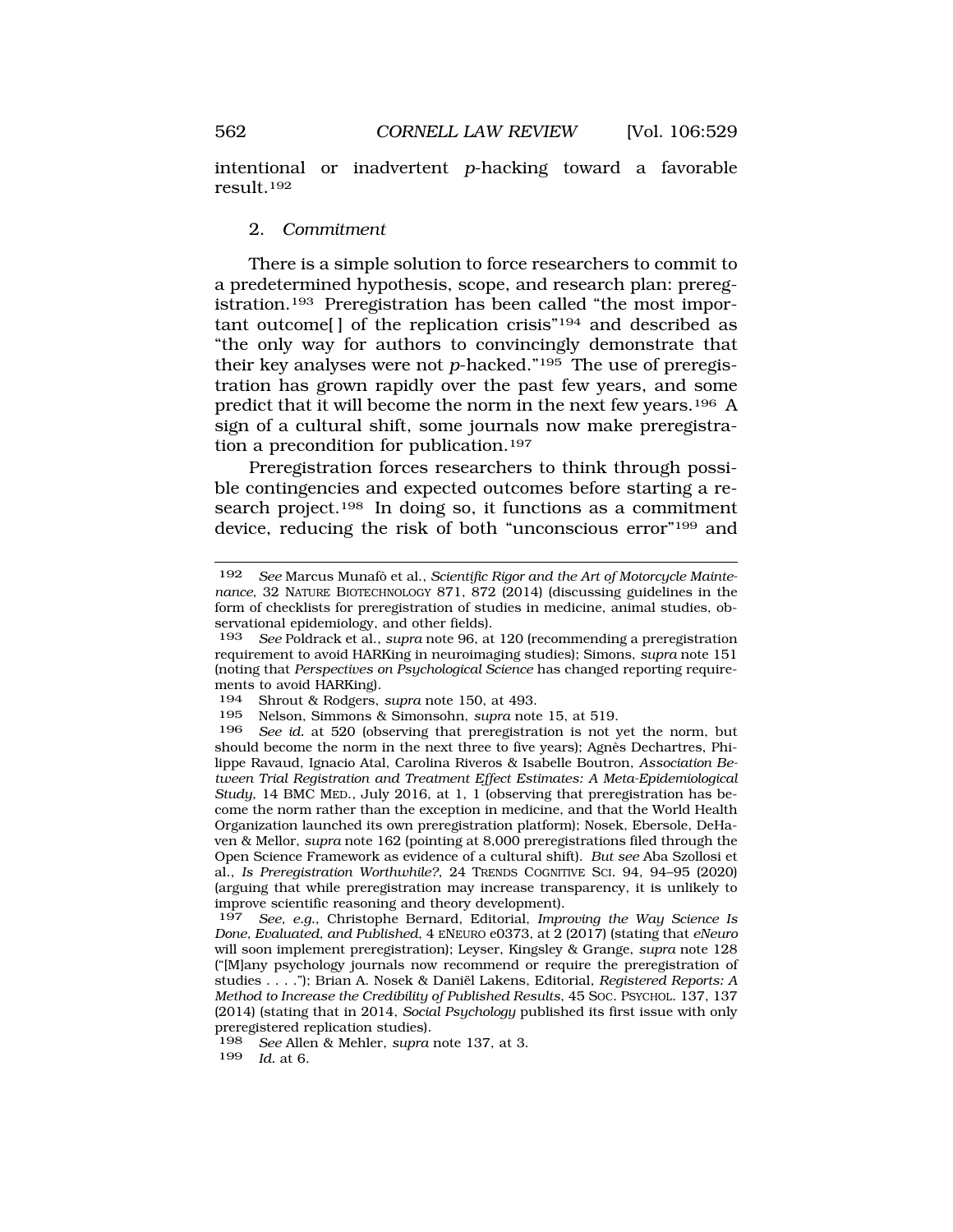cognitive bias,200 and rescuing researchers from "being taken hostage by [their] own data."201 It increases the credibility of research results.202 The strongest form of preregistration includes a full specification of a researcher's hypothesis, study design, and analysis plan.203 If the particulars of an analysis are dependent on the outcome of earlier steps, the plan can include a decision tree or list of operating procedures specifying which steps the researcher(s) will follow under each anticipated condition.204 Preregistration can be done publicly205 or confidentially;206 its primary value lies not in the publication of the research protocol but in the binding of the researcher.<sup>207</sup> In addition to enforcing the use of predetermined research protocols, it offers an opportunity to separate scrutiny of research methodology from scrutiny of the results.208

Preregistration does not prevent authors from reporting unexpected findings.209 Deviations from a preregistered research plan, necessitated by unexpected findings or unantici-

207 *See supra* subpart II.A.

<sup>200</sup> *See* Crüwell et al., *supra* note 144, at 17.<br>201 Fric-Jan Wagenmakers & Gilles Dutilh Se

<sup>201</sup> Eric-Jan Wagenmakers & Gilles Dutilh, *Seven Selfish Reasons for Preregistration*, APS OBSERVER (Oct. 31, 2016), [https://www.psychologicalscience.org/](https://www.psychologicalscience.org) observer/seven-selfish-reasons-for-preregistration [<https://perma.cc/L69J>-3PWZ].

<sup>202</sup> *See* Nosek, Ebersole, DeHaven & Mellor, *supra* note 162.

See id. (suggesting that, ideally, a research plan includes all steps the researchers will take); Open Sci. Collaboration, *supra* note 98, at 7 (positing that preregistration should include full specification of study design and analysis plan).

See, e.g., Munafò et al., *supra* note 192 (describing preregistration checklists used in medicine, animal studies, observational epidemiology, and other fields); Nosek, Ebersole, DeHaven & Mellor, *supra* note 162, at 2602 (discussing the preregistration of "decision trees"); Shrout & Rodgers, *supra* note 150, at 504 (lauding as "systematic and thoughtful" the Open Science Foundation's decision to allow researchers to file preregistration reports expressing uncertainty about what measure to use); Wicherts et al., *supra* note 182, at 1, 3 tbl.1 (suggesting a checklist covering thirty-four types of Analytical Flexibility).

<sup>205</sup> *See, e.g.*, *What Is Preregistration?*, CTR. OPEN SCI., <https://cos.io/prereg> [[https://perma.cc/ZR9V-FUG7\]](https://perma.cc/ZR9V-FUG7) (describing preregistration through submission to a public registry).

<sup>206</sup> *See* Crüwell et al., *supra* note 144, at 10 (describing private, self-archiving options); Nelson, Simmons & Simonsohn, *supra* note 15, at 519 (explaining that some preregistration platforms allow for researchers to lock preregistered studies from the public or share them anonymously). *But cf.* Washburn et al., *supra* note 151, at 169 (noting that some researchers avoid preregistration out of concern for being "scooped").

<sup>208</sup> *See* Bernard, *supra* note 197 (noting that *eNeuro* "nearly guarantees publication" of preregistered studies); Nosek & Lakens, *supra* note 197, at 138 (discussing the phenomenon of "CARKing": Critiquing After Results are Known); Wagenmakers & Dutilh, *supra* note 201 (stating that a journal can offer early inprinciple acceptance of articles based on a preregistered research protocol). 209 *See* Gernsbacher, *supra* note 150, at 404.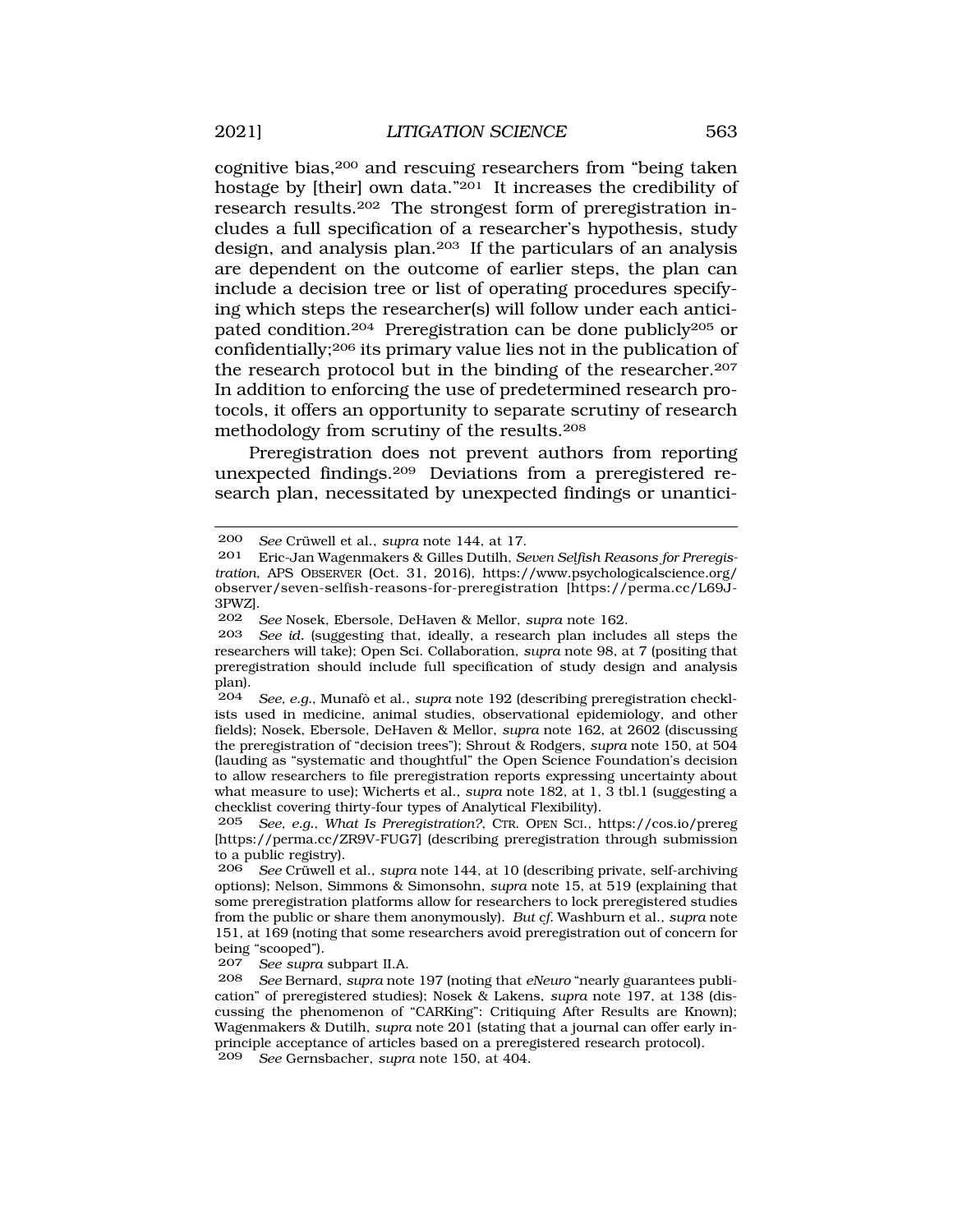pated violations of foundational assumptions, would not necessarily invalidate the study but would be expected to be reported clearly so that they can be taken into account when assessing the reliability of the study's findings.210 Preregistration also does not take away researchers' "narrative license" in explaining and presenting the data.211 It merely constrains their flexibility to adjust their hypothesis or methodology in the course of the research project.212 Preregistration "does not eliminate the possibility of poor statistical practices, but it does make them detectable."213

#### 3. *Presentation*

When research results are published with limited or selectively reported information about the process that produced them, readers cannot evaluate the extent to which their reliability has been impaired by Analytical Flexibility.<sup>214</sup> To allow readers to assess the presence of Analytical Flexibility, researchers should report all information necessary to allow others to replicate their study.215 They should disclose all variables collected, as well as details about all analytical decisions, including descriptions of analyses that failed.216 Some journals now require extensive disclosures as a precondition for publication, sometimes using checklists to ensure all necessary detail is reported.<sup>217</sup>

214 *See supra* subpart II.A.

217 *See* Bernard, *supra* note 197, at 1 (stating that since 2017, *eNeuro* requires inclusion of computer code); Mercè Crosas et al., *Data Policies of Highly-Ranked* 

<sup>210</sup> *See* Allen & Mehler, *supra* note 137, at 3–4 (arguing that researchers may make changes to a preregistered plan but should justify and discuss each change at publication); Nosek, Ebersole, DeHaven & Mellor, *supra* note 162, at 2602 (suggesting that for some types of study, preregistration could take place in stages, with each stage informing the steps to be registered, and then executed, in the next stage).<br> $211$  Nosek E

<sup>211</sup> Nosek, Ebersole, DeHaven & Mellor, *supra* note 162, at 2604.

<sup>212</sup> *See* Allen & Mehler, *supra* note 137, at 2–3. Preregistration also allows researchers to take credit for the quality of their predictions and can help build a researcher's reputation. *See* Wagenmakers & Dutilh, *supra* note 201.

<sup>213</sup> Nosek, Ebersole, DeHaven & Mellor, *supra* note 162, at 2602.

<sup>215</sup> *See* Nelson, Simmons & Simonsohn, *supra* note 15, at 518–19 (noting that some peer reviewers now demand disclosure of all measures, conditions, exclusions, and other analytical decisions).

<sup>216</sup> *See*, *e.g.*, Open Sci. Collaboration, *supra* note 98, at 11 (*Psychological Science* requires full disclosure of sample-size selection, exclusion of observations, and all experimental conditions, including failed manipulations); Simmons, *supra* note 157 (stating that *Behavioral Ecology* will only publish papers documenting all design decisions and analytical decisions); Wolf Vanpaemel, Maarten Vermorgen, Leen Deriemaecker & Gert Storms, *Are We Wasting a Good Crisis? The Availability of Psychological Research Data After the Storm*, 1 COLLABRA 1, 1 (2015) (noting that *Science* and *Nature* require openness of data).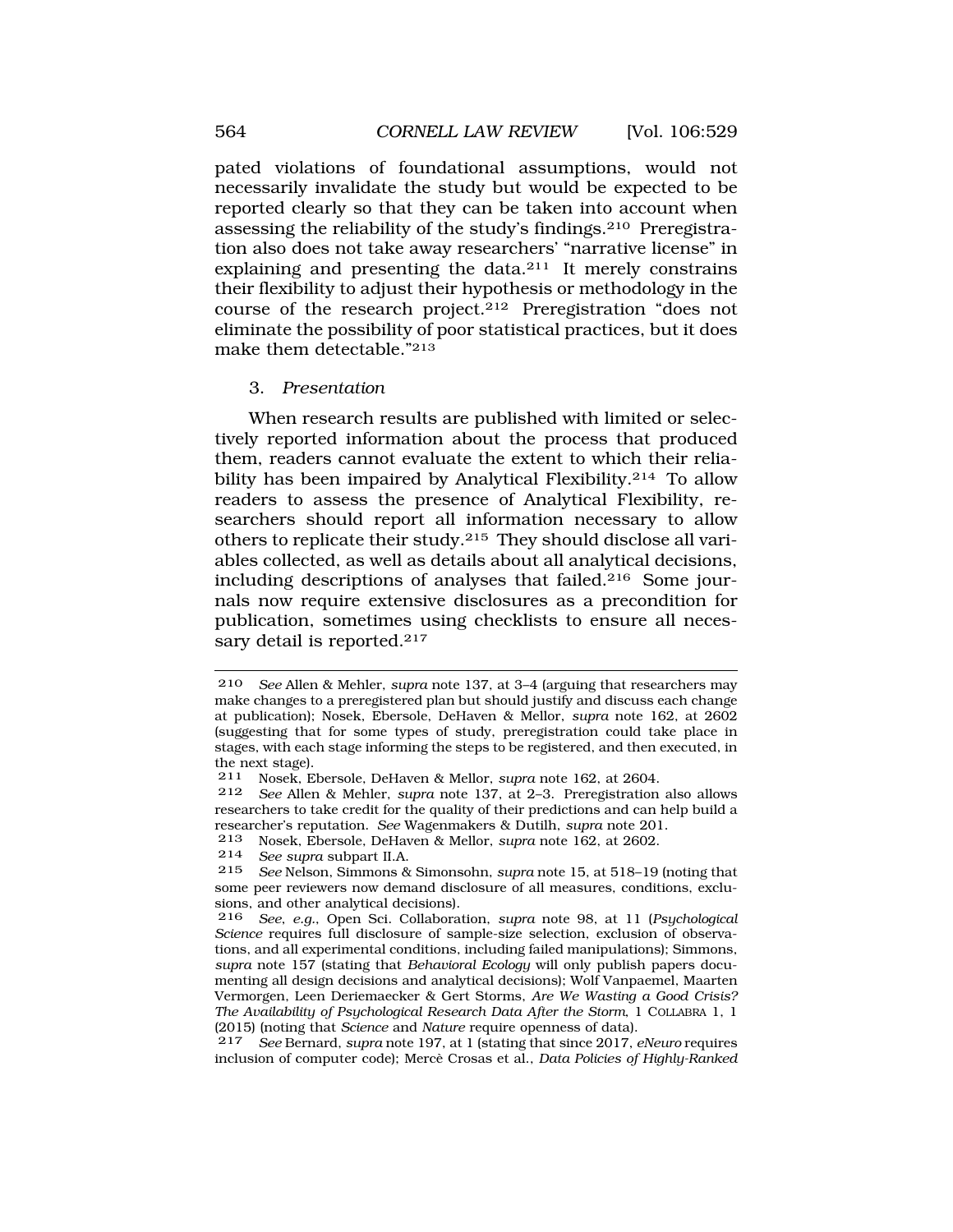Public preregistration can help create a culture that facilitates these disclosures. When all envisioned analytical steps have been preregistered, confirming the steps taken and reporting the outcome of *all* analyses—not just successful analyses—is a logical next step. At the publication stage, the researcher either confirms that she took the steps as envisioned or explains and justifies any deviations from the preregistered research plan.218 In this context, incomplete or selective reporting of methodological steps taken would be against the author's interest; a reader could easily determine that the study was preregistered and the lack of a detailed description of methodology would raise suspicion.

#### III

#### LESSONS FOR LITIGATION SCIENCE

There is ample reason to believe that the problems that stood at the center of the Replication Crisis are at least as present in litigation science as it is in academic science. Subpart III.A explains why cultural and institutional norms in litigation science make it at least as likely as academic science to be vulnerable to the methodological flaws uncovered in the Crisis, and therefore at least as much in need of a critical look. Subpart III.B draws on lessons learned from the Replication Crisis to propose reforms to the way litigation science is created and assessed for admissibility.

## A. Reliability Problems in Litigation Science

The defects of method uncovered in the course of the Replication Crisis and its aftermath are likely to be at least as pervasive in experiments conducted in connection with civil litigation as they have been in academic science. When expert witnesses are retained to conduct analyses or experiments, just like their colleagues in academic science, they face powerful incentives to produce a particular type of result: findings that can with-

*Social Science Journals* 8, SOCARXIV PAPERS (Mar. 30, 2018), [https://osf.io/](https://osf.io) preprints/socarxiv/9h7ay [<https://perma.cc/C3SB-A8EM>] (noting that as of January 2018, 155 of 291 social sciences journals surveyed have a data-disclosure policy); Munafò, *supra* note 192 (noting that *Nature* has introduced reporting checklists).

<sup>218</sup> *See* Allen & Mehler, *supra* note 137, at 3–4 (arguing that changes to preregistered plan may be made but should be justified and discussed); Open Sci. Collaboration, *supra* note 98, at 17 (When a study has been preregistered, "the investigator can later demonstrate that his or her published analysis matched his or her original plan—or, if any changes were necessarily, detail what was changed and why.").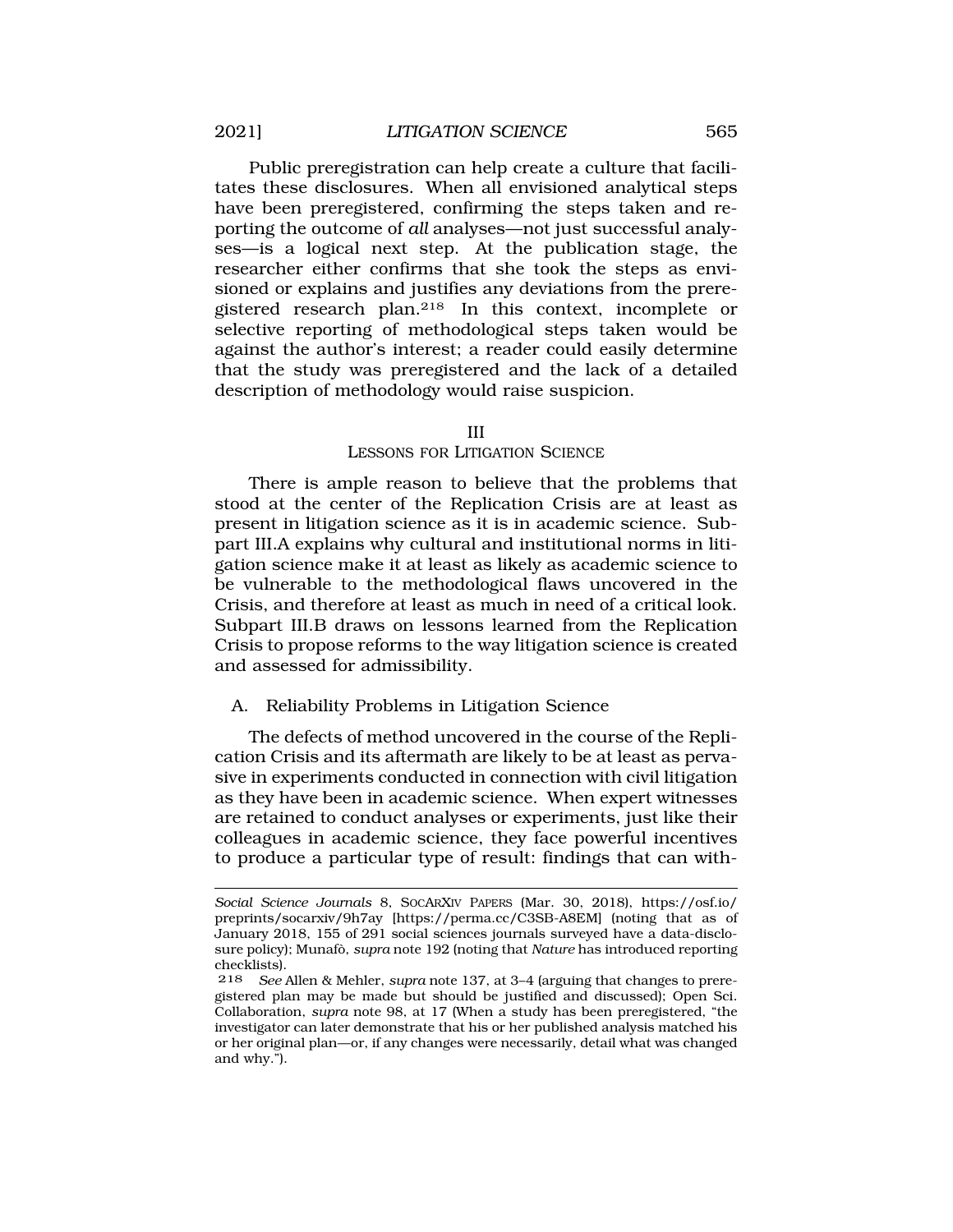stand a *Daubert* (or equivalent) motion and be presented to a jury.219 Research scientists aim for statistically significant results because it will help them get those results published;<sup>220</sup> expert witnesses aim for statistically significant results because they will enable them to pass the *Daubert* hurdle.221 If the Replication Crisis has taught the world one thing, it is this: pressure to generate statistically significant findings is likely to provoke the type of behavior that leads to more reliable research results—HARKing, *p*-hacking, and other forms of exploitation of Analytical Flexibility.222 There is no reason to believe that individuals performing research in support of litigation would be less influenced by this type of pressure than their colleagues on the academic side.223 And Analytical Flexibility does not distinguish between academic science and litigation science; when present, it impairs the reliability of scientific findings regardless of the purpose for which they were generated.

Moreover, the undetectable nature of this impairment of reliability can be expected to be endemic in both modes of science. Just as in academic science, experimenters in litigation have traditionally been allowed to present research results selectively. As described in Part I, experts typically do not disclose their methodology until they submit a report in which they present the results of their completed study, typically toward the end of the expert-discovery period.224 Until that time, they typically design and perform their experiments hidden from view, a cloak of litigant privileges protecting much of their work product from discovery and scrutiny, presenting selected outcomes only after experiments have been completed and re-

222 *See supra* subpart II.A.

<sup>219</sup> *See, e.g.*, Susan Haack, *Of Truth, in Science and in Law*, 73 BROOK. L. REV. 985, 988 (2008) ("[S]cientists complain about . . . the professional insult of being 'Dauberted' or 'dauberted out' . . . .").

<sup>220</sup> *See supra* subpart II.A & note 100.

<sup>221</sup> See George P. Lakoff, *A Cognitive Scientist Looks at* Daubert, 95 AM. J. PUB. HEALTH S114, S117 (2005) (An expert facing a *Daubert* challenge "has plenty to lose: his or her reputation for professional expertise . . . . When a scientist is 'Dauberted out' of a trial, the repercussions for the scientist are serious.").

<sup>223</sup> Indeed, many expert witnesses are academic scientists who occasionally branch out to litigation science.

<sup>224</sup> *See supra* note 63 and accompanying text. Some jurisdictions do not require a report at any stage in the proceeding. *See, e.g.*, Beck v. Hirchag, No. G041955, 2011 Cal. App. Unpub. LEXIS 2649, at \*15 (Cal. Ct. App. Apr. 11, 2011) (noting that expert reports are not required in California). In those jurisdictions, an expert's disclosures may be limited to information the expert (or retaining party) chooses to disclose, plus any disclosures in response to questions at a deposition or evidentiary hearing.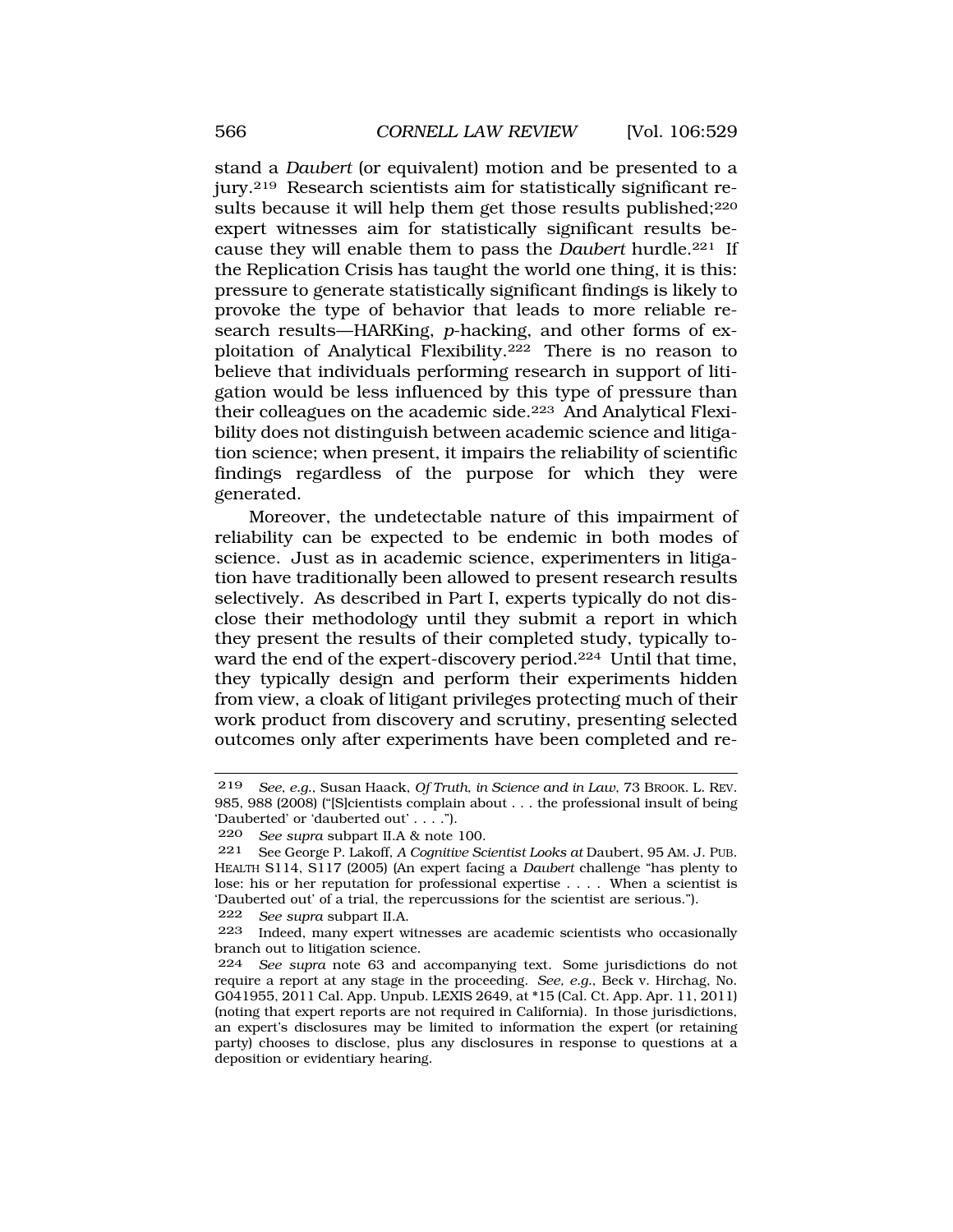sults have been analyzed.<sup>225</sup> Just as in some of the academic sciences before the Replication Crisis, they are able to choose between fixing their experimental setup and analytical methodology up front and making it up as they go. No one watches over their shoulder to check the extent to which they exploit Analytical Flexibility to obtain favorable results. There is currently no mechanism to force an expert to preregister a study prior to conducting it. Just as in the academic sciences,  $226$ once an expert starts gathering and analyzing data, nothing stops him or her from modifying the protocol on the fly. Just as in the academic sciences before the Replication Crisis, once experiments have been completed, there is no pressure on the expert to disclose unfavorable results, and no one has access to the metaphorical file drawer containing undisclosed results.227

The corrosion in reliability that results from Analytical Flexibility is difficult to detect in civil actions that proceed according to the current standard procedure described in Part I: by the time the court considers the reliability of proffered expert testimony that is based on the expert's experimental results, it is impossible to determine whether a presented result was the result of unsavory forms of data manipulation or the result of reliable research methodology that was reliably applied.228 The power of the adversarial process to bring to light flaws in proposed evidence is limited when an important cause of unreliability is undetectable.

*Daubert* motions (or equivalent motions under *Frye* or other standards), as currently implemented, have not proven to be adequate vehicles for screening testimony for this particular dimension of unreliability. This is not a flaw in the *Daubert*  standard itself, but rather the result of an interplay between multiple factors: (1) courts and litigants lack awareness of the way Analytical Flexibility injects unreliability into an expert's process;229 and (2) even if they were aware, by the time the

<sup>225</sup> *See supra* Part I.

<sup>226</sup> *See supra* subpart II.A.

<sup>227</sup> *See, e.g.*, FED. R. CIV. P. 26(a)(2)(B)(i)–(ii) (providing that an expert report is required to include "all opinions the witness will express and the basis and reasons for them" and "the facts or data considered by the witness in forming them"); TEX. R. CIV. P. 194.2(f)(3) (providing that a party may request a disclosure of "the general substance of the expert's mental impressions and opinions and a brief summary of the basis for them").

<sup>228</sup> *See supra* subpart II.A and note 180.

<sup>229</sup> Major legal research databases Lexis and Westlaw contain only one court opinion in which the term "*p*-hacking" appears. *See In re* Roundup Prods. Liab. Litig., 390 F. Supp. 3d 1102, 1137 (N.D. Cal. 2018). The case poignantly illustrates the court's lack of awareness of problems relating to Analytical Flexibility.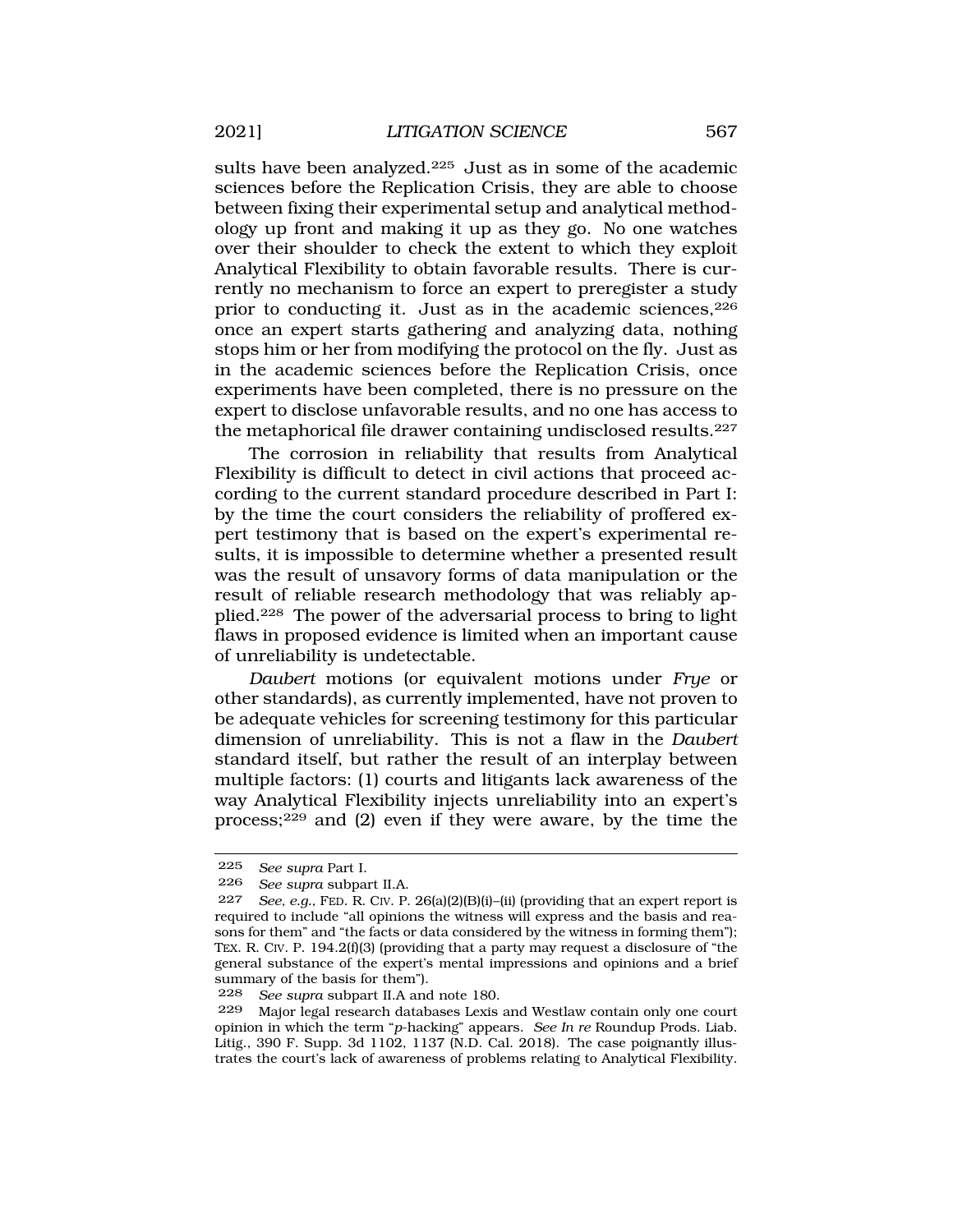expert presents her results—typically after she has completed her work and filed a report—there is generally no way to assess the role of Analytical Flexibility in the creation of the results (i.e., no way to assess whether Analytical Flexibility did in fact inject unreliability into the expert's process).230 Opposing parties can question an expert about the expert's methodology and results, at a deposition or evidentiary hearing, but so long as crucial information about the research protocol and analytical steps the expert employed can be left out of an expert report, these adversaries will generally lack the information they need to demonstrate that the expert engaged in *p*-hacking or HARKing. In other words, Analytical Flexibility can severely undermine the reliability of scientific evidence, but is largely invisible under current gatekeeping proceedings.

Even if a court were able to detect or discover that Analytical Flexibility played a role in an expert's process, at the *Daubert* stage there is typically no way to predict—let alone quantify—the ways in which this flexibility has contaminated the resulting data.231 There is also no way to account for the contamination in interpreting the data or to determine whether the data might be reliable *despite* the presence of Analytical Flexibility in the process of its creation. At the *Daubert* stage, the court's options are limited to admitting the proposed testimony—leaving the parties free to try to convince the finder of fact of the data's unreliability—or excluding it.

#### B. Proposals

Courts have an important role to play in addressing this problem. A rich scholarly literature examines the differences and similarities between "litigation science" and "academic science" and debates the extent to which litigation science ought to import the practices and standards that apply in academic science into its courtroom setting.232 In adopting the *Daubert* 

The defendant argued that a plaintiff's expert had engaged in *p*-hacking, performing tests using a number of different measures and reporting only those results that were favorable. The court rejected the argument on the ground that the defendant had not shown why the measure for which results were reported was an inappropriate choice. *Id.* 

<sup>230</sup> *See supra* subpart II.A.

See *id.* 

<sup>232</sup> *See generally* Leslie I. Boden & David Ozonoff, *Litigation-Generated Science: Why Should We Care?*, 116 ENVTL. HEALTH PERSP. 117 (2008) (arguing that "the problems with litigation-generated science . . . are very general and apply to much or most science"); Susan Haack, *A Match Made on Earth: Getting Real About Science and the Law*, 36 DALHOUSIE L.J. 39, 51 (2013) (describing "deep tensions between science and the culture of (at least U.S.) law"); Jasanoff, *supra* note 30, at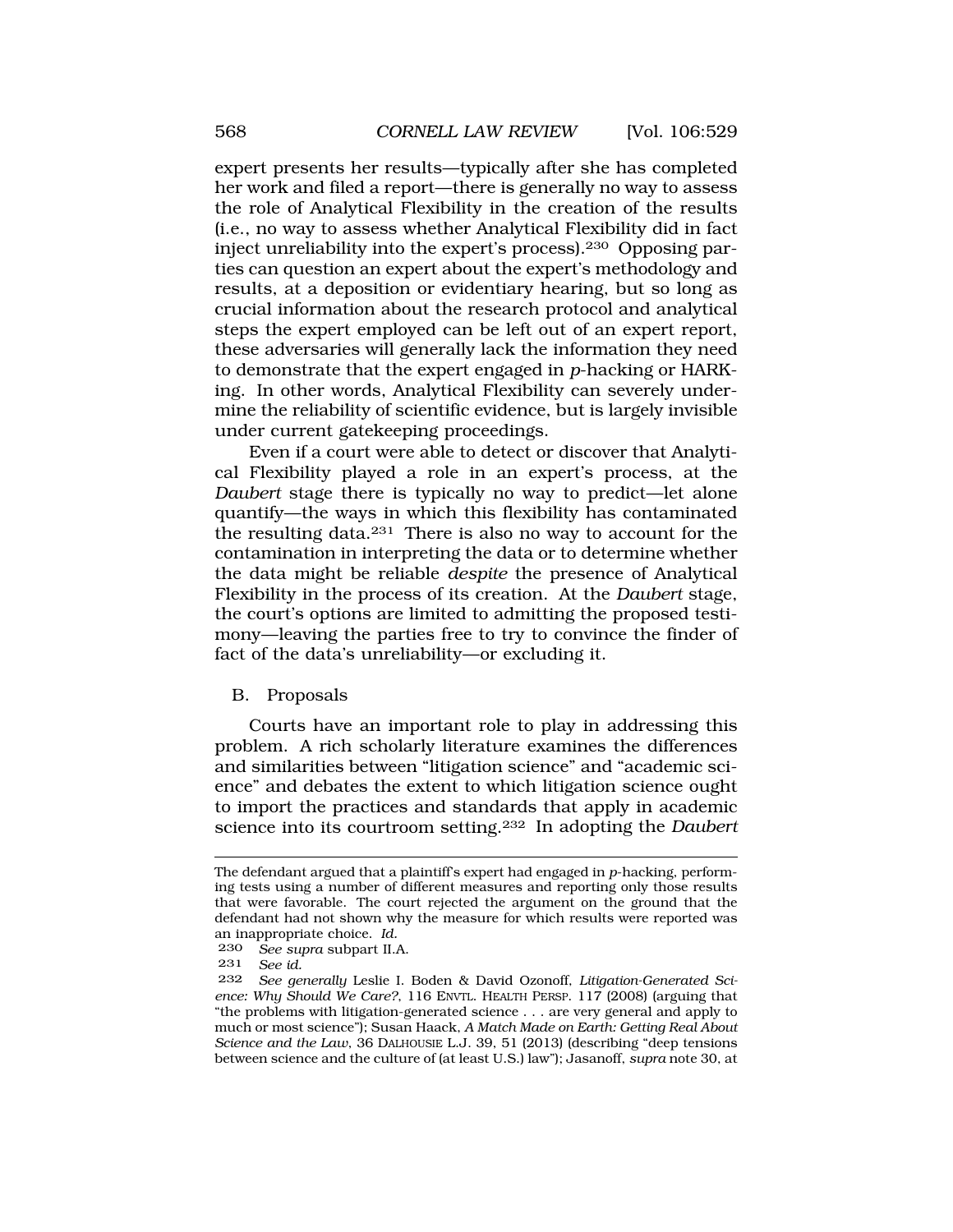standard, the Supreme Court leaned on an assumption that litigation science should mimic academic science as much as possible.233 In this view, correct scientific inquiry, is governed by the "scientific method," and any knowledge-generating endeavor should aim to follow the rules of this method.234 Litigation science and academic science are simply two instantiations of a singular practice of science, with litigation science aiming to generate knowledge relating to a specific set of facts at issue in a case, and academic science aiming to generate knowledge for its own sake, typically not limited in application to any particular set of facts.235

The *Daubert* framework calls on judges to "think like scientists" and, in that role, to assess the validity of experimental and analytic methodology with reference to practices in established fields of science.236 Only if the reference field has endowed the methodology with certain indicia of reliability—such as passing peer review or general acceptance in the field—will the methodology be considered reliable enough to be employed in connection with civil litigation.237 While the *Daubert* standard leaves room for departures from laboratory standards as necessitated by litigation-specific constraints—time, cost, norms against the relitigation of disputes even after the emergence of new information—experts producing evidence for presentation in a civil proceeding are expected to hew as closely as possible to the practice of academic science.238

Sheila Jasanoff has argued that litigation science and academic science are too dissimilar to allow for a direct importation of scientific standards into a courtroom setting, and that any notion that such direct importation is possible rests on an

234 *See* Jasanoff, *supra* note 30, at 123–24.

238 *See* Jasanoff, *supra* note 30, at 124.

<sup>124–25;</sup> Sheila Jasanoff, *Law's Knowledge: Science for Justice in Legal Settings*, 95 AM. J. PUB. HEALTH S49, S56-S57 (2005) [hereinafter Jasanoff, *Law's Knowledge*] (listing "contextual factors" that "[may] lead to different evaluations of the same science in different contexts").<br>233 See Daubert v. Merrell Dow

See Daubert v. Merrell Dow Pharm., Inc., 509 U.S. 579, 592-93 (1993); Jasanoff, *supra* note 30, at 123–24 ("Judges, in this view, should serve as inscription . . . devices, automatically writing scientists' standards of reliability and validity into their assessments of the evidence  $\dots$ .").<br>234 See Jasanoff supra note 30 at 123-24

<sup>235</sup> *See* Jasanoff, *Law's Knowledge*, *supra* note 232, at S51 ("[T]he law needs facts as necessary adjuncts to doing justice; science seeks facts more as an end in itself.").<br>236 .1

<sup>236</sup> Jasanoff, *supra* note 30, at 123–24 ("In *Daubert*'s epistemological framework, scientists establish the criteria for what counts as science, and judges are charged with importing these into admissibility decisions . . . .").

<sup>237</sup> *See Daubert*, 509 U.S. at 593–94 (holding that in making a reliability determination, a court may consider factors such as peer review, publication, and general acceptance).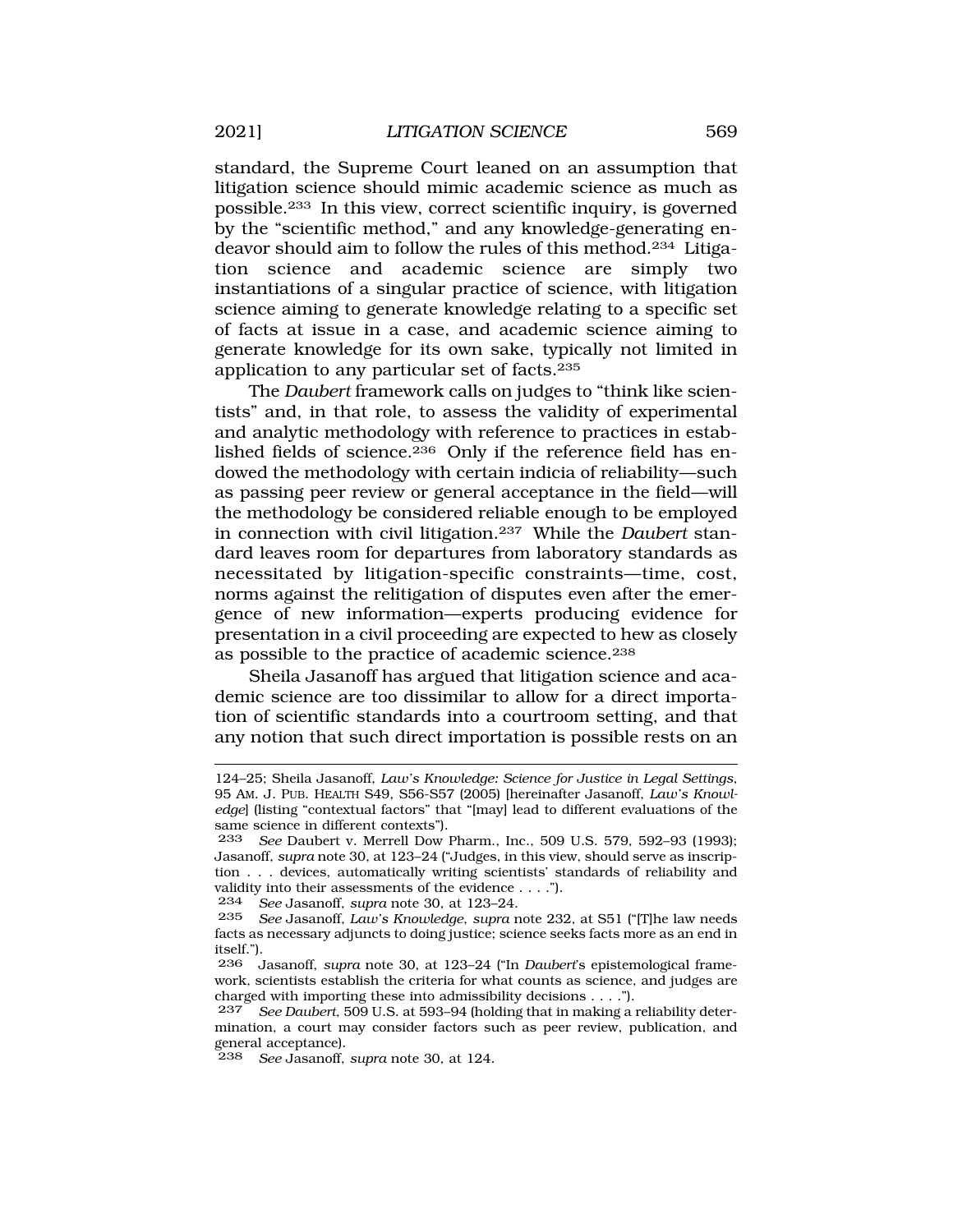overly idealized view of the scientific method.239 Jasanoff argues that when judges purport to apply scientific norms in their evaluation of scientific evidence, they necessarily apply *their own idea* of what those scientific norms are, rather than scientific norms that would actually apply in the relevant field of academic science.240 Litigation science and academic science operate within bounds and contexts that are different enough from one another that interpretations of *Daubert* that ask judges to "think like scientists" have led to the creation of a "'junk science' of how science works."241 While Jasanoff appears to accept the *Daubert* court's notion that the ideal practice space for litigation science should "imitate the ideal scientific laboratory," she has argued persuasively that *Daubert,* at least as currently applied, does not allow courts to approach that ideal.242

As described in subpart II.A, there are research practices that render research results fundamentally unreliable, in ways that are undetectable to anyone examining the reported findings, and that will remain undetected unless we rethink the procedures by which scientific evidence is created and evaluated, and the role that courts play in those procedures. Jasanoff's argument that in evaluating scientific data, courts should focus on the process of their creation as an indicator of their reliability243 is a step in the right direction, but a focus on process is not enough. To make visible the "invisible contamination" caused by Analytical Flexibility in litigation science, the creation process should be structured in new ways, and up-

<sup>239</sup> *See id.* (arguing that courts' application of the *Daubert* framework "rest[s] on idealized, misleading, or misinformed assumptions about the scientific method"); Jasanoff, *Law's Knowledge*, *supra* note 232, at S53 (arguing that the *Daubert* majority "assumed that there is a well-articulated model of 'good science' whose standards can be objectively applied to offers of scientific evidence (the myth of 'scientific method')").

<sup>240</sup> *See* Jasanoff, *supra* note 30 ("The mistake, in law[,] . . . is to believe that there are pregiven, determinate standards, extrinsic to what scientists themselves would invoke when confronted by specific, competing claims.").

<sup>241</sup> *Id.* at 123–24; *see also* Jasanoff, *supra* note 232, *Law's Knowledge*, at S50 ("[I]n an ironic turn, the 'science' that the Court officially embraced remained profoundly a creation of the law's own biases, needs, and misconceptions concerning scientific inquiry . . . .").

<sup>242</sup> Jasanoff, *supra* note 30; *see also* James R. Dillon, *Expertise on Trial*, 19 COLUM. SCI. & TECH. L. REV. 247, 250–51 (2018) (arguing that judges cannot possess substantive expertise across all possible fields of scientific evidence and therefore cannot be expected to interpret scientific expert testimony effectively).

<sup>243</sup> Jasanoff, *supra* note 30, at 129 ("As referees of science-in-the-making, judges would focus on the process through which litigation science is generated rather than on its validity or invalidity.").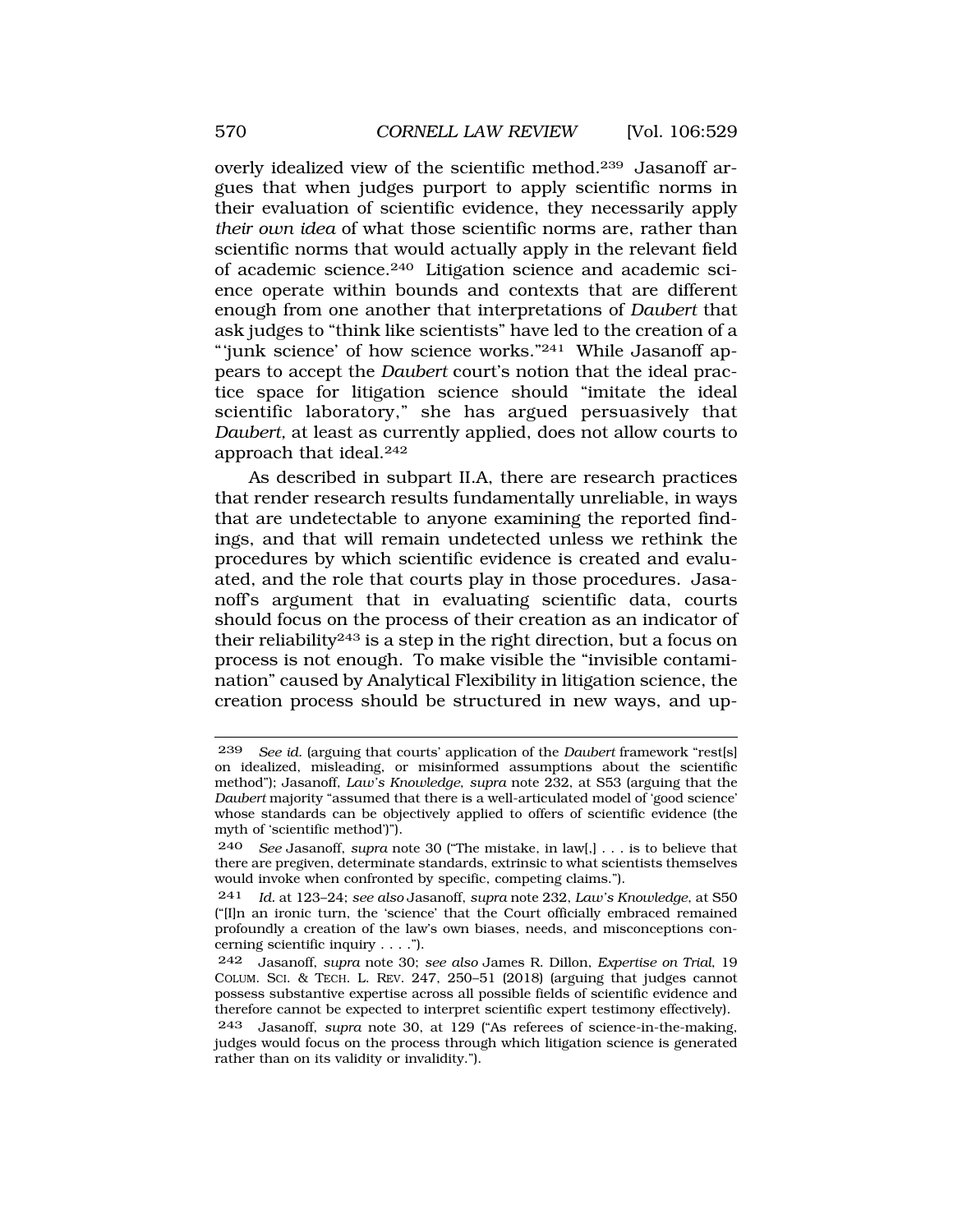dated norms should guide the type of information that is gathered and disclosed with respect to the creation process.

It is now understood that research results can be relied upon only if their creation is governed by a well-defined set of procedures and guided by a predetermined hypothesis, if their reporting is accompanied by certain types of information that allow a reader to assess their reliability, and if their evaluation takes into account indicia of Analytical Flexibility.244 This improved understanding of what is needed to allow a reviewer to assess a study's validity should inform what information should be available to courts evaluating litigation science for admission into evidence. Making this information available to courts and opposing parties, in turn, requires the generation and preservation of the required information earlier in the research process. Even under the traditional view, in which a judge's role is to "think like [a] scientist[ ]" and adjudicate the reliability of scientific evidence through the application of norms and criteria from the corresponding field of academic science,<sup>245</sup> the lessons from the Replication Crisis should be instructive. When the reference field of academic science experiences a knowledge crisis and undergoes a large-scale cultural shift, participants to the process of litigation science ought to take note.

The social academic sciences are reforming the way in which science is being conducted by redesigning the chain of creation starting from the back end.246 Just as academic sciences are redesigning the research process with publication in mind, working back from publication to creation, so too should litigation science processes be rethought to ensure that the process generates not only the desired research results, but also the information necessary to assess their reliability. In light of the invisibility of Analytical Flexibility and the importance of screening scientific evidence for reliability, there should be a reevaluation of the way in which research is conducted in connection with litigation.

The institutional framework in which litigation science is created is in some ways uniquely suited to bring about this cultural shift—in some respects more suited than academic science. While academic scientists remain largely free to conduct their work any way they want and journals and organizations can at most *encourage* adherence to updated norms and

<sup>244</sup> *See supra* subpart II.A.

<sup>245</sup> Jasanoff, *supra* note 30, at 123.

<sup>246</sup> *See supra* subpart II.B.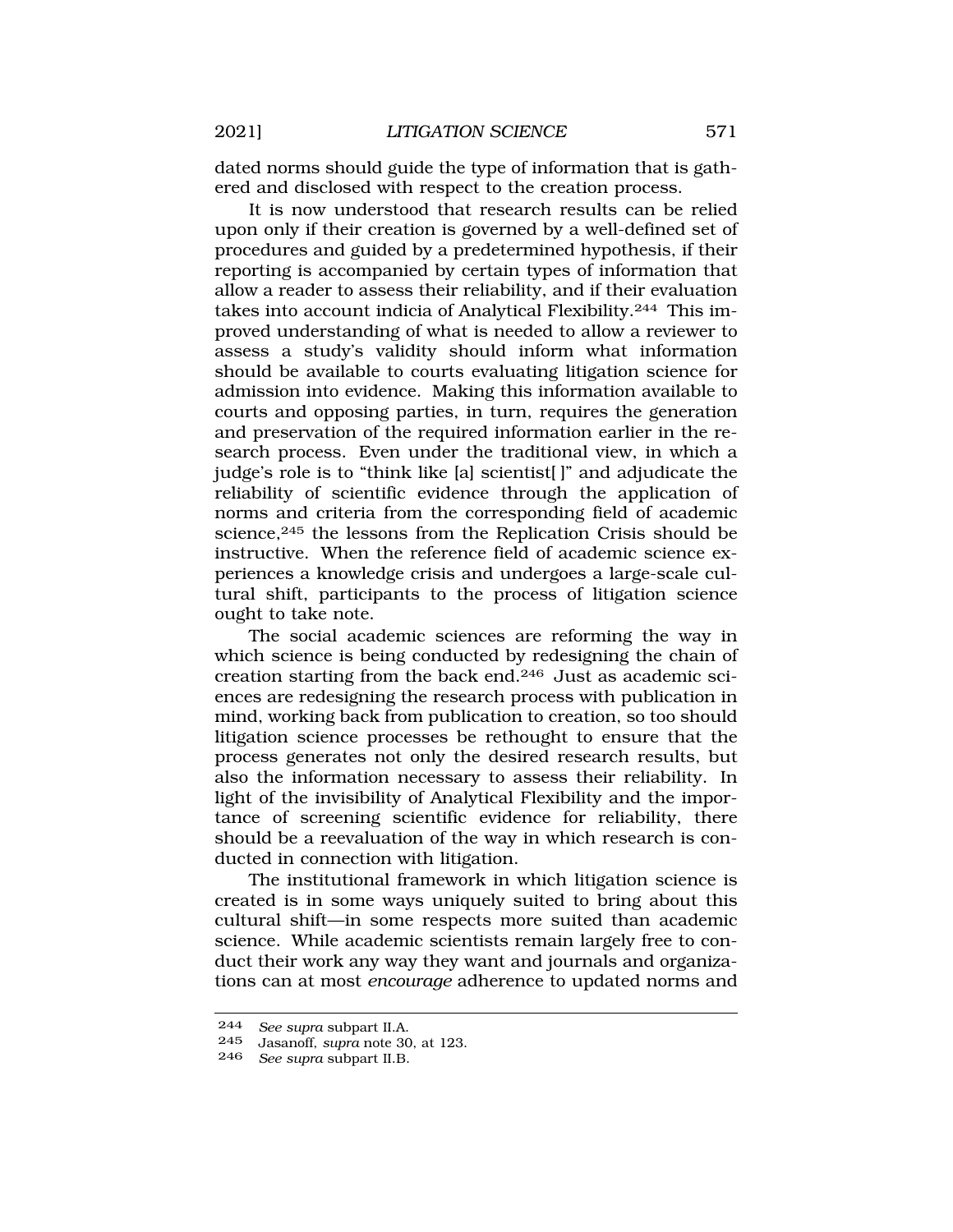standards, when it comes to litigation science, courts can affirmatively *require* certain conduct.247 Litigation science also holds a greater potential for peer enforcement: while in academic science some enforcement of norms is allocated to peer reviewers—typically unpaid, anonymous, and therefore likely varying in their motivation to perform scrupulous review—in litigation science, some of the enforcement of norms is allocated to opposing litigants—a group uniquely motivated to find flaws in their adversaries' experts' work and bring them to light.248

The consequences of contaminated methodology forming the basis of expert testimony can be serious. If the contamination in a presented methodology cannot be detected, a court may determine that the methodology meets the jurisdiction's reliability standard, and that testimony based on the methodology—testimony that may present fundamentally unreliable experimental results as if they were reliable—is therefore admissible.

This subpart begins a rethinking of the process by which scientific evidence is created, presented, and evaluated for admissibility. It describes a number of measures that could be taken within the existing (*Daubert*, *Frye*, and other) frameworks for the evaluation of the reliability of proposed expert evidence: (1) early proceedings aimed at ensuring the rigorous planning of proposed litigation science; (2) updated and more detailed expert disclosure requirements; and (3) consideration of Analytical Flexibility as part of a court's evaluation of the reliability of proposed expert evidence.

## 1. *Early Proceedings on Proposed Litigation Science*

In current litigation practice, courts typically assess the admissibility of expert evidence shortly before or during trial, through a review of the expert's fully formed opinions and the expert's stated bases for those opinions.249 Conducting some or all of the reliability assessment much earlier in the process would be the most impactful change that courts could make in recognition of the problems uncovered in the Replication Crisis. By adopting an early and/or staged process for admissibil-

249 *See supra* Part I and note 54.

<sup>247</sup> *See infra* subpart III.B.

<sup>248</sup> *See, e.g.*, Boden & Ozonoff, *supra* note 232, at 120 ("A competent attorney, aided by competent experts, should be in a better position to expose the flaws in [an opposing side's expert's] research than is the peer reviewer, who often takes less time than the expert in a legal case and has more limited resources to probe than does the cross-examining attorney." (citation omitted)).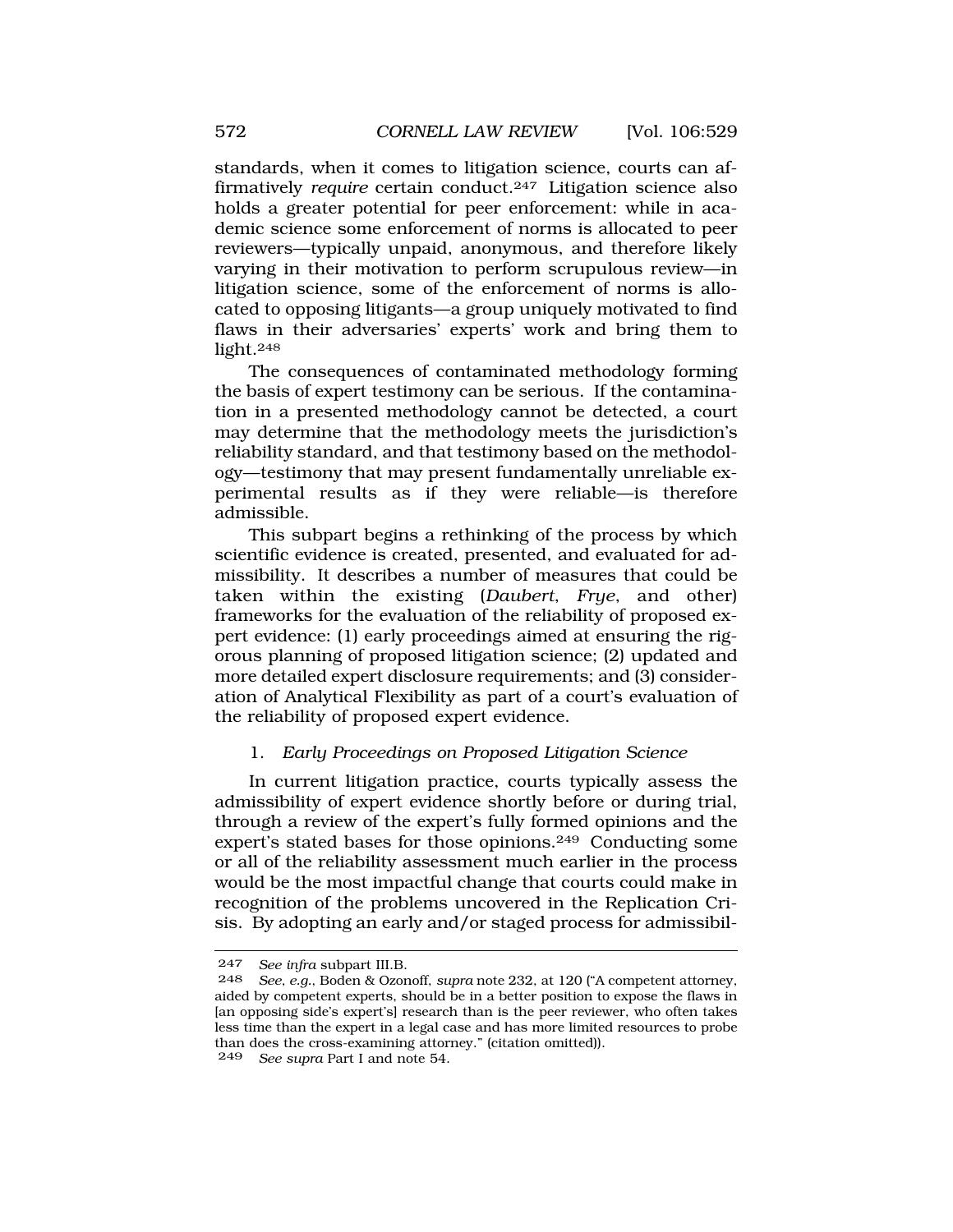ity determinations, courts could contain the currently largely invisible dimension of Analytical Flexibility. Requiring an expert to commit to (a) an unambiguous hypothesis; (b) a scope for the project; and (c) a detailed research protocol would radically limit the expert's Analytical Flexibility, prevent HARKing, and significantly limit the opportunities for *p*-hacking.250 To the extent that any aspects of the protocol were left open for decision later,251 this remaining Analytical Flexibility would become visible.

In substance, early admissibility proceedings could mirror the preregistration practices that are being adopted in many fields of academic science.252 By requiring an expert to describe her intended study in detail, including every variable she intends to collect, every envisioned analytical step, and the criteria she is going to use in excluding data and in interpreting the results, the court gains visibility that enables it to determine whether results are statistical flukes or "real" results.253

Early proceedings on the reliability of proposed expert methodology could take a variety of forms. They could be conducted by the court or happen entirely between the parties without the court's involvement. They could be voluntary or mandatory. They could involve an adjudicative element or not, with a presumption of admissibility or not. The main purpose of early proceedings is as a commitment device: just as in academic science preregistration forces a researcher to commit to a predetermined hypothesis and research plan, so would early proceedings relating to expert evidence force an expert witness to make the same commitment.

Sheila Jasanoff has argued for a process whereby the parties engage in discussions or negotiations about protocols to be followed, with the judge acting as a "referee[ ]" not of the validity or correctness of the resulting agreed-upon methodology but of the process the parties employed to arrive at it.254 The interventions suggested here follow that approach, but go further. The court's role during expert discovery, in this model, is not limited to that of a referee adjudicating discovery disputes between litigants, but lies primarily in ensuring that experts disclose and commit to a hypothesis and research plan up front. By routinely facilitating early proceedings relating to litigation

<sup>250</sup> *See supra* notes 195–204 and sources cited therein.<br>251 *See supra support* II B and note 204

<sup>251</sup> *See supra* subpart II.B and note 204.

<sup>252</sup> *See supra* subpart II.B.

<sup>253</sup> *See* Nosek, Ebersole, DeHaven & Mellor, *supra* note 162.

<sup>254</sup> *See* Jasanoff, *supra* note 30, at 129.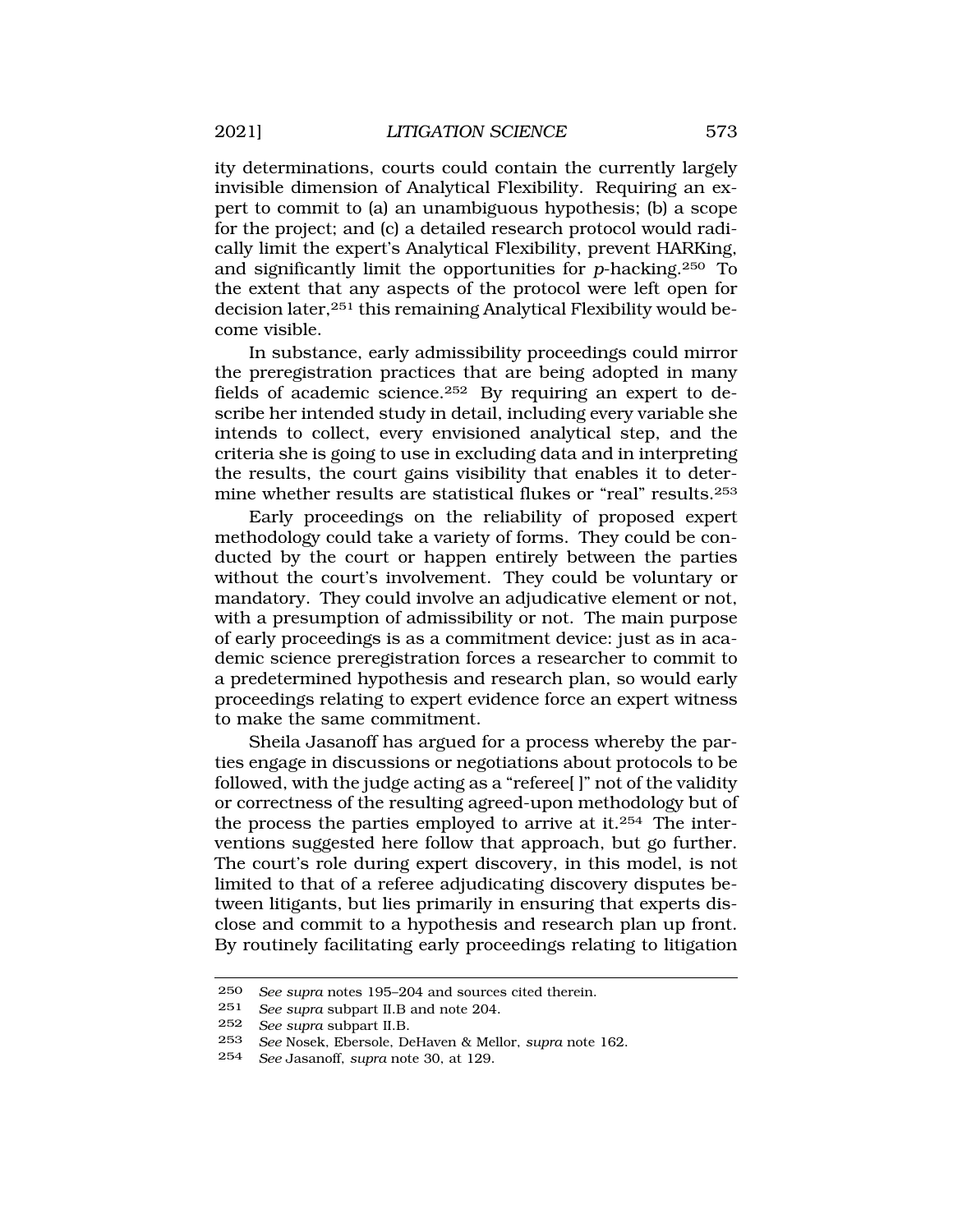science, courts can bring about a cultural shift: an *expectation*  that experts make the necessary commitments and disclosures.255

In a process directed by the court, a party engaging an expert witness would submit a proposed plan to the court at an early stage in discovery, before the expert has carried out the work. Similar to a preregistration report, the plan would include a detailed description of the expert's hypothesis and every step the expert plans to take in the course of data collection, cleanup, and analysis.256 In practice, this plan would likely resemble the description of the methodology in the expert report that the expert would ordinarily be submitting later in the process.257 Indeed, the report could take the form of a typical expert report with the "results" and "conclusions" sections omitted.

Submitting a report stripped of a results and conclusions section early in the process (before experiments have commenced) rather than later (after experiments and analysis have been completed) changes more than just the timing. In submitting a methodological description up front, the expert commits to the described methodology and binds her own hands against the ability to improvise or experiment with different methodological steps. From the court's perspective, a presubmitted plan ensures that the expert followed a predetermined set of steps to test a preselected hypothesis, whereas a postsubmitted report leaves the court guessing at how much of the expert's methodology and theory was determined up front and how much was decided along the way.

Adjudication is an optional element of early proceedings relating to litigation science. Following submission of the expert's proposed plan, the court could hold a *Daubert*-type hearing to evaluate the plan. In federal courts and the state courts applying the *Daubert* standard, these hearings would take the same shape as ordinary hearings on the admissibility of scientific testimony. Just as in a regular *Daubert* hearing, the court would evaluate the expert's (here: proposed) methodology for

<sup>255</sup> *Cf.* notes 196–197 and sources cited therein (indicating cultural shift toward preregistration in social sciences).

<sup>256</sup> *See* Nosek, Ebersole, DeHaven & Mellor, *supra* note 162, at 2602 (an ideal research plan should include all steps to be taken); Open Sci. Collaboration, *supra* note 98, at 11 (preregistration should include full specification of study design and analysis plan); *see also* Chin, Growns & Mellor, *supra* note 25, at 390 (discussing voluntary preregistration by expert witnesses).

<sup>257</sup> *See, e.g.*, FED. R. CIV. P. 26(a)(2)(B)(i)–(ii); N.Y. C.P.L.R. 3101(4)(d)(1) (Mc-Kinney 2014); TEX. R. CIV. P. 194.2(f)(3).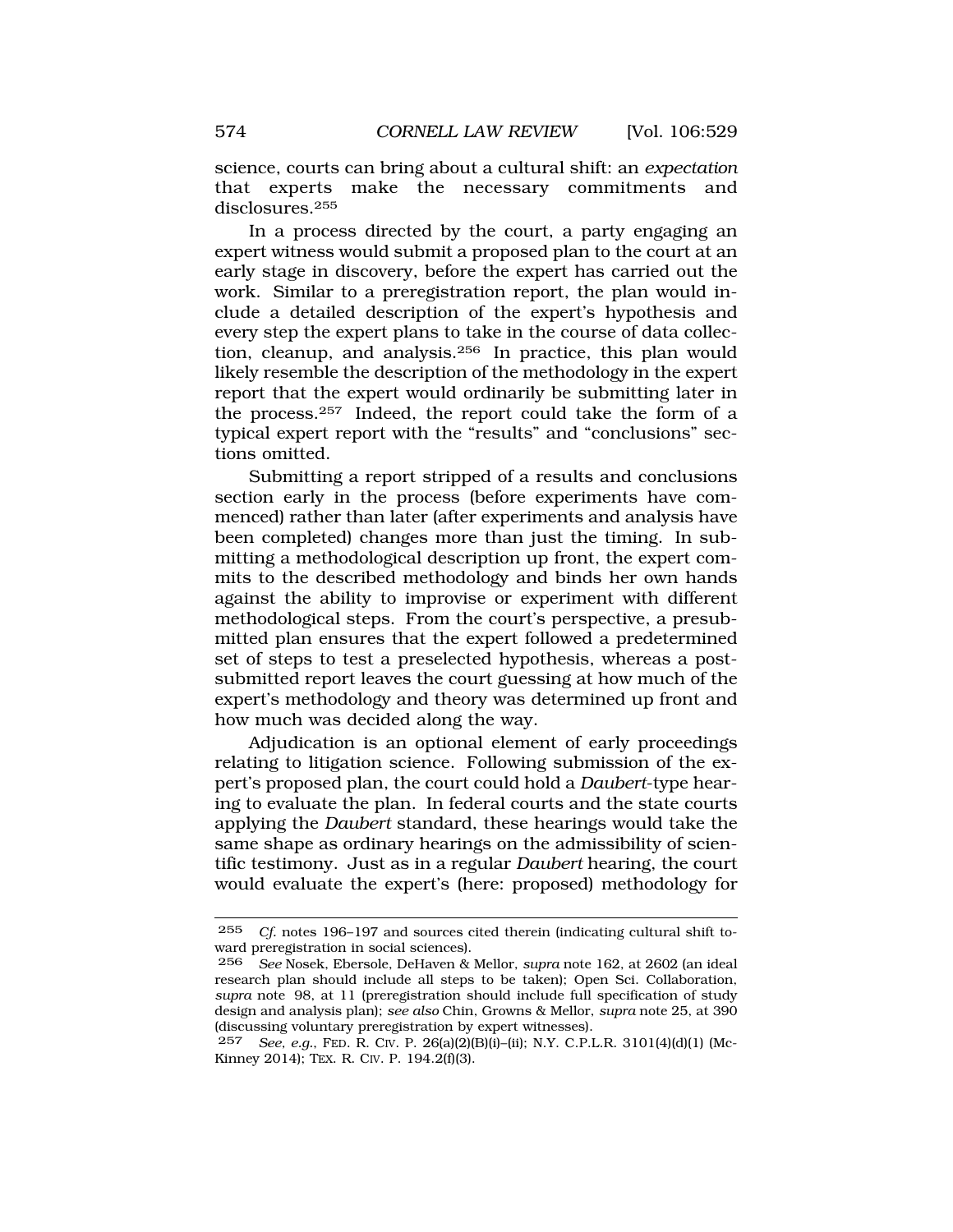indicators of reliability, such as the methodology's known or potential error rate, and whether the methodology can be tested, has been tested, has been subjected to peer review, has been published, and/or is "generally accepted" in the relevant scientific community.258

By conducting gatekeeping proceedings early in the process, a court can evaluate the methodology separately from the results and before the process of executing the methodology has had a chance to *alter* the methodology and inject unreliability into the process.259 This opportunity typically will have disappeared by the time an ordinary admissibility hearing takes place: after data have been gathered and fully analyzed.260 A second, generally much more limited, hearing would take place at the end of expert discovery, after all data have been gathered and analyzed.<sup>261</sup> At this stage, the only questions before the court would be whether the expert applied the pre-approved methodology exactly as described, and whether any departures from the pre-approved methodology reduced the reliability of the methodology to a sufficiently severe degree as to render the expert's conclusions inadmissible under the *Daubert* standard.262

A court issuing an early ruling on a proposed methodology with a well-defined set of steps and goals would do well also to offer a precise description of the types of arguments still available at a later stage to parties opposing an expert's proposed plan. For example, the court might rule that any argument that the party could have made at the early hearing is waived, but that any argument that was not made and could not have been made—because it relies on information that came to light later—will remain available.263 A ruling that incorporates this

263 *See, e.g.*, Fed. Hous. Fin. Agency v. JPMorgan Chase & Co., 11 Civ. 6189 (DLC), 2012 U.S. Dist. LEXIS 173768, at \*37–38 (S.D.N.Y. Dec. 3, 2012) (granting

<sup>258</sup> *See* Daubert v. Merrell Dow Pharm., Inc., 509 U.S. 579, 593–94 (1993).

<sup>259</sup> *See supra* subpart II.A.

See *id.* 

<sup>261</sup> The later-stage hearing could be termed a *Joiner* hearing, after the second case in the *Daubert* trilogy. General Elec. Co. v. Joiner, 522 U.S. 136 (1997). In *Joiner*, the Court walked back a full separation between methodology and conclusions that had been read into *Daubert*, holding that part of a trial court's gatekeeping role is to be on guard for conclusions that have too tenuous a connection to the methodology, where there is "too great an analytical gap between the data and the opinion offered." *Id.* at 146; *see also* Haack, *supra* note 232, at 43 (arguing that *Joiner* "quietly jettisoned *Daubert*'s key distinction between the methodology an expert uses and the conclusion he reaches").

<sup>262</sup> A party opposing the admission of the expert's opinions would, of course, still be free to make objections on the basis of relevance under the jurisdiction's applicable rules of evidence.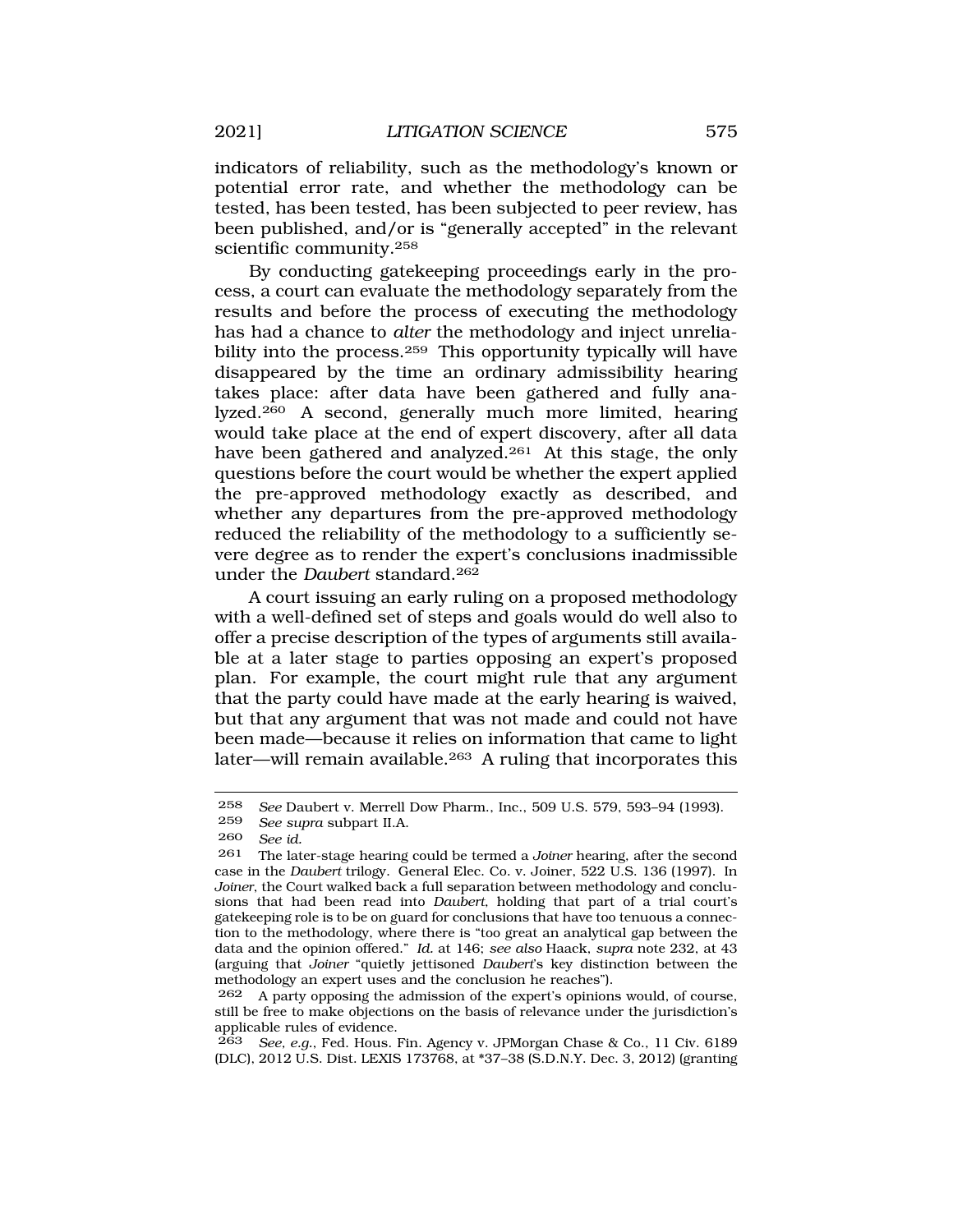type of specification would not visit injustice upon litigants on either side. While it forces the opposing party to be diligent in defending its interest at an early stage of expert discovery, rather than keep its powder dry and preserve some of its arguments for a subsequent round of briefing, it stops clear of fully "blocking the inquiry" into the expert's methodology and its application at a later stage in light of subsequent developments.264 In addition, requiring the opposing party to make any argument available to it at this early stage (or waive it forever) balances full disclosure of methodology with full disclosure of arguments in opposition. It increases the transparency and efficiency of the process and the utility of the early evidentiary battle. A court choosing this option should describe its decision and the arguments foreclosed by it very precisely, to prevent the ruling from being rendered meaningless by a skilled litigant's attempt to reargue its position by dressing an old argument in new facts later.

Early hearings relating to the admissibility of expert opinions are not a novel idea, though thus far they have been requested—typically by plaintiffs—on different grounds. In a handful of cases arising out of the 2008 Financial Crisis, plaintiffs facing an expensive expert-discovery process sought advance approval from the court of their expert's proposed methodology, arguing that it would be unreasonable and unduly burdensome for these plaintiffs to incur the expense of an unusually extensive and time-consuming expert analysis without some assurance that the resulting findings would end up being admissible.265 In a small number of other financial-crisis

preapproval to the plaintiff's expert's proposed methodology, but reserving defendants' rights to file later challenges that had not yet been available to it at the preapproval stage).<br>264 Susan Haack

<sup>264</sup> Susan Haack, *Do Not Block the Way of Inquiry*, 50 TRANSACTIONS CHARLES S. PEIRCE SOC'Y 319, 322 (2014) ("[B]locking the way of inquiry is much worse than mere inefficiency . . . to set up a philosophy which barricades the road of further advance toward the truth is the one unpardonable offense in reasoning . . . ."). 265 *See, e.g.*, Nat'l Credit Union Admin. Bd. v. RBS Sec., No. 11-2340-JWL,

<sup>2014</sup> U.S. Dist. LEXIS 59893, at \*7 (D. Kan. Apr. 30, 2014) (plaintiff submitted early in limine motion on reliability of expert testimony based on proposed sampling scheme); MBIA Ins. Corp. v. Countrywide Home Loans, Inc., No. 602825/08, 2010 N.Y. Misc. LEXIS 6182, at \*9 (N.Y. Sup. Ct. Dec. 22, 2010) (same); The People's Notice of Motion in Limine Re Sampling Methodology, People v. Morgan Stanley & Co., No. CGC-16-551238 (Cal. Super. Ct. Feb. 15, 2018) (same); *see also* MASTR Adjustable Rate Mortgs. Tr. 2006-OA2 v. UBS Real Estate Sec., Inc., No. 12-CV-7322 at \*1 (S.D.N.Y. Mar. 11, 2015) (plaintiffs submitted a letter application for early proceedings regarding their expert's proposed sampling study); Fed. Home Loan Bank of Bos. v. Ally Fin., Inc., No. 11-10952-GAO, at \*3 (D. Mass. May. 1, 2014) (plaintiff filed a "Motion for Approval of Statistical Sampling Methodology"); Mass. Mut. Life Ins. v. Residential Funding Co., 989 F. Supp. 2d 165,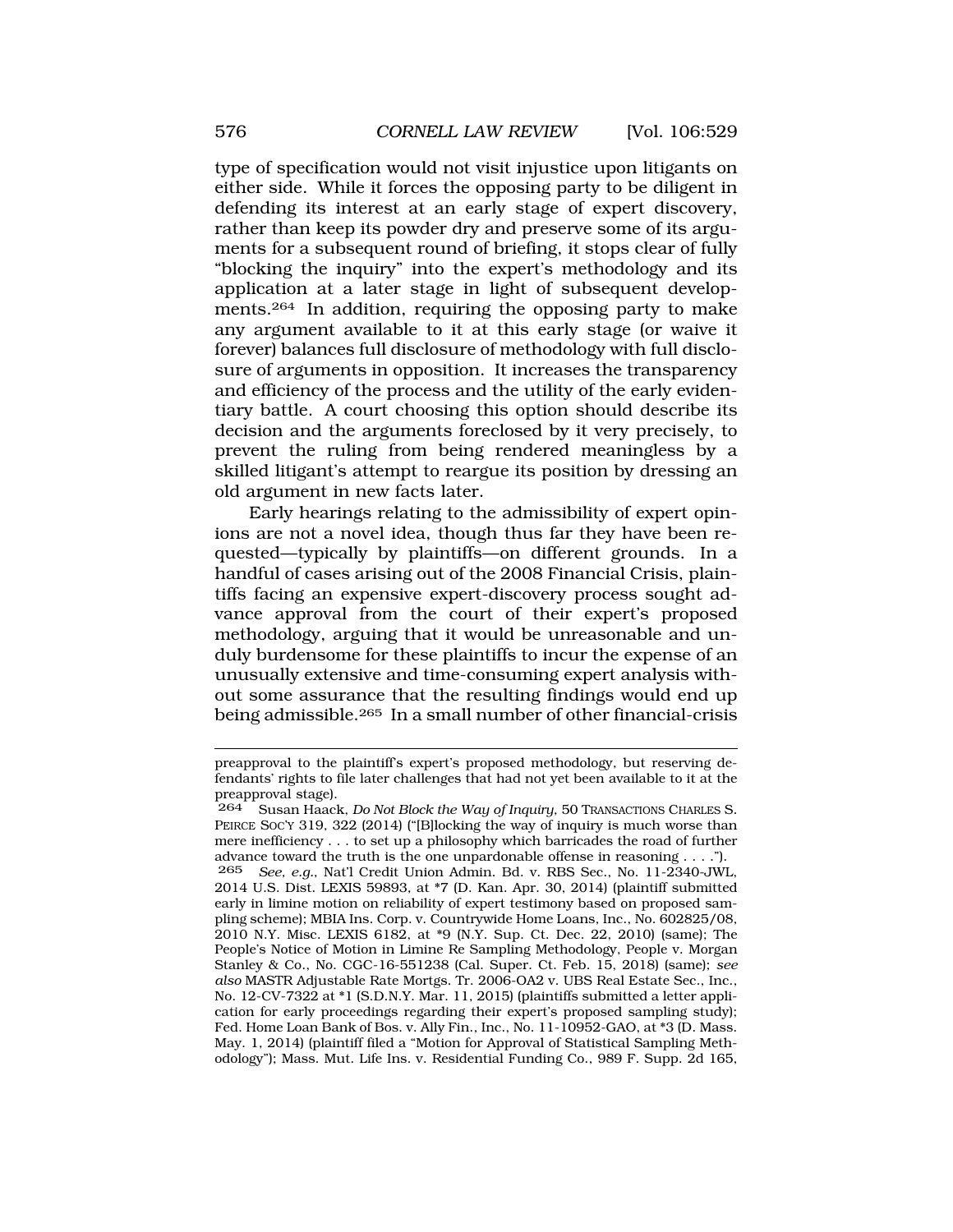cases, similar early proceedings took place at the initiative of the court.266 Most courts faced with early evidentiary motions of this ilk267 have been willing to engage in early proceedings on the admissibility of proposed expert methodology.268

As an alternative to court-run proceedings, a mechanism for early exchanges of information could be orchestrated by the parties. Parties could meet and confer without the court's involvement, possibly at the court's encouragement, to discuss proposed work to be performed by any experts they plan to retain. As discussed in more detail below, both proponents and opponents of an expert's testimony tend to gain from early formal or informal proceedings relating proposed expert work. The opponent benefits from an opportunity to pin down a proponent's expert's methodology at an early stage, blocking the

267 These cases all involved disputes about investments in securities backed by large pools of mortgage loans and experts retained by the plaintiff(s) to examine a representative sample of loans from these pools—a process that was commonly understood to be expensive and time-consuming even when applied only to a limited sample. Although I am not aware of early-approval requests made in the context of different types of disputes, the potential utility of an early admission determination is not unique to mortgage-backed-securities cases. Even aside from reliability concerns, any case involving costly and/or time-consuming expert analysis could be a venue for a similar request. Similarly, no procedural mechanism bars *defendants* from making similar motions, but I am not aware of any case in which defendants have taken this step. *See also infra* note 270.

268 *See, e.g.*, *MBIA Ins. Corp.*, 2010 N.Y. Misc. LEXIS 6182, at \*15 (granting plaintiff's early motion in limine, noting that a court has the ability to "regulate the conduct of the trial" to promote an expedient resolution of the case before it and that deciding the motion before it was "within [that] inherent power"); *see also Nat'l Credit Union Admin. Bd.*, 2014 U.S. Dist. LEXIS 59893 at \*1 (granting preapproval to the plaintiff's expert's proposed methodology, but reserving defendants' rights to file later challenges); *Fed. Hous. Fin. Agency*, 2012 U.S. Dist. LEXIS 173768, at \*36–37, 61–62 (pre-approving plaintiff's proposed sampling plan before it had been executed); *Mass. Mut. Life Ins.*, 989 F. Supp. 2d at 165 (denying, at the proposal stage, motion to exclude expert testimony, but without prejudice); *In re Countrywide Fin. Corp. Mortg.-Backed Sec. Litig.*, 984 F. Supp. 2d at 1021 (ordering parties to submit proposed sampling plans). *But cf. MASTR Adjustable Rate Mortgs. Tr. 2006-OA2*, at \*1–2 (declining to grant early approval because it "would either be a non-binding, advisory opinion . . . or it would be a binding ruling made on an inadequate record at the wrong juncture in the case, a shot from the judge's hip"); *Fed. Home Loan Bank of Bos.* at \*2 (acknowledging that the court had the power to grant "*Daubert* pre-clearance" as "primarily [a matter] of case management," but declining to do so in this instance, because the court "likely . . . would still need to revisit the methodology, and its application" after the expert had issued a final report).

<sup>172 (</sup>D. Mass. 2013) (magistrate judge recommending that the court set a briefing schedule for early-determination proceedings, following a petition by the plaintiff). 266 *See, e.g.*, *Fed. Hous. Fin. Agency*, 2012 U.S. Dist. LEXIS 173768, at \*33 (ordering the parties to submit early expert-study proposals after defendants brought a *Daubert* challenge to plaintiff's expert's proposed sampling methodology); *In re* Countrywide Fin. Corp. Mortg.-Backed Sec. Litig., 984 F. Supp. 2d 1021, 1025 (C.D. Cal. 2013) (same).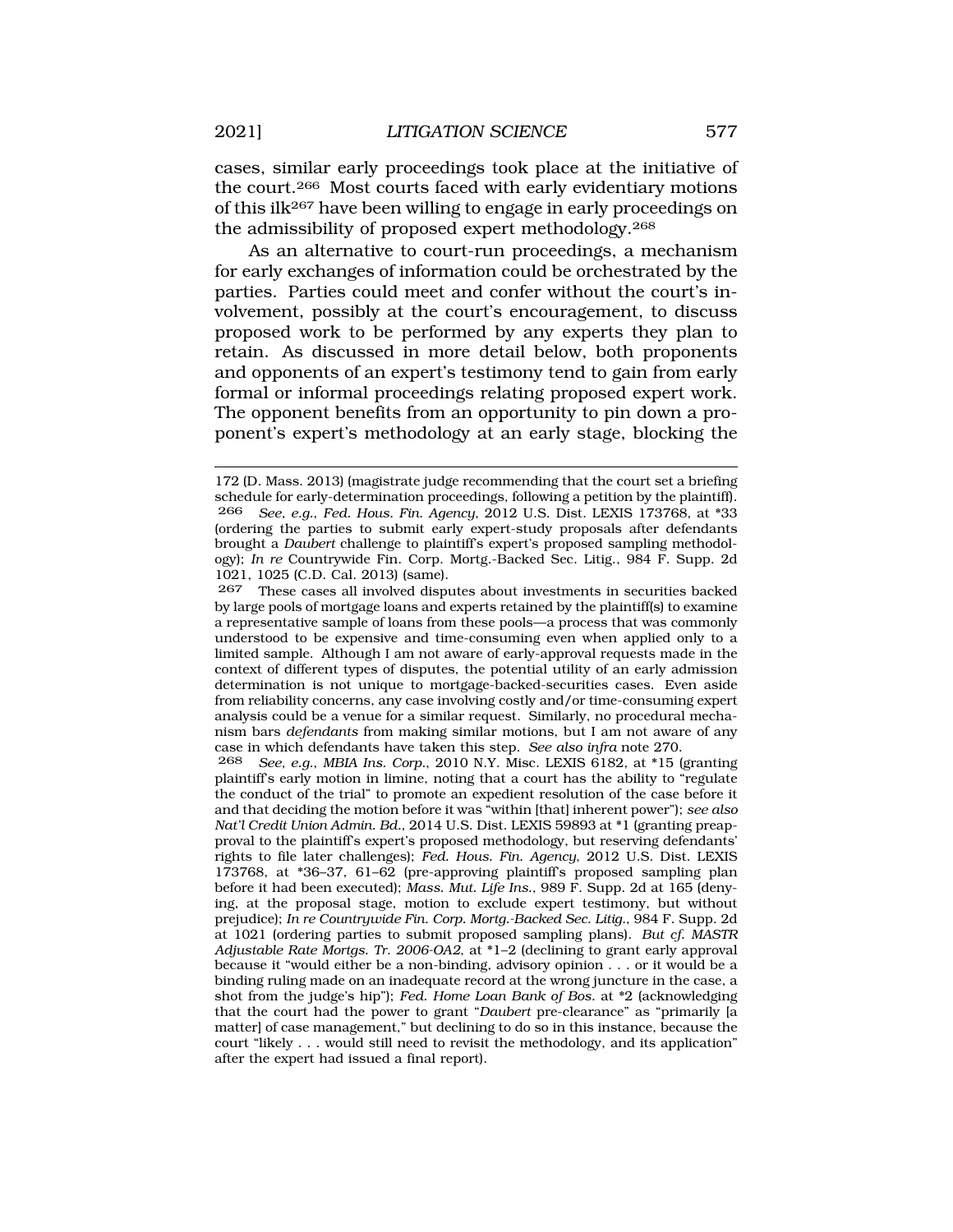expert's ability to exploit Analytical Flexibility to his or her benefit later. The proponent may be amenable to hammering out an agreed-upon research protocol in exchange for the opponent's commitment not to oppose the expert on methodological grounds later. The parties could memorialize their agreement in a stipulation, optionally to be filed with the court.

Participation in court-run proceedings or party-orchestrated exchanges could be voluntary or mandated by the court. Courts have broad case-management powers that allow them to mandate an early process regarding expert methodology.269 But as discussed below, parties may well be willing to submit to such a process voluntarily, especially when the process includes an adjudicative step.

There are powerful structural reasons for a party who has retained an expert to seek an early (partial) ruling on the admissibility of future expert testimony that relies on extensive or expensive analysis, in particular for plaintiffs.270 *First*, a favorable decision on the motion reduces the risk that the expert performs expensive, time-consuming analytical work, only to be barred from testifying about it at the end of the proceeding. For a plaintiff, a favorable ruling immediately reduces the risk it faces of having to abandon its suit close to trial (or continuing its suit in substantially weakened form), as a consequence of a crucial expert being barred from testifying.271 An unfavorable early ruling, on the other hand, might inform a plaintiff that its planned strategy for litigating its case is fatally flawed, enabling it to make informed decisions about its contin-

<sup>269</sup> *See, e.g.*, FED. R. CIV. P. 16(b)(3)(B) (providing that a scheduling order may modify the timing and nature of disclosures and the scope of discovery); *Fed. Home Loan Bank of Bos.*, at \*2 (stating that the court has the power to grant "*Daubert* pre-clearance" as "primarily [a matter] of case management").

<sup>270</sup> In general, challenges of proposed expert testimony are brought much more frequently by defendants than by plaintiffs. *See* Jasanoff, *Law's Knowledge*, *supra* note 232, at S50 ("*Daubert* has been invoked most often to exclude plaintiffs' testimony . . . ."); D. Michael Risinger, *Navigating Expert Reliability: Are Criminal Standards of Certainty Being Left on the Dock?*, 64 ALB. L. REV. 99, 108 (2000) (observing that almost ninety percent of expert challenges in civil cases are brought by defendants); *see also* Berger, *supra* note 56, at S64 ("[T]here is little point in plaintiffs going to the expense of *Daubert* motions to exclude defendant's experts until they know if their case will proceed.").

<sup>271</sup> *See* Weisgram v. Marley Co., 528 U.S. 440, 455–56 (2000) (stating that after expert has been excluded shortly before trial, plaintiffs cannot salvage their case by substituting a new expert). While under *Weisgram v. Marley* late-stage exclusion of an essential expert is typically fatal to the plaintiff's ability to prevail on a claim that relies on the expert's testimony, substitution of a new expert (or methodology) following exclusion at an *early* stage is not precluded. *Id.*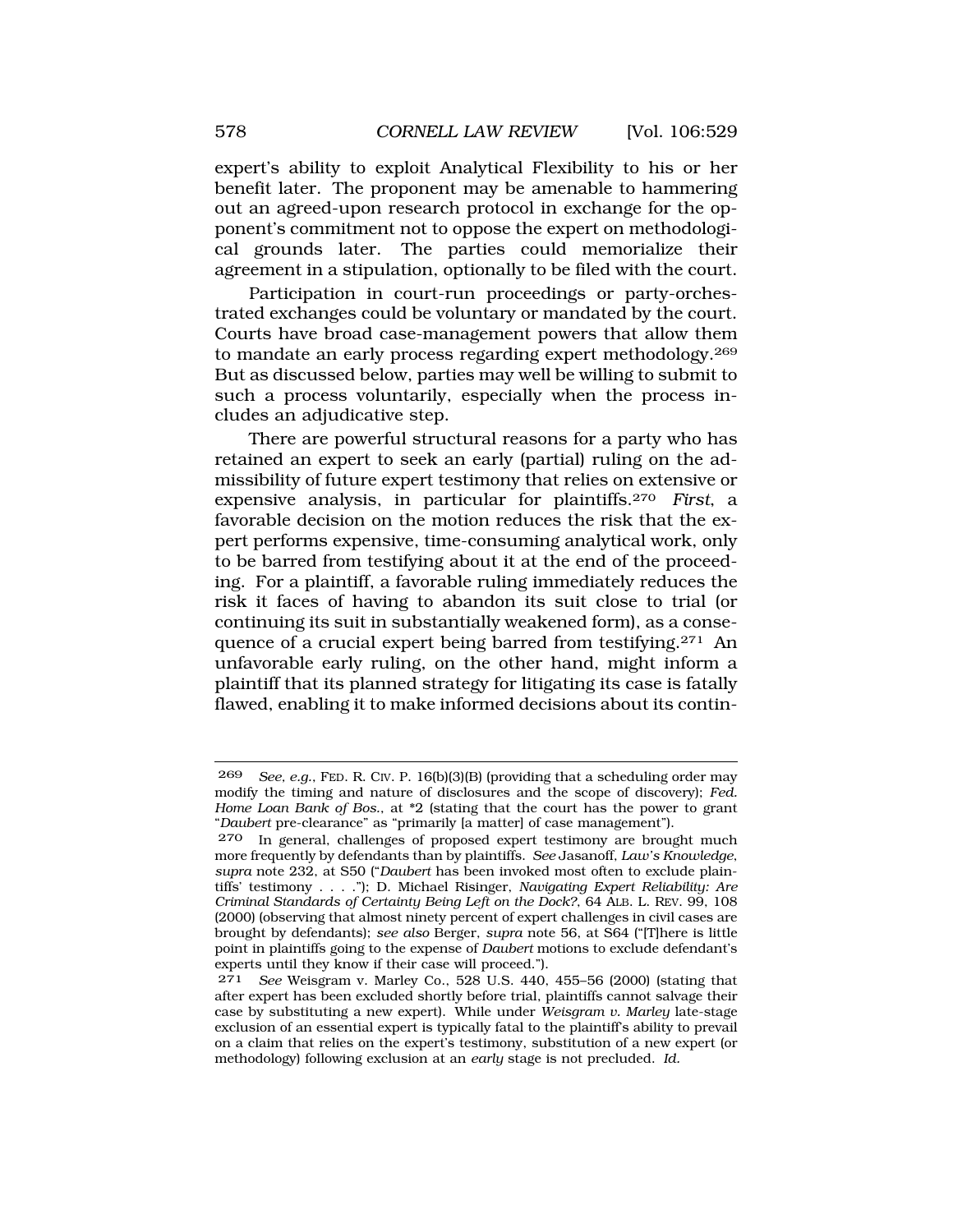ued litigation of the action.272 *Second*, a favorable ruling on an early expert motion immediately strengthens a party's position in settlement negotiations. The settlement value of a case correlates with the likelihood that the plaintiff will prevail at trial, which in turn depends on the admissibility of critical expert evidence. *Third*, a plaintiff with a pre-approved expert-discovery plan may have easier access to litigation finance options. Litigation financiers may be more willing to take on the litigation risk when one significant component of that risk—a critically important expert being barred from testifying at trial—has already been eliminated.273 *Fourth*, early proceedings relating to an expert's proposed methodology may afford a party a lowrisk opportunity to gain approval of a methodology that is on the less rigorous end of the spectrum (and therefore perhaps less expensive and/or time-consuming), and opt for a more rigorous methodology only if the less rigorous option ends up being rejected first. This incremental approach toward the selection of a methodology is not available when admissibility decisions are made at the end of expert discovery, shortly before trial.274

Opposing parties stand to gain from early exchanges relating to expert discovery as well. *First*, an early exchange might help the party refine its strategy. It may also lead to productive negotiations between the parties about the way discovery will be structured. *Second*, by opposing an expert's proposed methodology at an early stage, the party has an opportunity to influence the work to be performed by the expert. In particular, it has an opportunity to limit the expert's ability to deploy Analytical Flexibility to his or her advantage. The more a party can limit this ability, the less likely the expert is to obtain results that can pass through the *Daubert* gate, but that in fact cannot

274 *See Weisgram*, 528 U.S. at 455–56 (holding that plaintiffs cannot salvage their case by submitting an updated expert report or substituting a new expert).

<sup>272</sup> An illustrative example is *Homeward Residential Inc. v. Sand Canyon Corp.*, No. 12 Civ. 5067 (JFK), 2017 WL 5256760 (S.D.N.Y. Nov. 13, 2017). The plaintiff petitioned the court for permission to prove its contract claims by analyzing a sample of loans from a large pool of loans. *Id.* at \*10. The court reviewed the contractual provisions at issue and concluded that a finding of liability would require a breach determination for each individual loan at issue. *Id.* at \*7. Because the proposed sampling analysis would yield only aggregate information, the court rejected the sampling proposal. *Id.* at \*7, \*10. The plaintiff now could either proceed with an analysis of *all* loans at issue in the case or abandon its claims. *Id.*  at \*10.

<sup>273</sup> On the other hand, it is possible that, on the whole, litigation funders will be willing to fund a smaller number of cases, choosing to wait and see which cases survive the discovery-plan hurdle.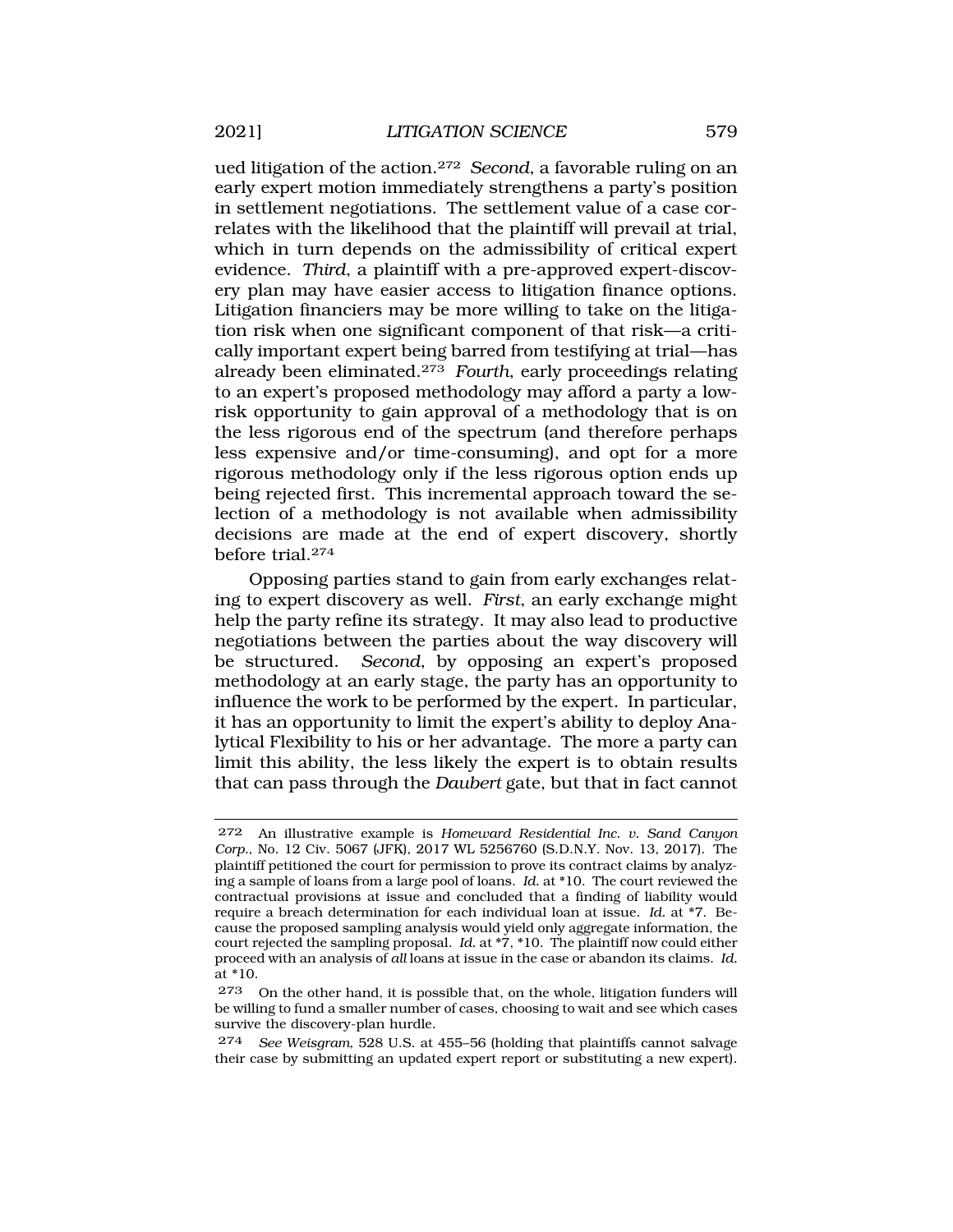be relied upon.275 *Third*, as with the party proffering the expert, the party's position in settlement negotiations would improve considerably if it obtained a favorable ruling.

A court could impose conditions on a party seeking an early admissibility ruling: it could require a commitment by the party to confine its proposed expert evidence to the methodology and analysis described: that is, (1) not to expand the scope of the expert's proposed testimony, and (2) not to retain a different expert to testify on the same or similar topics. Such a restriction on the party's ability to surprise the other side with unexpected expert evidence at a later stage of the litigation may make the tradeoff appealing to the other side as well, and the parties might be able to reach mutual agreement to submit the expert's proposal to the court on conditions along these lines. In the case of a voluntary process, a party that prefers not to bind itself to such a compromise, preferring instead to retain its ability to expand the scope of its expert testimony in the future, is free to forego an early motion and take its chances at an admissibility hearing at the end of discovery, per the more traditional procedural sequence. This party would risk being faced with a *Daubert* (or equivalent) motion later, on grounds that the results its expert obtained were contaminated by Analytical Flexibility and therefore unreliable. A party that is costconscious, on the other hand, may well be willing to take this bargain, even if it results in limits on how it can prosecute its case.

To protect an expert's ability to plan multiple experiments but choose to present to the finder of fact only some results but not others, courts could limit an opposing party's ability to reference precleared experiments dropped from the expert's presentation. Such a limitation would have to be carefully considered, however, in light of the room it provides for file-drawer problems.276

<sup>275</sup> *See supra* subpart II.A.

A limitation along these lines could be imposed in conjunction with the expert's early disclosure of a research protocol, with metes and bounds carefully delineated based on the expert's specific plans. An expert's selective reporting could be relatively harmless in a scenario where the expert performed three different experiments, each with a different goal and different experimental approach, and chose to present just one result at trial. In this scenario, barring the opposing party from inquiring about the two unreported experiments does not necessarily raise publication bias or *p*-hacking concerns; the three experiments are likely sufficiently independent that selective reporting would not falsely inflate the confidence level for the single reported study. In contrast, a scenario whereby an expert tried 100 different analyses, all aimed at proving the same hypothesis, and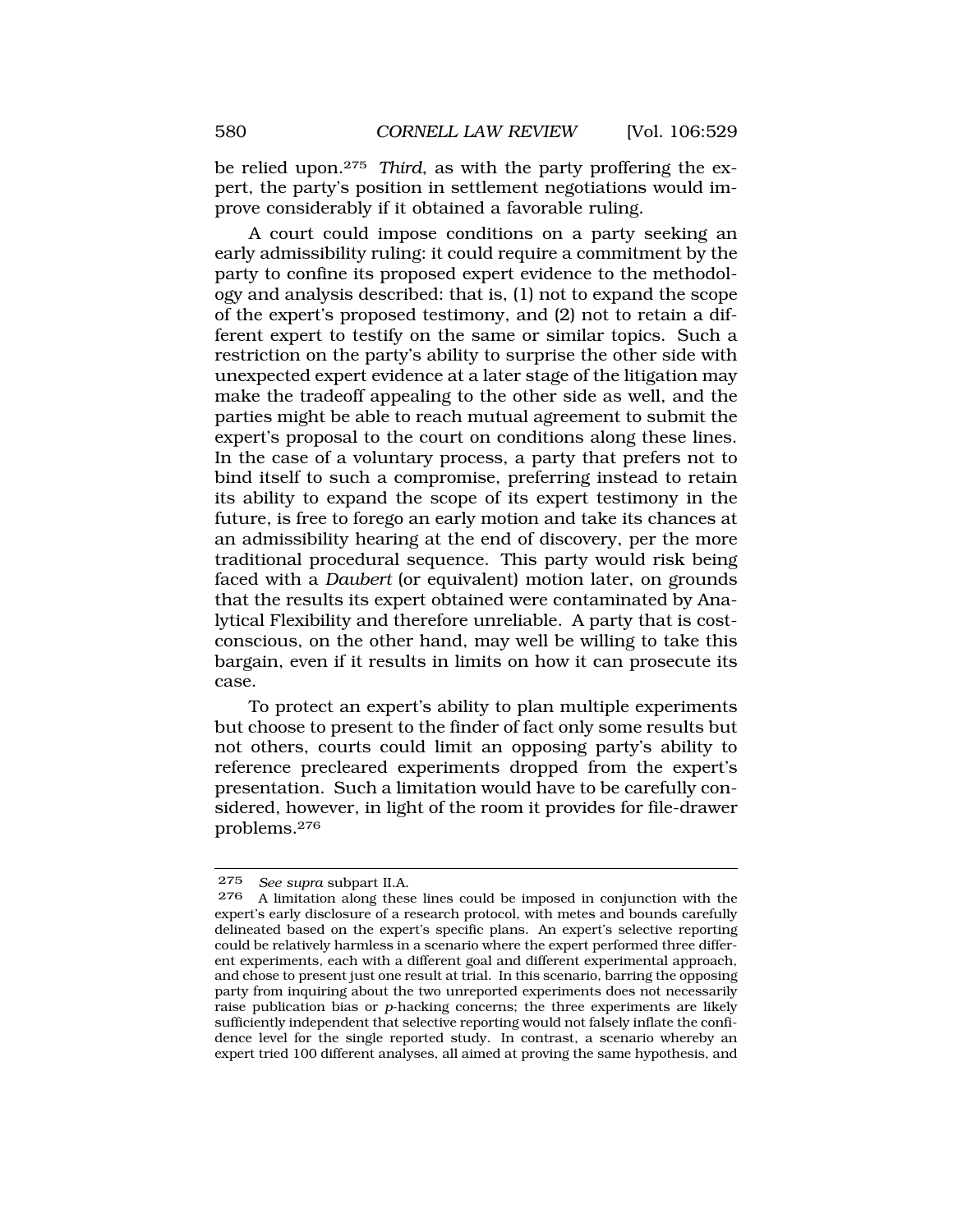An early ruling by the court could be binding or nonbinding and could result in a presumption of future admissibility or not. Just as some journals will presumptively publish a preregistered study,277 a court could consider expert testimony based on a presubmitted protocol to be presumptively admissible, provided the expert had carried out the plan as described and intervening developments had not rendered the study irrelevant. An early ruling does not reduce the parties' freedom and narrative license to present their expert's opinions to the finder of fact in a manner of their choosing.278

A more limited intervention would have a party "preregister" its expert's plans with the court before execution, under seal and without disclosure to opposing parties (or even necessarily the court), and without any adjudication or other feedback process.279 While this option would deny the parties the attendant benefits of early exchanges of information, it would serve the most important function of early proceedings: to be a commitment device. By the time the expert presented their completed work for admissibility, the party could rely on the sealed filing to demonstrate that the expert's study tested a predetermined hypothesis and had been conducted according to a predetermined protocol.

As understanding of Analytical Flexibility expands, courts could require proponents of scientific evidence to submit to early reliability proceedings as a prerequisite for having the expert's opinion admissible into evidence later. Participation in early proceedings could boost an expert's credibility and might protect the expert's opinions from being attacked on grounds of *p*-hacking and HARKing later.

It is important to recognize that early proceedings are not a panacea. Some research projects are simply too simple to be amenable to this process. In cases where the proposed study is neither time consuming nor expensive, an expert could make an end-run around the preregistration process by performing the study as many times as needed to figure out the parameters that yield favorable results, then submit a plan consisting

chose to present only the most favorable analysis, raises serious reliability concerns.

<sup>277</sup> *See supra* note 208 and sources cited therein.

<sup>278</sup> *Cf.* Nosek, Ebersole, DeHaven & Mellor, *supra* note 162, at 2604 (explaining that preregistration does not deprive researchers of their "narrative license" in explaining and presenting their data).

<sup>279</sup> *Cf. supra* note 206 and sources cited therein (describing private, locked, and "self-archiving" options for preregistration).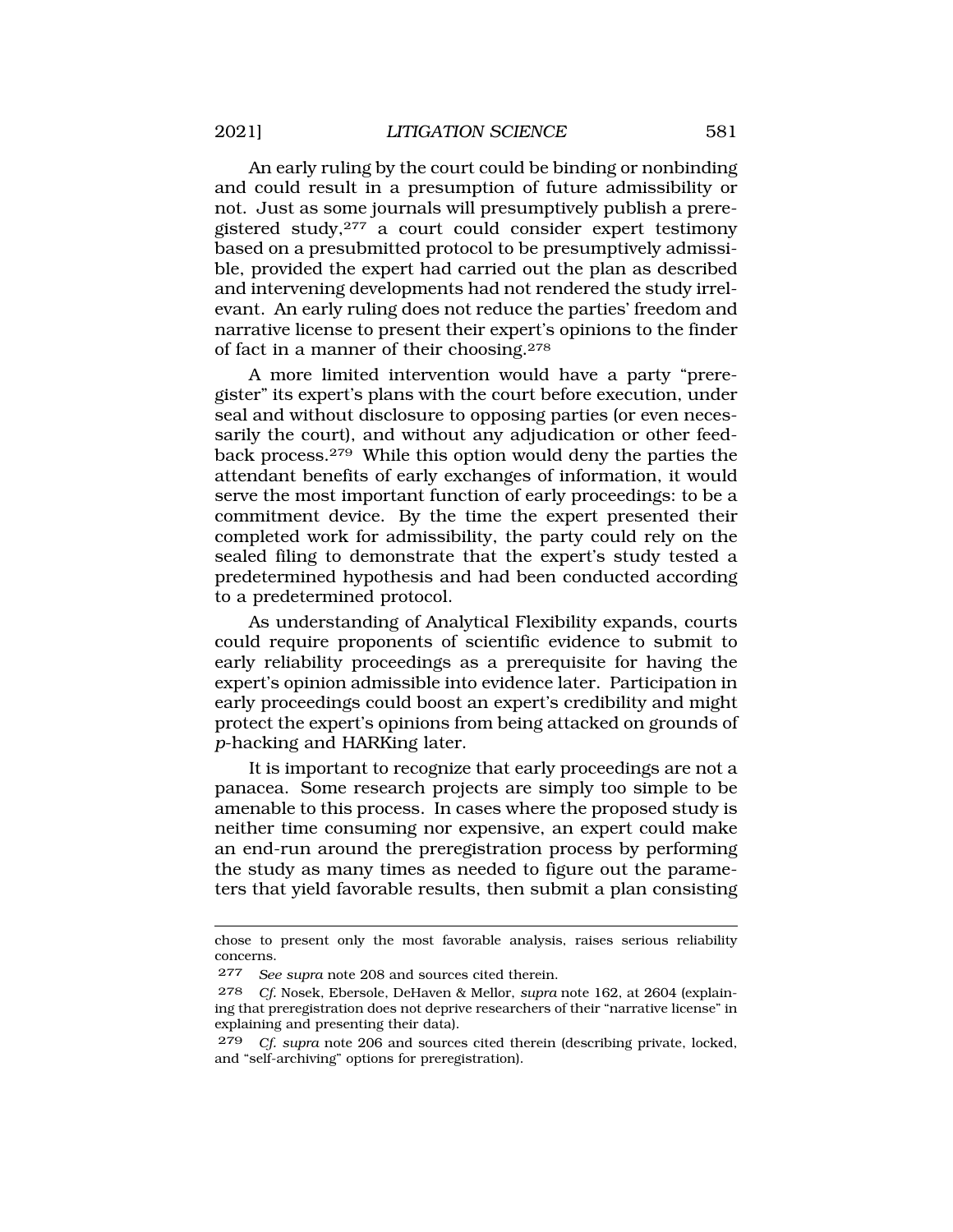of those parameters to the court.280 Yet the fact that early proceedings are not useful in all cases should not prevent them from becoming a feature in many cases.281

## 2. *Updated Disclosure Requirements*

A second intervention that would improve the court's ability to accurately determine the reliability of litigation science could be implemented at the disclosure stage: just as journals do in academic science, the court could require more detailed disclosures in expert reports. Just as in academic science, determining whether a study has been contaminated by Analytical Flexibility requires detailed knowledge of the process by which the results were produced.<sup>282</sup> To determine whether an expert's opinions are reliable enough to be presented to the finder of fact, the court needs considerably more detail than is typically disclosed in an expert report.283 Courts should demand detailed disclosures of all analytical steps performed by the expert and all deviations from a predetermined research plan.284 Courts could use checklists to guide these disclosures.285 If increased disclosure requirements are combined with early proceedings in which the expert commits to a hypothesis and research plan, the disclosures would be fairly straightforward: the expert would either confirm that he performed the plan exactly as described at the outset or provide detail and justification for any departures from the plan.286

282 *See supra* section II.B.2.

<sup>280</sup> When a study is truly inexpensive and quick to perform, a party might even ask multiple experts to perform an analysis and retain the expert who performed the most favorable analysis. *See, e.g.*, Jonah B. Gelbach, *Expert Mining and Required Disclosure*, 81 U. CHI. L. REV. 131, 131 (2014) ("[A]ttorneys can do data mining's dirty work by hiring multiple experts, asking each to provide an expert report on the same issue, and then put on the stand only the one who provides the most favorable report.").

<sup>281</sup> Courts could require experts and retaining parties to sign a statement disclosing what expert work had been performed prior to the filing of the expert's research plan. This, too, would present opportunities for evasion, however, for example through the use of consulting experts, whose identity, retention, and work product are typically not discoverable.<br> $282$  See supra section II B 2

<sup>283</sup> *See, e.g.*, FED. R. CIV. P. 26(a)(2)(B)(i)–(ii); N.Y. C.P.L.R. 1301(4)(d)(1) (Mc-Kinney 2014); TEX. R. CIV. P. 194.2(f)(3).<br>284 *Cf. supra* notes 216–217 and sour

Cf. supra notes 216–217 and sources cited therein (arguing that researchers should disclose all data collected, all analytical steps made, and all departures from their preregistered plan).<br>285 Cf sunra note 217 and

<sup>285</sup> *Cf*. *supra* note 217 and sources cited therein (describing use of checklists by scientific journals).

<sup>286</sup> *Cf.* Allen & Mehler, *supra* note 137, at 3–4 (noting that a researcher can make changes to a preregistered plan, but should justify them and discuss them in the resulting publication); Open Sci. Collaboration, *supra* note 98, at 17 ("[D]etail what was changed and why.").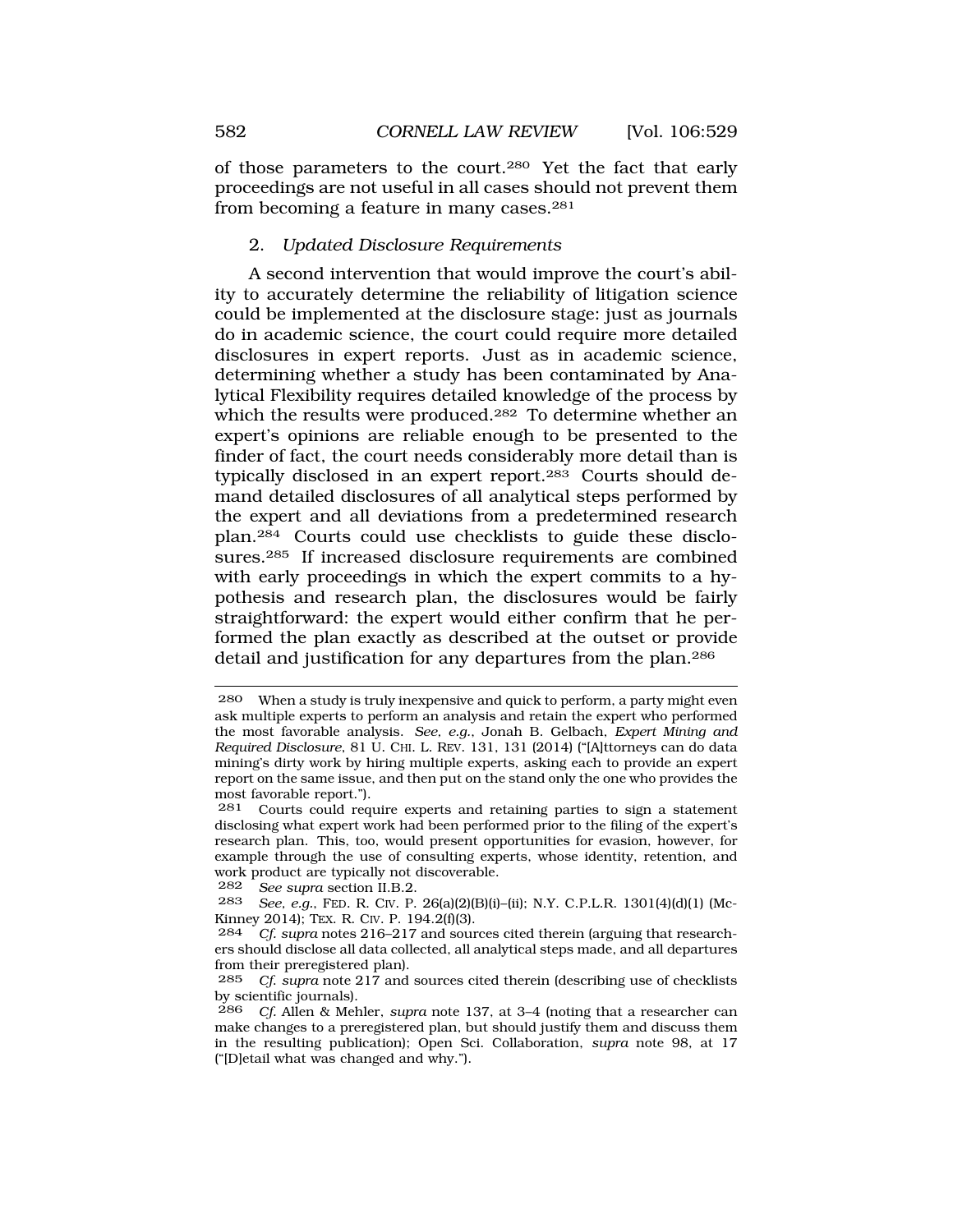Courts could even choose to go so far as to require the reporting of null results—results of tests conducted that did not yield statistically significant results or that yielded results that were unfavorable to the retaining party. While this would result in a more transparent, more reliable process, it is hard to imagine that courts and litigants would welcome this significant disruption of the adversarial system.

# 3. *Consideration of Analytical Flexibility*

Finally, in making reliability determinations, courts need to heed the lessons of the Replication Crisis and take into account the role Analytical Flexibility is playing in research results. At the gatekeeping stage, relying on descriptions of methodology and on reported *p*-values or other indicators of confidence is insufficient to assess the reliability of research results.287 Courts evaluating scientific evidence for admissibility should focus not just on the methodological choices, but also on the timing and manner by which those choices were made, and in particular the extent to which the process that produced the evidence left room for Analytical Flexibility. Parties have a role to play as well by bringing contamination by Analytical Flexibility to the court's attention.

The prevailing legal frameworks used to assess the reliability of scientific evidence can easily accommodate this dimension of inquiry. The *Daubert* standard instructs the court to assess whether the methodology that produced scientific evidence is "scientifically valid" by looking at a "flexible" set of indicia of reliability.288 The *Daubert* court offered a number of factors a court might consider but stressed that they were not intended as a "definitive checklist or test." Analytical Flexibility is a consideration that could readily be added to the set.289 The *Frye* standard that is still applied in the courts of a small number of states focuses on a narrower inquiry: whether the methods used by the expert have gained "general acceptance in the particular field to which [they] belong[ ]."290 As measures to contain Analytical Flexibility are becoming increasingly common in academic science, an inquiry regarding their presence or absence should organically become a part of a *Frye* inquiry.

<sup>287</sup> *See supra* subpart II.A.

<sup>288</sup> *See* Daubert v. Merrell Dow Pharm., Inc., 509 U.S. 579, 593–94 (1993); *see also supra* Part I.

<sup>289</sup> Jason Chin has argued that Analytical Flexibility issues can be assessed as part of *Daubert*'s "generally accepted" prong. *See* Chin, *Psychological Science's Replicability Crisis*, *supra* note 25.

<sup>290</sup> Frye v. United States, 293 F. 1013, 1014 (D.C. Cir. 1923).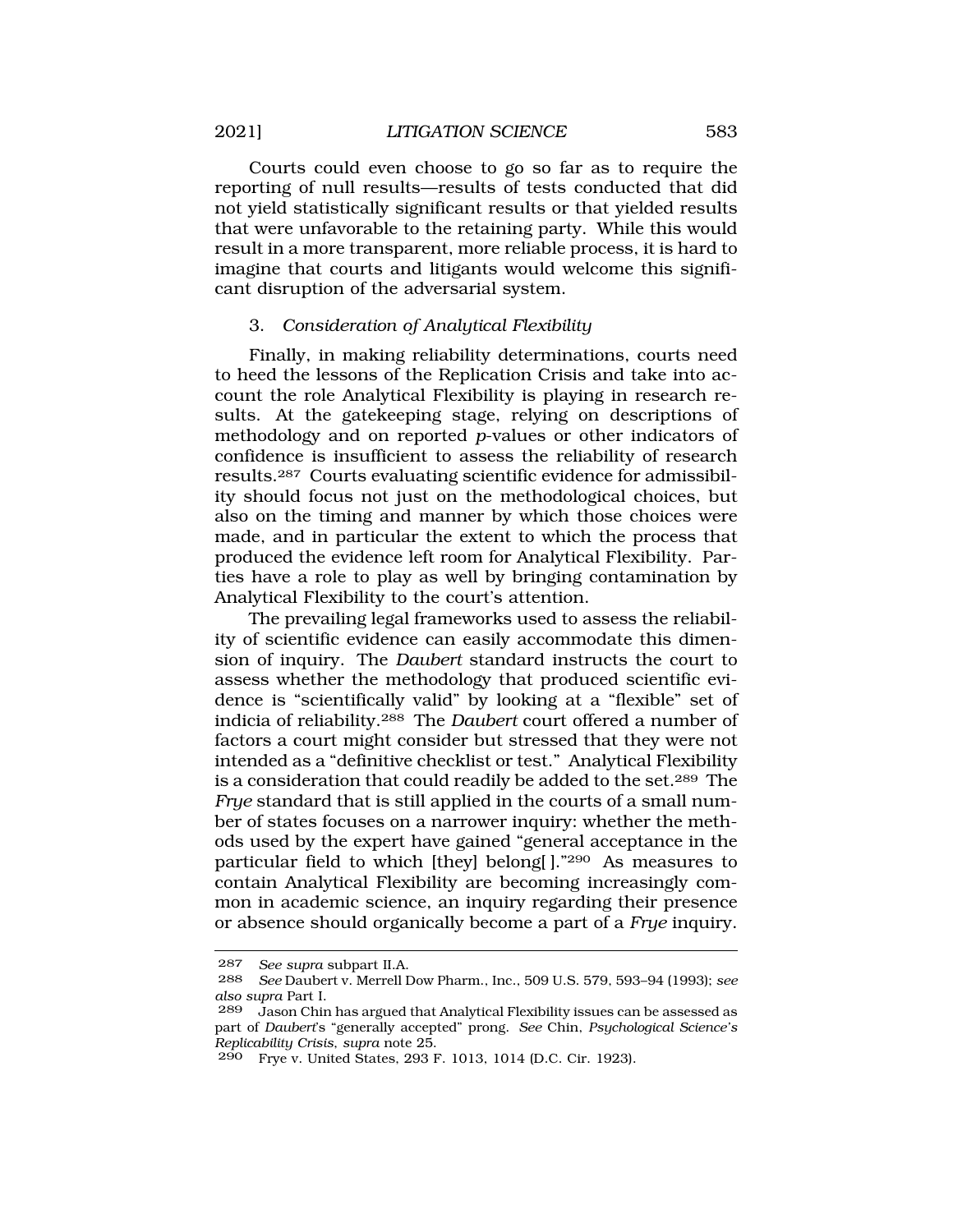If a court invites parties to engage in voluntary early proceedings regarding expert work and the party proffering an expert declines to participate, the court could draw an inference that the results may have been tainted by *p*-hacking or HARKing, and may therefore not be sufficiently reliable to be admissible. Without precommitment to a hypothesis and research plan, at the gatekeeping stage the party would have a hard time rebutting that inference.<sup>291</sup> A party that did participate in early proceedings but then had its expert present additional data that had not been precommitted should raise the court's suspicion in equal measure on the basis that there may be additional work that the expert performed but did not choose to present.292

#### IV

#### IMPLICATIONS

The lessons from the Replication Crisis, if heeded by the litigation community in the way suggested above, have farreaching implications for the role of a judge, the balance between the parties, and the standards by which we judge admissibility. I discuss each in turn.

#### A. The Role of the Judge

Ensuring the reliability of expert evidence requires an updated conceptualization of a judge's role in the expert discovery process. By becoming involved in the process of creation of litigation science at an early stage, the judge's role evolves from that of a gatekeeper to that of a facilitator. Unlike a gatekeeper who waits until evidence is presented in its completed form and adjudicates its admissibility,293 and unlike a referee who monitors the process of its creation,294 a facilitator creates conditions for its generation. When a court mandates or invites filing of an expert's plan before execution—whether publicly or sealed, and whether combined with adjudication or not—the most important role it plays is as a facilitator of a commitment device. Whether the court issues a ruling on the expert's proposed plan is of secondary importance—of interest from a viewpoint of efficiency and case management, but not from the

<sup>291</sup> *See supra* subpart II.A.

<sup>292</sup> *Id.* 

<sup>293</sup> *See Daubert*, 509 U.S. at 579–80.

<sup>294</sup> *See* Jasanoff, *supra* note 30, at 129.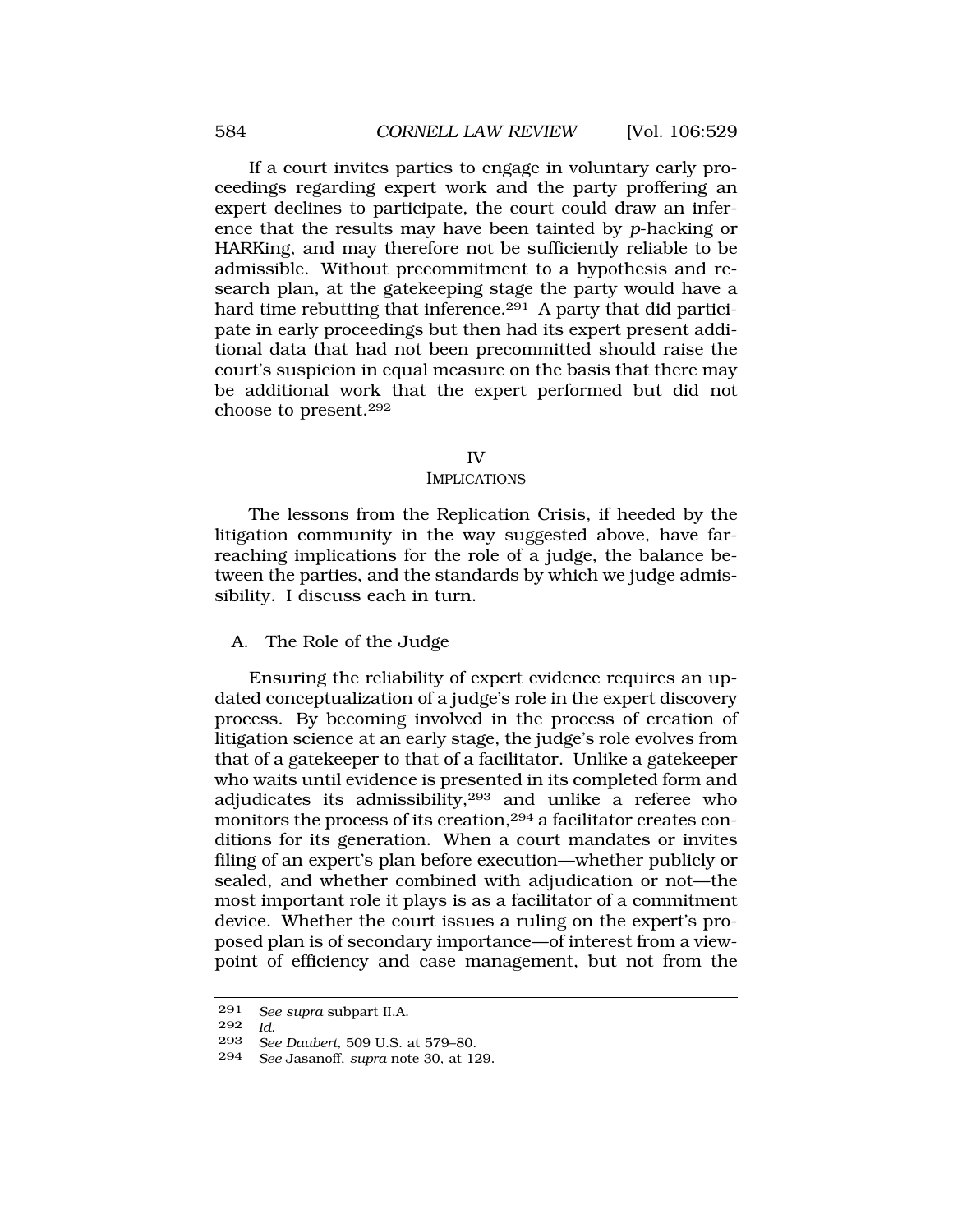perspective of ensuring reliability.295 By (1) creating a commitment device and (2) demanding more extensive disclosures, the court facilitates a process that allows the type of information to be generated that is necessary to make a reliable assessment of reliability later.296

Judges have the power to create a cultural shift toward the use of more reliable methodology. They can encourage early information exchanges and broader disclosures of information. By acknowledging that current practice does not yield the information they need, and by facilitating procedures that allow for the creation and exchange of that information at appropriate junctures in a litigation, judges can bring into being a process that will generate the information they need to fulfill the gatekeeping function they will ultimately be serving. And by doing so, they can ensure that scientific evidence that reaches the finder of fact meets required standards of reliability.297

If early proceedings include an adjudicative component, the eventual gatekeeping moment becomes a less momentous occasion. When the reliability of the methodology has been affirmed at an early stage, pretrial admissibility proceedings will be limited to confirming that the expert carried out the plan as intended or to examining any deviations from the preapproved plan.298 When the early exchange of expert plans is structured as a voluntary process between the parties without the court's involvement, then gatekeeping proceedings will still have some bite. Even in that scenario, however, the arguments available to a party opposing the testimony may be significantly curtailed: disclosure of an expert's plan to an opposing party at an early stage, followed by execution of that exact plan, should take any arguments sounding in *p*-hacking and HARKing off the table.

# B. The Balance Between Plaintiffs and Defendants

If early proceedings include an adjudicative component, this might affect the power balance between plaintiffs and defendants. Much has been written about the impact the *Daubert* 

296 *See supra* subpart II.B.

<sup>295</sup> To create reliable, reproducible scientific knowledge, it is essential to constrain Analytical Flexibility to the extent possible. *See Munafò et al., supra* note 94, at 2; Simmons, Nelson & Simonsohn, *supra* note 98, at 1362–63.

<sup>297</sup> *E.g.*, *Daubert*, 509 U.S. at 579–80; Frye v. United States, 293 F. 1013, 1014 (D.C. Cir. 1923).

<sup>298</sup> *See supra* subpart III.B.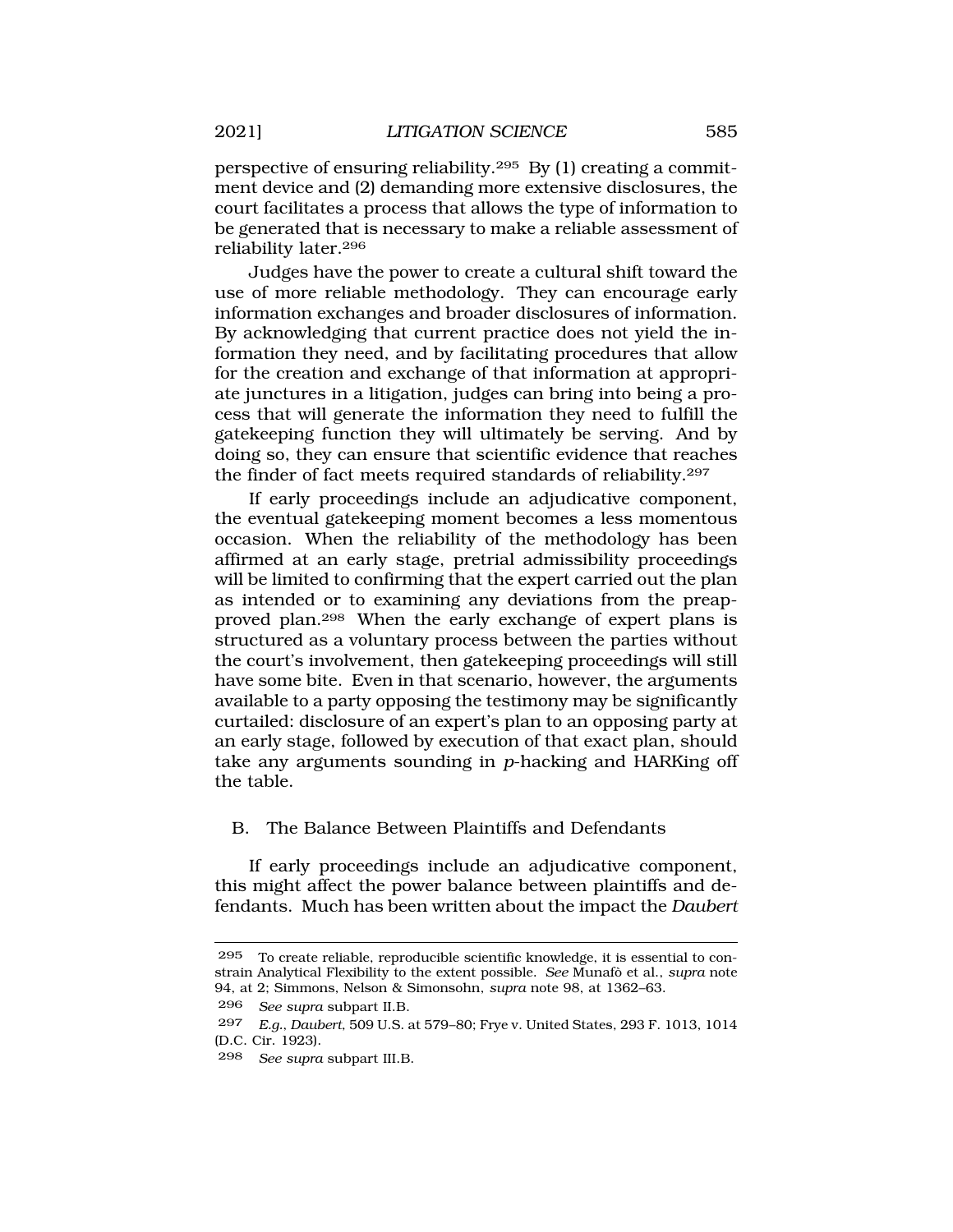decision has had on parties' use of expert evidence.299 The decision is often said to have shifted some litigation risk toward plaintiffs: since plaintiffs tend to be more reliant on expert evidence to establish their claims than defendants are in defending against them, having to meet higher standards of reliability of expert testimony tends to affect plaintiffs more than defendants.300 Some commentators have argued that the pendulum has swung too far: that *Daubert* has made it prohibitively difficult to pursue certain types of cases, including environmental tort cases that cannot be brought successfully without time-consuming and expensive expert studies.<sup>301</sup> Furthermore, *Daubert* was decided at the early dawn of large-scale electronic discovery, and technological developments that followed the decision have sharpened its bite. Early adjudication proceedings in more civil actions would represent a swing back of the pendulum.

Early information exchanges would offer an opportunity for cooperative, cost-effective approaches to expert discovery, as well as early opportunities for negotiations on the scope of discovery or even settlement.302 As discussed in subpart III.B,

<sup>299</sup> *See, e.g.*, Berger, *supra* note 56, at S61–S63 (surveying the impact of *Daubert* on toxic-tort litigation); David L. Faigman, *Admissibility Regimes: The "Opinion Rule" and Other Oddities and Exceptions to Scientific Evidence, the Scientific Revolution, and Common Sense*, 36 SW. U. L. REV. 699, 700 (2008) (contrasting *Daubert* and *Frye* admissibility regimes); Haack, *supra* note 219, at 988–92 (describing the historical development of reliability standards).

<sup>300</sup> *See generally* Berger, *supra* note 56, at S64 ("*Daubert* has undoubtedly shifted the balance between plaintiffs and defendants and made it more difficult for plaintiffs to litigate successfully."); Haack, *supra* note 219, at 990 ("[O]n the whole, at least in civil cases, *Daubert* has made it harder . . . to get scientific testimony admitted."); Risinger, *supra* note 270 (almost ninety percent of expert challenges in civil cases are brought by defendants).

<sup>301</sup> *See* Berger & Twerski, *supra* note 36 (arguing that as standards of admissibility have become more exacting, it has become "nigh impossible" for certain plaintiffs to maintain a civil action); *see also* Carol Krafka, Meghan A. Dunn, Molly Treadway Johnson, Joe S. Cecil & Dean Miletich, *Judge and Attorney Experiences, Practices, and Concerns Regarding Expert Testimony in Federal Civil Trials*, 8 PSYCHOL. PUB. POL'Y & L. 309, 322 (2002) (noting that judges reported having excluded or limited the testimony of 25% of challenged experts pre-*Daubert*, but 41% post-*Daubert*).

<sup>302</sup> These exchanges may be envisioned by the 2015 amendments to Federal Rules of Civil Procedure 1 and 16. *See* John Roberts, 2015 Year-End Report on the Federal Judiciary 5–7 (2015), [https://www.supremecourt.gov/publicinfo/](https://www.supremecourt.gov/publicinfo) year-end/2015year-endreport.pdf [\[https://perma.cc/Y7LG-C4PJ](https://perma.cc/Y7LG-C4PJ)] (Amended Rule 1 "highlights the point that lawyers . . . have an affirmative duty to work together, and with the court, to achieve prompt and efficient resolutions of disputes."); *see also* The Sedona Conference, *Cooperation Proclamation*, 10 SEDONA CONF. J. 331, 331–32 (2009) (urging a "paradigm shift for the discovery process" toward a culture that promotes "open and forthright information sharing" and "the development of practical tools to facilitate cooperative, collaborative, trans-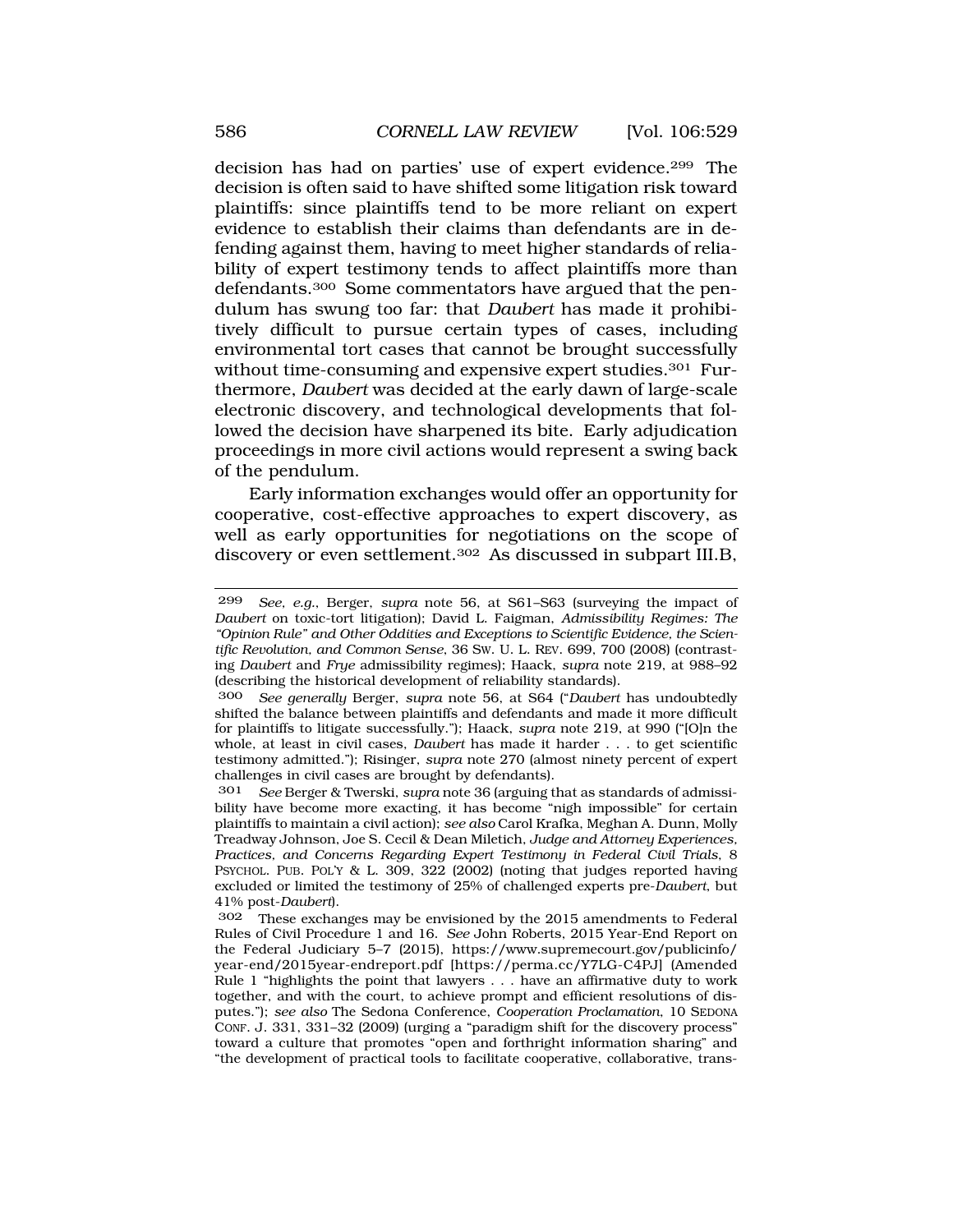when there is an adjudicative component to early proceedings regarding the admissibility of expert testimony, plaintiffs may be willing to provide more transparency in exchange for the prospect of an early determination on admissibility. A favorable early ruling would immediately improve their litigation position, and an unfavorable early ruling would help them decide their litigation strategy—including whether to consider abandoning the case. Defendants stand to gain from early proceedings as well, by receiving information about an opposing expert at an early stage and the potential early exclusion of proposed expert methodology.

Up-front clarity about the admissibility of expensive or time-consuming methodologies may lower the barrier to litigation for a putative plaintiff who is considering whether to bring a lawsuit. A plaintiff might hesitate to bring suit when the expert evidence required to bring a claim is very costly to acquire and the risk of the evidence being excluded is significant.303 An early determination on the admissibility of an expert's proposed methodology lowers that risk and may unlock access to justice to a larger group of aspiring plaintiffs with potentially meritorious claims who might not otherwise be able to bring suit: if the court determines that the proposed methodology cannot support admissible evidence, it does so before the plaintiff has spent considerable resources on procuring the evidence.304 Additionally, as discussed above, a plaintiff seeking to engage in a costly litigation may have better access to litigation finance if a major source of litigation risk has been removed at an early stage in the proceeding.305 When the risk is reduced that they will be unable to present expert testimony at trial or use it at the summary-judgment stage, plaintiffs may be able to obtain litigation finance more easily and at more favorable terms.306

Separating assessments of methodology from assessments of application may change parties' approach to objections to expert evidence: when results of a study are not yet known, the methodology that will produce them may be more capable of being judged on the merits.

303 Berger & Twerski, *supra* note 36.

parent discovery" and arguing that "[c]ooperation does not conflict with the advancement of [lawyers'] clients' interests [but rather] enhances it").

<sup>304</sup> *See supra* text accompanying notes 270–272.

<sup>305</sup> *See supra* subpart III.B.

<sup>306</sup> *See id.*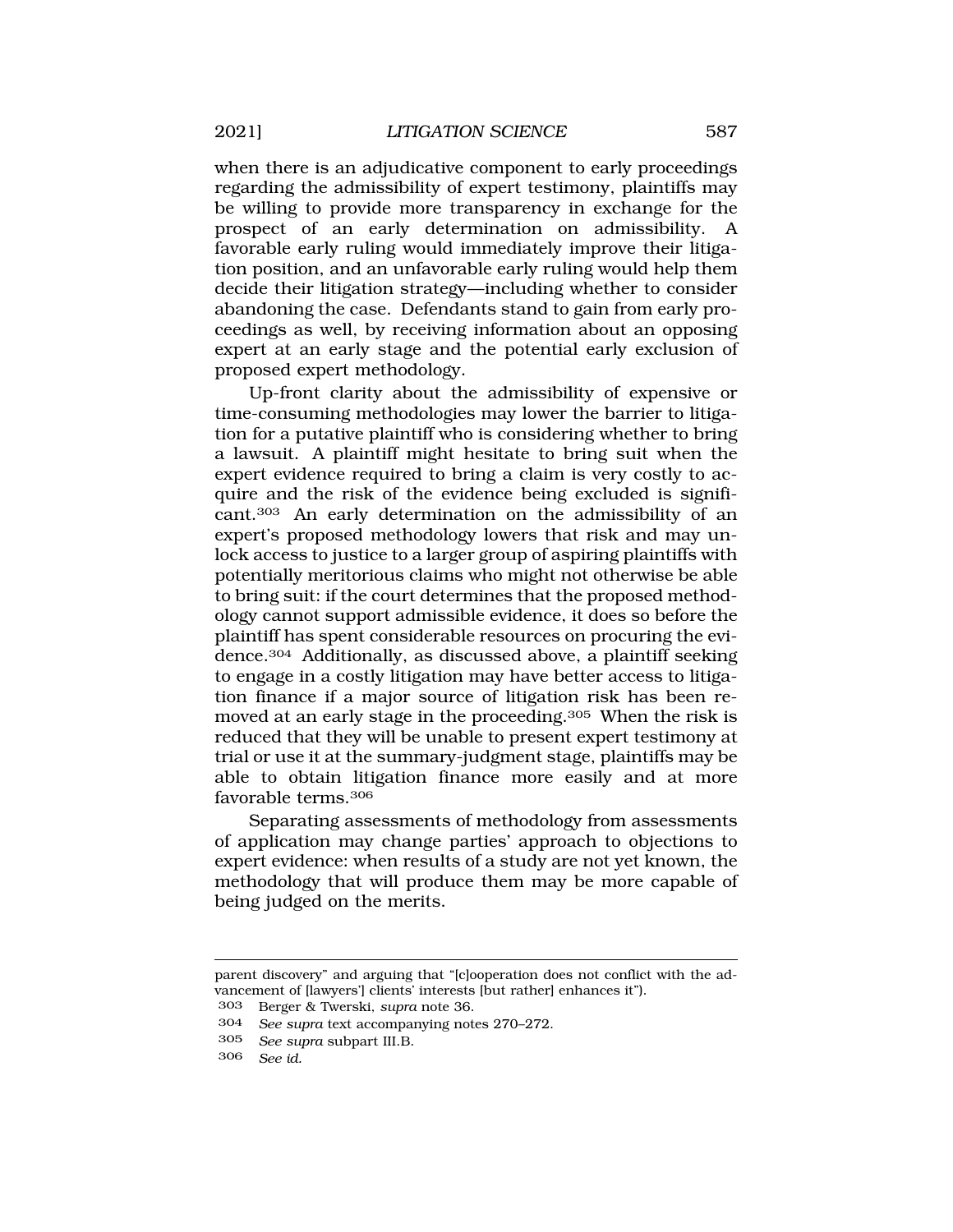If early proceedings relating to expert evidence with an adjudicatory component were to become more prevalent, over time courts would create a valuable library of precedents that currently does not exist. In light of the "Vanishing Trial" and the reality that the vast majority of civil litigations settle before they reach trial or even the summary-judgment stage, the current custom of adjudicating evidentiary issues toward the very end of proceedings limits the development of a body of precedent—the vast majority of cases are terminated before there ever is a ruling on the admissibility of any of the available evidence.307 If courts instead routinely ruled on the admissibility of expert evidence at the outset of discovery, the body of relevant case law would grow at a more rapid pace.<sup>308</sup> A more robust record of evidentiary decisions is beneficial to all players in the field: plaintiffs and defendants both benefit from increased predictability of the outcome of evidentiary motions. Parties to disputes that still linger in the pre-litigation stage would also benefit from access to a broader pool of decisions. Having a more developed record of the types of evidence that courts have been willing to admit in support of the contemplated claims would allow parties to predict with more accuracy their ability to produce evidence that will meet the court's requirements, and better assess their chances in litigation.

#### **CONCLUSION**

The frameworks that apply to the admissibility of scientific evidence in civil litigation rely on an implicit assumption: that the court assessing the reliability of the evidence will have the information needed to make that assessment at the time it is called upon to do so.309 The knowledge crisis that roiled the scientific community has cast serious doubt on the validity of this assumption. It has thrown the spotlight on a dimension of reliability that is typically overlooked in admissibility proceed-

<sup>307</sup> *See* John H. Langbein, *The Disappearance of Civil Trial in the United States*, 122 YALE L.J. 522, 522 (2012) ("Since the 1930s, the proportion of civil cases concluded at trial has declined from about 20% to below 2% in the federal courts and below 1% in state courts."); Nat'l Ctr. for State Courts, *supra* note 58 ("[T]he failure to 'survive' the *Daubert* challenge is contributing to the Vanishing Trial . . . ."); Frederick Schauer, *On the Supposed Jury-Dependence of Evidence Law*, 155 U. PENN. L. REV. 165, 172 (2006) ("[T]he number of criminal and civil jury trials has declined substantially in recent years.").

<sup>308</sup> Similar arguments might well be made with respect to other types of evidence. Indeed, perhaps early proceedings on the admissibility of *any* type of evidence would be a welcome development. But such arguments are beyond the scope of this paper.

<sup>309</sup> *See supra* Part I.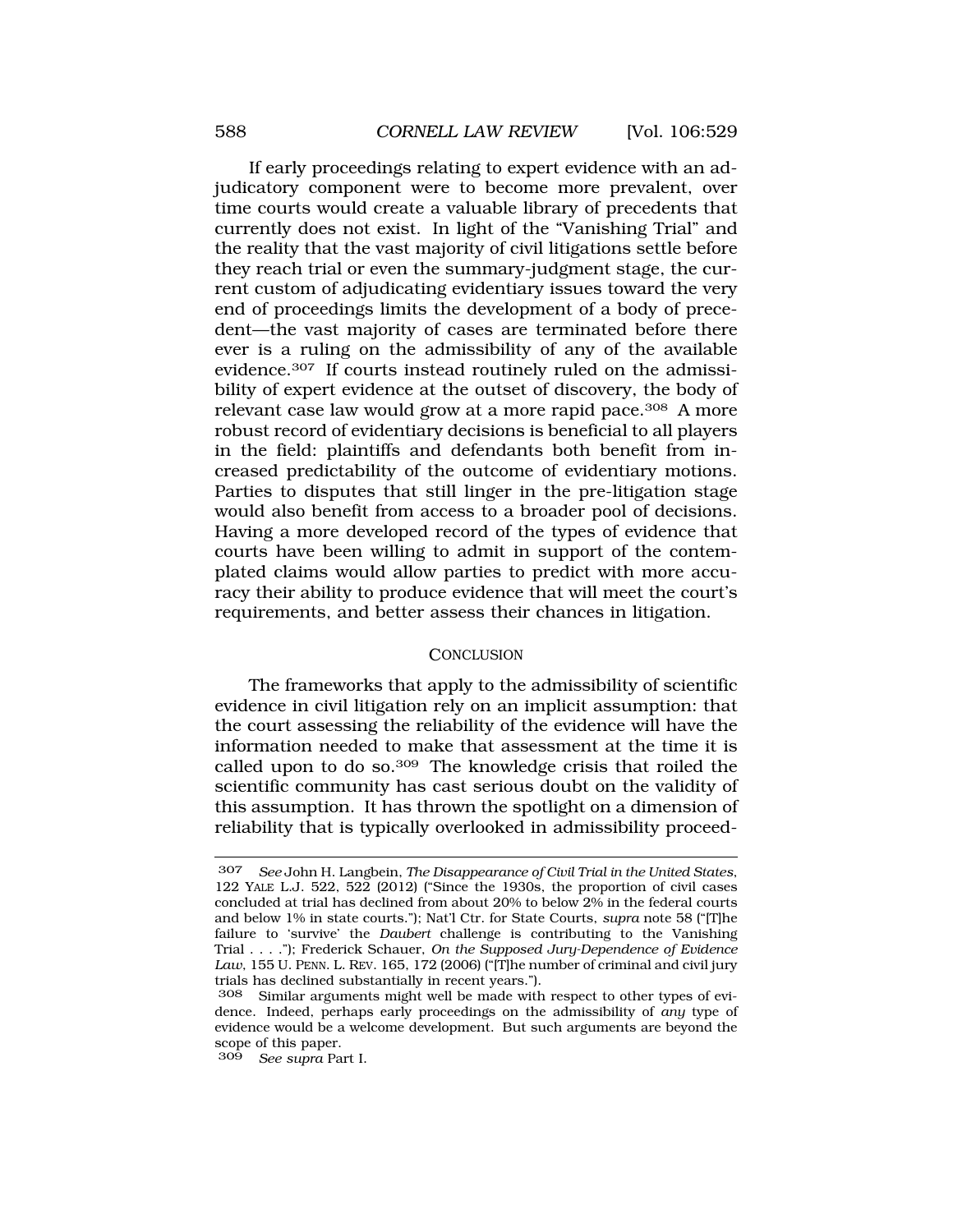ings and in fact cannot be evaluated in these proceedings as they are currently conducted.310

The Analytical Flexibility that stands at the root of the problem cannot be eradicated entirely, but as the recent systematic methodological inquiry in the social sciences has proven, a legal community that is motivated to curb its impact has a wealth of tools at its disposal.311

This Article aims to start a conversation about the tools that might work in a civil-litigation context, suggesting a reframing of the courts' role in the creation of scientific evidence and a series of procedural and methodological reforms for the treatment of science in the courts.312 If courts are to transition to the role of a facilitator, in addition to their role as gatekeeper or referee, further work is necessary to explore optimal ways of making this transition—ways that promote both transparency and efficiency, while preserving the parties' rights to fundamental fairness.

A broader conceptual discussion may be called for as well. Almost three decades have passed since the *Daubert* decision, and during that time, the architecture of scientific practice has changed dramatically. In addition to the developments at the center of this Article, novel mechanisms for the sharing and reviewing of ideas and data, such as open-data platforms<sup>313</sup> and post-publication or "continuous" peer review, 314 have changed the nature of the interactions between researchers, the science they produce, and those who consume it. This Article focused on procedural and cultural changes that are possible within the dominant legal frameworks for the creation and evaluation of scientific evidence in the civil context. It is worth exploring whether even greater progress could be made if

<sup>310</sup> *See supra* subparts II.A & III.A.

See supra subpart II.B.

<sup>312</sup> *See supra* subpart III.B.

See, e.g., Crüwell et al., *supra* note 144, at 11-13 (describing open data practices aimed at improving reliability and reproducibility); Rafael C. Jiménez et al., *Four Simple Recommendations to Encourage Best Practices in Research Software*, F1000RESEARCH (June 13, 2017), [https://f1000research.com/articles/](https://f1000research.com/articles) 6-876 [<https://perma.cc/Q54G-THLJ>] (recommending practices "designed around Open Source values" for the development of software used in research); Washburn et al., *supra* note 151, at 169 (reporting researchers' views on opendata practices); Vanpaemel, Vermorgen, Deriemaecker & Storms, *supra* note 216 (assessing empirically whether researchers are willing to provide their research data).<br> $314$ 

<sup>314</sup> *See* Nosek, Spies & Motyl, *supra* note 98, at 623; Jonathan P. Tennant et al., *A Multi*-*Disciplinary Perspective on Emergent and Future Innovations in Peer Review*, F1000RESEARCH (Nov. 29, 2017), [https://f1000research.com/articles/6-](https://f1000research.com/articles/6) 1151 [\[https://perma.cc/ST4H-QHWZ\]](https://perma.cc/ST4H-QHWZ).